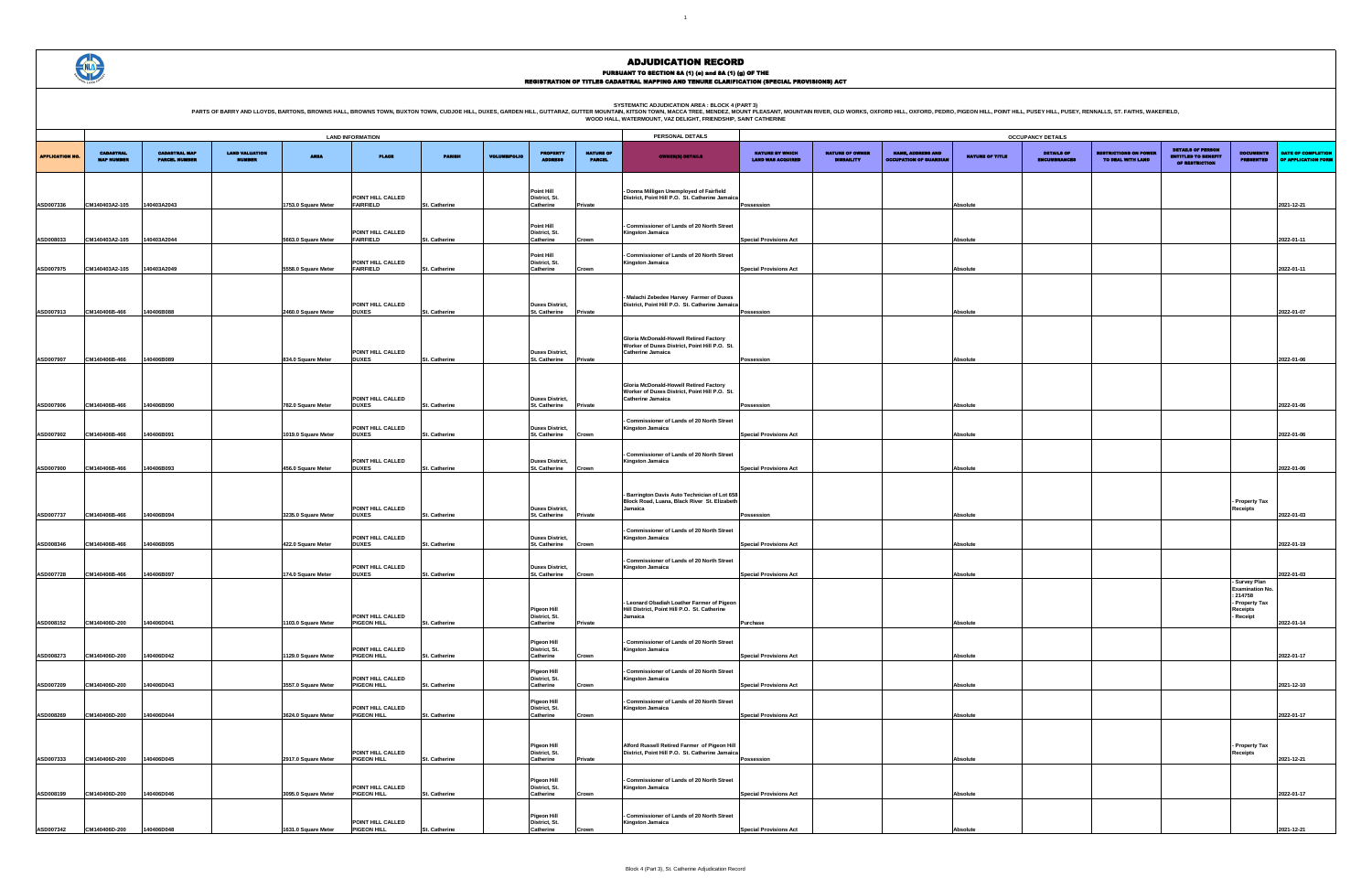PURSUANT TO SECTION 8A (1) (0) and 8A (1) (g) OF THE<br>REGISTRATION OF TITLES CADASTRAL MAPPING AND TENURE CLARIFICATION (SPECIAL PROVISIONS) ACT

SYSTEMATIC ADJUDICATION AREA : BLOCK 4 (PART 3)<br>PARTS OF BARRY AND LLOYDS, BARTONS, BROWNS HALL, BROWNS HALL, BROWNS TOWN, BUXTON TOWN, CUDJOE HILL, DUXES, GARDEN HILL, GUTTARAZ, GUTTER MOUNTAIN (KITSON TOWN, MACCA TREE, M

| OCCUPANCY DETAILS                           |                                      |                                                           |                 |                                          |                                                   |                                                                          |                                      |                                           |  |  |  |  |
|---------------------------------------------|--------------------------------------|-----------------------------------------------------------|-----------------|------------------------------------------|---------------------------------------------------|--------------------------------------------------------------------------|--------------------------------------|-------------------------------------------|--|--|--|--|
| NATURE BY WHICH<br><b>LAND WAS ACQUIRED</b> | <b>NATURE OF OWNER</b><br>DISBAILITY | <b>NAME, ADDRESS AND</b><br><b>OCCUPATION OF GUARDIAN</b> | NATURE OF TITLE | <b>DETAILS OF</b><br><b>ENCUMBRANCES</b> | <b>RESTRICTIONS ON POWER</b><br>TO DEAL WITH LAND | <b>DETAILS OF PERSON</b><br><b>ENTITLED TO BENEFIT</b><br>OF RESTRICTION | <b>DOCUMENTS</b><br><b>PRESENTED</b> | DATE OF COMPLETION<br>OF APPLICATION FORM |  |  |  |  |
|                                             |                                      |                                                           |                 |                                          |                                                   |                                                                          |                                      |                                           |  |  |  |  |
|                                             |                                      |                                                           |                 |                                          |                                                   |                                                                          |                                      |                                           |  |  |  |  |
| Possession                                  |                                      |                                                           | Qualified       |                                          |                                                   |                                                                          |                                      | 2022-01-17                                |  |  |  |  |
|                                             |                                      |                                                           |                 |                                          |                                                   |                                                                          |                                      |                                           |  |  |  |  |
| <b>Special Provisions Act</b>               |                                      |                                                           | Absolute        |                                          |                                                   |                                                                          |                                      | 2021-12-21                                |  |  |  |  |
|                                             |                                      |                                                           |                 |                                          |                                                   |                                                                          |                                      |                                           |  |  |  |  |
|                                             |                                      |                                                           | Absolute        |                                          |                                                   |                                                                          |                                      | 2021-12-14                                |  |  |  |  |
| Gift                                        |                                      |                                                           |                 |                                          |                                                   |                                                                          |                                      |                                           |  |  |  |  |
|                                             |                                      |                                                           |                 |                                          |                                                   |                                                                          |                                      |                                           |  |  |  |  |
| Possession                                  |                                      |                                                           | Qualified       |                                          |                                                   |                                                                          |                                      | 2021-12-23                                |  |  |  |  |
|                                             |                                      |                                                           |                 |                                          |                                                   |                                                                          |                                      |                                           |  |  |  |  |
| Inheritance                                 |                                      |                                                           | Absolute        |                                          |                                                   |                                                                          |                                      | 2021-12-22                                |  |  |  |  |
|                                             |                                      |                                                           |                 |                                          |                                                   |                                                                          |                                      |                                           |  |  |  |  |
| <b>Special Provisions Act</b>               |                                      |                                                           | <b>Absolute</b> |                                          |                                                   |                                                                          |                                      | 2022-01-17                                |  |  |  |  |
| <b>Special Provisions Act</b>               |                                      |                                                           | <b>Absolute</b> |                                          |                                                   |                                                                          |                                      | 2022-01-19                                |  |  |  |  |
|                                             |                                      |                                                           |                 |                                          |                                                   |                                                                          |                                      |                                           |  |  |  |  |
|                                             |                                      |                                                           |                 |                                          |                                                   |                                                                          |                                      |                                           |  |  |  |  |
| Possession                                  |                                      |                                                           | Absolute        |                                          |                                                   |                                                                          |                                      | 2022-01-14                                |  |  |  |  |
|                                             |                                      |                                                           |                 |                                          |                                                   |                                                                          |                                      |                                           |  |  |  |  |
| <b>Special Provisions Act</b>               |                                      |                                                           | Absolute        |                                          |                                                   |                                                                          |                                      | 2022-01-13                                |  |  |  |  |
|                                             |                                      |                                                           |                 |                                          |                                                   |                                                                          |                                      |                                           |  |  |  |  |
| Possession                                  |                                      |                                                           | Absolute        |                                          |                                                   |                                                                          |                                      | 2022-01-19                                |  |  |  |  |
|                                             |                                      |                                                           |                 |                                          |                                                   |                                                                          |                                      |                                           |  |  |  |  |
| <b>Special Provisions Act</b>               |                                      |                                                           | Absolute        |                                          |                                                   |                                                                          |                                      | 2022-01-11                                |  |  |  |  |
|                                             |                                      |                                                           |                 |                                          |                                                   |                                                                          |                                      |                                           |  |  |  |  |
|                                             |                                      |                                                           |                 |                                          |                                                   |                                                                          |                                      |                                           |  |  |  |  |
|                                             |                                      |                                                           |                 |                                          |                                                   |                                                                          |                                      |                                           |  |  |  |  |
|                                             |                                      |                                                           |                 |                                          |                                                   |                                                                          |                                      |                                           |  |  |  |  |
|                                             |                                      |                                                           |                 |                                          |                                                   |                                                                          |                                      |                                           |  |  |  |  |
|                                             |                                      |                                                           |                 |                                          |                                                   |                                                                          | - Property Tax<br>Receipts           |                                           |  |  |  |  |
| Inheritance                                 |                                      |                                                           | Qualified       |                                          |                                                   |                                                                          |                                      | 2022-01-05                                |  |  |  |  |
|                                             |                                      |                                                           |                 |                                          |                                                   |                                                                          |                                      |                                           |  |  |  |  |
| Inheritance                                 |                                      |                                                           | Qualified       |                                          |                                                   |                                                                          |                                      | 2022-01-03                                |  |  |  |  |
|                                             |                                      |                                                           |                 |                                          |                                                   |                                                                          |                                      |                                           |  |  |  |  |
| Possession                                  |                                      |                                                           | Absolute        |                                          |                                                   |                                                                          |                                      | 2022-01-17                                |  |  |  |  |

|                        | <b>LAND INFORMATION</b>               |                                              |                                        |                                            |                                                        |                                | PERSONAL DETAILS    |                                                        |                                   |                                                                                                                                                                                                                                                                                                                                                                                                                                                                    | <b>OCCUPANCY DETAILS</b>                           |                                             |                                                           |                      |                                    |
|------------------------|---------------------------------------|----------------------------------------------|----------------------------------------|--------------------------------------------|--------------------------------------------------------|--------------------------------|---------------------|--------------------------------------------------------|-----------------------------------|--------------------------------------------------------------------------------------------------------------------------------------------------------------------------------------------------------------------------------------------------------------------------------------------------------------------------------------------------------------------------------------------------------------------------------------------------------------------|----------------------------------------------------|---------------------------------------------|-----------------------------------------------------------|----------------------|------------------------------------|
| <b>APPLICATION NO.</b> | <b>CADASTRAL</b><br><b>MAP NUMBER</b> | <b>CADASTRAL MAP</b><br><b>PARCEL NUMBER</b> | <b>LAND VALUATION</b><br><b>NUMBER</b> | <b>AREA</b>                                | <b>PLACE</b>                                           | <b>PARISH</b>                  | <b>VOLUME/FOLIO</b> | <b>PROPERTY</b><br><b>ADDRESS</b>                      | <b>NATURE OF</b><br><b>PARCEL</b> | <b>OWNER(S) DETAILS</b>                                                                                                                                                                                                                                                                                                                                                                                                                                            | <b>NATURE BY WHICH</b><br><b>LAND WAS ACQUIRED</b> | <b>NATURE OF OWNER</b><br><b>DISBAILITY</b> | <b>NAME, ADDRESS AND</b><br><b>OCCUPATION OF GUARDIAL</b> | NATURE OF TITLE      | <b>DETAILS</b><br><b>ENCUMBRAN</b> |
| ASD008192              | CM140406D-200                         | 140406D051                                   |                                        | 10103.0 Square Meter                       | POINT HILL CALLED<br><b>PIGEON HILL</b>                | St. Catherine                  |                     | Pigeon Hill<br>District, St.<br>Catherine              | Private                           | Merline Isabella Jeisman Personal Support<br>Worker of 210 Torrens Avenue, East York,<br>M4J 2P5, Ontario Canada                                                                                                                                                                                                                                                                                                                                                   | Possession                                         |                                             |                                                           | Qualified            |                                    |
| ASD007344              | CM140406D-200                         | 140406D053                                   |                                        | 129.0 Square Meter                         | POINT HILL CALLED<br><b>PIGEON HILL</b>                | St. Catherine                  |                     | <b>Pigeon Hill</b><br>District, St.<br>Catherine       | Crown                             | - Commissioner of Lands of 20 North Street<br>Kingston Jamaica                                                                                                                                                                                                                                                                                                                                                                                                     | <b>Special Provisions Act</b>                      |                                             |                                                           | <b>Absolute</b>      |                                    |
|                        |                                       |                                              |                                        |                                            | POINT HILL CALLED                                      |                                |                     | <b>Pigeon Hill</b><br>District, St.                    |                                   | - Robert John Rowe Construction Worker of<br>Pigeon Hill District, Point Hill P.O. St.<br>Catherine Jamaica                                                                                                                                                                                                                                                                                                                                                        |                                                    |                                             |                                                           |                      |                                    |
| ASD007254              | CM140406D-200                         | 140406D054                                   |                                        | 1149.0 Square Meter                        | PIGEON HILL<br>POINT HILL CALLED                       | St. Catherine                  |                     | Catherine<br>Pigeon Hill<br>District, St.              | Private                           | - Owen George Thompson Farmer of Pigeon<br>Hill District, Point Hill P.O. St. Catherine<br>Jamaica                                                                                                                                                                                                                                                                                                                                                                 | Gift                                               |                                             |                                                           | <b>Absolute</b>      |                                    |
| ASD007456              | CM140406D-200                         | 140406D055                                   |                                        | 1772.0 Square Meter                        | PIGEON HILL<br>POINT HILL CALLED                       | St. Catherine                  |                     | Catherine<br>Pigeon Hill<br>District, St.              | Private                           | - Owen George Thompson Farmer of Pigeon<br>Hill District, Point Hill P.O. St. Catherine<br>Jamaica                                                                                                                                                                                                                                                                                                                                                                 | Possession                                         |                                             |                                                           | Qualified            |                                    |
| ASD007384<br>ASD008206 | CM140406D-200<br>CM140406D-200        | 140406D056<br>140406D057                     |                                        | 374.0 Square Meter<br>28730.0 Square Meter | PIGEON HILL<br>POINT HILL CALLED<br><b>PIGEON HILL</b> | St. Catherine<br>St. Catherine |                     | Catherine<br>Pigeon Hill<br>District, St.<br>Catherine | Private<br>Crown                  | - Commissioner of Lands of 20 North Street<br><b>Kingston Jamaica</b>                                                                                                                                                                                                                                                                                                                                                                                              | Inheritance<br><b>Special Provisions Act</b>       |                                             |                                                           | Absolute<br>Absolute |                                    |
| ASD008475              | CM140411C-58                          | 140411C003                                   |                                        | 415.0 Square Meter                         | <b>BROWNS TOWN</b>                                     | St. Catherine                  |                     | <b>Browns Town</b><br>District, St.<br>Catherine       | Crown                             | - Commissioner of Lands of 20 North Street<br>Kingston Jamaica                                                                                                                                                                                                                                                                                                                                                                                                     | <b>Special Provisions Act</b>                      |                                             |                                                           | Absolute             |                                    |
| ASD008163              | CM140411C-58                          | 140411C008                                   |                                        | 1455.0 Square Meter                        | <b>BROWNS TOWN</b>                                     | St. Catherine                  |                     | <b>Browns Town</b><br>District, St.<br>Catherine       | Private                           | - Bruce Ammene Dixon Construction Worker<br>of Browns Town District, Point Hill P.O. St.<br>Catherine Jamaica                                                                                                                                                                                                                                                                                                                                                      | Possession                                         |                                             |                                                           | Absolute             |                                    |
| ASD008123              | CM140411C-58                          | 140411C010                                   |                                        | 1325.0 Square Meter                        | <b>BROWNS TOWN</b>                                     | St. Catherine                  |                     | <b>Browns Town</b><br>District, St.<br>Catherine       | Crown                             | - Commissioner of Lands of 20 North Street<br>Kingston Jamaica                                                                                                                                                                                                                                                                                                                                                                                                     | <b>Special Provisions Act</b>                      |                                             |                                                           | <b>Absolute</b>      |                                    |
| ASD008376              | CM140411C-58                          | 140411C011                                   |                                        | 2462.0 Square Meter                        | <b>BROWNS TOWN</b>                                     | St. Catherine                  |                     | <b>Browns Town</b><br>District, St.<br>Catherine       | Private                           | - Delma Minzie Vendor of Browns Town<br>District, Point Hill P.O. St. Catherine Jamaica                                                                                                                                                                                                                                                                                                                                                                            | Possession                                         |                                             |                                                           | <b>Absolute</b>      |                                    |
| ASD007969              | CM140411C-58                          | 140411C012                                   |                                        | 3950.0 Square Meter                        | <b>BROWNS TOWN</b>                                     | St. Catherine                  |                     | <b>Browns Town</b><br>District, St.<br>Catherine       | Crown                             | - Commissioner of Lands of 20 North Street<br><b>Kingston Jamaica</b>                                                                                                                                                                                                                                                                                                                                                                                              | <b>Special Provisions Act</b>                      |                                             |                                                           | <b>Absolute</b>      |                                    |
| ASD007825              | CM140412E-17                          | 140412E034                                   |                                        | 4826.0 Square Meter                        | <b>BROWNS TOWN</b>                                     | St. Catherine                  |                     | <b>Browns Town</b><br>District, St.<br>Catherine       | Private                           | - Lurklue Anderson Alias Peaches Retiree of<br>Browns Town District, Point Hill P.O. St.<br><b>Catherine Jamaica</b><br>- Dorothy Anderson Self Employed of<br>Browns Town District, Point Hill P.O. St.<br><b>Catherine Jamaica</b><br>- Merlene Anderson Alias Merl Domestic<br>Worker of Browns Town District. Point Hill<br>P.O. St. Catherine Jamaica<br>- Rolyn George Anderson Painter of Browns<br>Town District, Point Hill P.O. St. Catherine<br>Jamaica | Inheritance                                        |                                             |                                                           | Qualified            |                                    |
| ASD007747              | CM140412E-17                          | 140412E036                                   |                                        | 3281.0 Square Meter                        | <b>BROWNS TOWN</b>                                     | St. Catherine                  |                     | <b>Browns Town</b><br>District, St.<br>Catherine       | Private                           | - Jerdaine David Smith Mechanical Engineer<br>of Browns Town District, Point Hill P.O. St.<br><b>Catherine Jamaica</b>                                                                                                                                                                                                                                                                                                                                             | Inheritance                                        |                                             |                                                           | Qualified            |                                    |
| ASD008205              | CM140421A-15                          | 140421A009                                   |                                        | 1446.0 Square Meter                        | <b>BROWNS TOWN</b>                                     | St. Catherine                  |                     | <b>Browns Town</b><br>District, St.<br>Catherine       |                                   | Karian Simonette Jackson-Rose Personal<br>Care Assistant of 7302 Sommers Road,<br>Philadelphia Pennslyvania United States                                                                                                                                                                                                                                                                                                                                          | Possession                                         |                                             |                                                           | Absolute             |                                    |



#### ADJUDICATION RECORD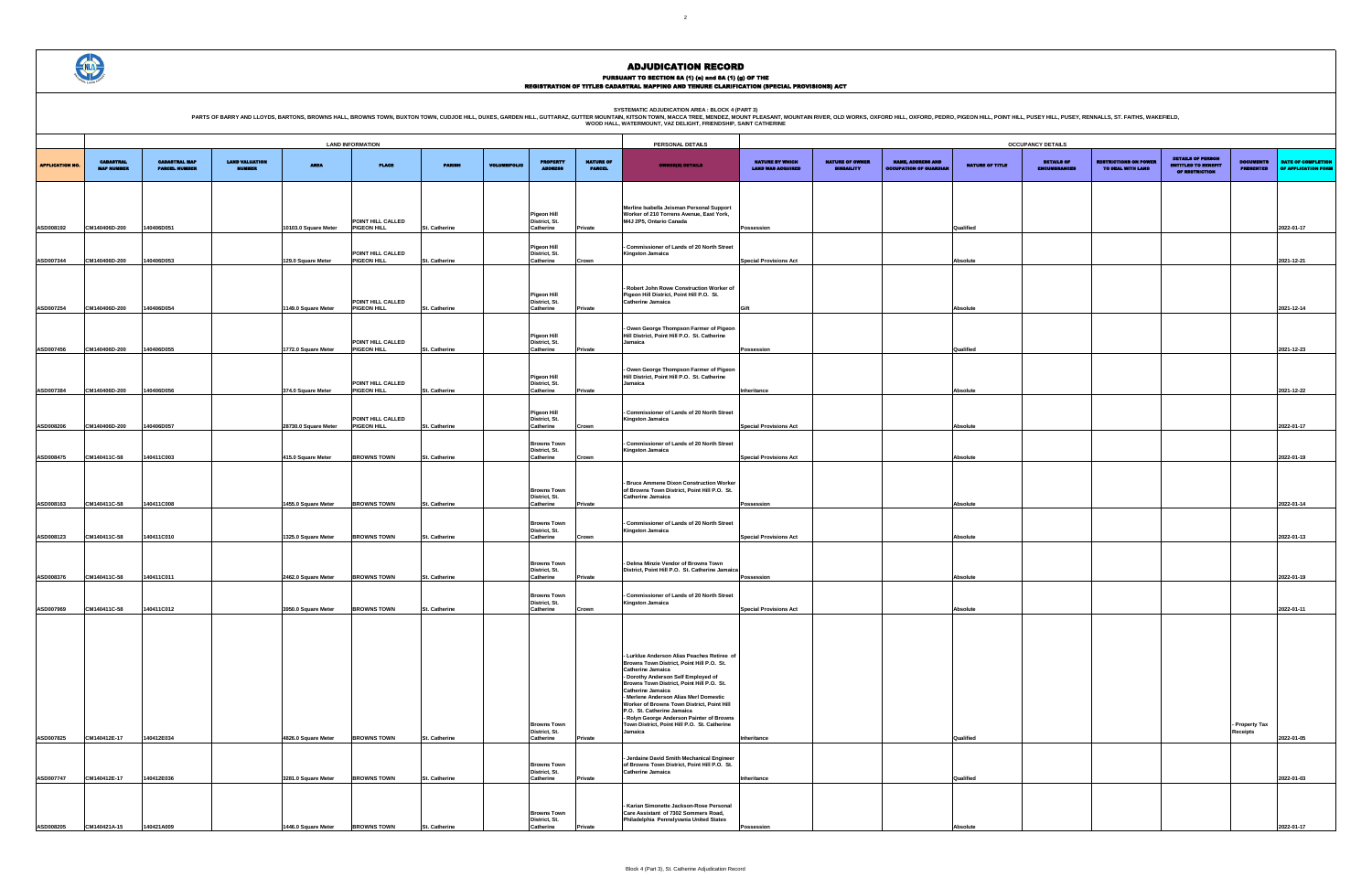PURSUANT TO SECTION 8A (1) (0) and 8A (1) (g) OF THE<br>REGISTRATION OF TITLES CADASTRAL MAPPING AND TENURE CLARIFICATION (SPECIAL PROVISIONS) ACT

SYSTEMATIC ADJUDICATION AREA : BLOCK 4 (PART 3)<br>PARTS OF BARRY AND LLOYDS, BARTONS, BROWNS HALL, BROWNS HALL, BROWNS TOWN, BUXTON TOWN, CUDJOE HILL, DUXES, GARDEN HILL, GUTTARAZ, GUTTER MOUNTAIN (KITSON TOWN, MACCA TREE, M

|                                                    | <b>OCCUPANCY DETAILS</b>                    |                                                           |                        |                                          |                                                   |                                                                          |                                      |                                                  |  |  |  |  |  |
|----------------------------------------------------|---------------------------------------------|-----------------------------------------------------------|------------------------|------------------------------------------|---------------------------------------------------|--------------------------------------------------------------------------|--------------------------------------|--------------------------------------------------|--|--|--|--|--|
| <b>NATURE BY WHICH</b><br><b>LAND WAS ACQUIRED</b> | <b>NATURE OF OWNER</b><br><b>DISBAILITY</b> | <b>NAME, ADDRESS AND</b><br><b>OCCUPATION OF GUARDIAN</b> | <b>NATURE OF TITLE</b> | <b>DETAILS OF</b><br><b>ENCUMBRANCES</b> | <b>RESTRICTIONS ON POWER</b><br>TO DEAL WITH LAND | <b>DETAILS OF PERSON</b><br><b>ENTITLED TO BENEFIT</b><br>OF RESTRICTION | <b>DOCUMENTS</b><br><b>PRESENTED</b> | <b>DATE OF COMPLETION</b><br>OF APPLICATION FORM |  |  |  |  |  |
|                                                    |                                             |                                                           |                        |                                          |                                                   |                                                                          |                                      |                                                  |  |  |  |  |  |
|                                                    |                                             |                                                           |                        |                                          |                                                   |                                                                          |                                      |                                                  |  |  |  |  |  |
| Possession                                         |                                             |                                                           | Absolute               |                                          |                                                   |                                                                          |                                      | 2022-01-17                                       |  |  |  |  |  |
|                                                    |                                             |                                                           |                        |                                          |                                                   |                                                                          |                                      |                                                  |  |  |  |  |  |
|                                                    |                                             |                                                           |                        |                                          |                                                   |                                                                          |                                      |                                                  |  |  |  |  |  |
| <b>Special Provisions Act</b>                      |                                             |                                                           | <b>Absolute</b>        |                                          |                                                   |                                                                          |                                      | 2022-01-17                                       |  |  |  |  |  |
|                                                    |                                             |                                                           |                        |                                          |                                                   |                                                                          |                                      |                                                  |  |  |  |  |  |
| Possession                                         |                                             |                                                           | <b>Absolute</b>        |                                          |                                                   |                                                                          |                                      | 2022-01-17                                       |  |  |  |  |  |
|                                                    |                                             |                                                           |                        |                                          |                                                   |                                                                          |                                      |                                                  |  |  |  |  |  |
|                                                    |                                             |                                                           |                        |                                          |                                                   |                                                                          |                                      |                                                  |  |  |  |  |  |
| Possession                                         |                                             |                                                           | Qualified              |                                          |                                                   |                                                                          |                                      | 2021-12-31                                       |  |  |  |  |  |
|                                                    |                                             |                                                           |                        |                                          |                                                   |                                                                          |                                      |                                                  |  |  |  |  |  |
|                                                    |                                             |                                                           |                        |                                          |                                                   |                                                                          |                                      |                                                  |  |  |  |  |  |
| <b>Special Provisions Act</b>                      |                                             |                                                           | Absolute               |                                          |                                                   |                                                                          |                                      | 2021-12-31                                       |  |  |  |  |  |
|                                                    |                                             |                                                           |                        |                                          |                                                   |                                                                          |                                      |                                                  |  |  |  |  |  |
|                                                    |                                             |                                                           |                        |                                          |                                                   |                                                                          |                                      |                                                  |  |  |  |  |  |
|                                                    |                                             |                                                           |                        |                                          |                                                   |                                                                          |                                      |                                                  |  |  |  |  |  |
|                                                    |                                             |                                                           |                        |                                          |                                                   |                                                                          |                                      |                                                  |  |  |  |  |  |
| Inheritance                                        |                                             |                                                           | Absolute               |                                          |                                                   |                                                                          |                                      | 2021-12-29                                       |  |  |  |  |  |
|                                                    |                                             |                                                           |                        |                                          |                                                   |                                                                          |                                      |                                                  |  |  |  |  |  |
|                                                    |                                             |                                                           |                        |                                          |                                                   |                                                                          |                                      |                                                  |  |  |  |  |  |
| Possession                                         |                                             |                                                           | Qualified              |                                          |                                                   |                                                                          |                                      | 2021-12-31                                       |  |  |  |  |  |
|                                                    |                                             |                                                           |                        |                                          |                                                   |                                                                          |                                      |                                                  |  |  |  |  |  |
| <b>Special Provisions Act</b>                      |                                             |                                                           | <b>Absolute</b>        |                                          |                                                   |                                                                          |                                      | 2021-12-31                                       |  |  |  |  |  |
|                                                    |                                             |                                                           |                        |                                          |                                                   |                                                                          |                                      |                                                  |  |  |  |  |  |
| <b>Special Provisions Act</b>                      |                                             |                                                           | Absolute               |                                          |                                                   |                                                                          |                                      | 2022-01-14                                       |  |  |  |  |  |
|                                                    |                                             |                                                           |                        |                                          |                                                   |                                                                          |                                      |                                                  |  |  |  |  |  |
|                                                    |                                             |                                                           |                        |                                          |                                                   |                                                                          |                                      |                                                  |  |  |  |  |  |
| <b>Special Provisions Act</b>                      |                                             |                                                           | Absolute               |                                          |                                                   |                                                                          |                                      | 2022-01-13                                       |  |  |  |  |  |
|                                                    |                                             |                                                           |                        |                                          |                                                   |                                                                          |                                      |                                                  |  |  |  |  |  |
| <b>Special Provisions Act</b>                      |                                             |                                                           | Absolute               |                                          |                                                   |                                                                          |                                      | 2022-01-19                                       |  |  |  |  |  |
|                                                    |                                             |                                                           |                        |                                          |                                                   |                                                                          |                                      |                                                  |  |  |  |  |  |
|                                                    |                                             |                                                           |                        |                                          |                                                   |                                                                          |                                      |                                                  |  |  |  |  |  |
| <b>Special Provisions Act</b>                      |                                             |                                                           | <b>Absolute</b>        |                                          |                                                   |                                                                          |                                      | 2022-01-06                                       |  |  |  |  |  |
|                                                    |                                             |                                                           |                        |                                          |                                                   |                                                                          |                                      |                                                  |  |  |  |  |  |
| <b>Special Provisions Act</b>                      |                                             |                                                           | <b>Absolute</b>        |                                          |                                                   |                                                                          |                                      | 2022-01-06                                       |  |  |  |  |  |
|                                                    |                                             |                                                           |                        |                                          |                                                   |                                                                          |                                      |                                                  |  |  |  |  |  |
|                                                    |                                             |                                                           |                        |                                          |                                                   |                                                                          |                                      |                                                  |  |  |  |  |  |
| Possession                                         |                                             |                                                           | <b>Absolute</b>        |                                          |                                                   |                                                                          |                                      | 2021-12-30                                       |  |  |  |  |  |
|                                                    |                                             |                                                           |                        |                                          |                                                   |                                                                          |                                      |                                                  |  |  |  |  |  |
|                                                    |                                             |                                                           |                        |                                          |                                                   |                                                                          |                                      |                                                  |  |  |  |  |  |
| Possession                                         |                                             |                                                           | Absolute               |                                          |                                                   |                                                                          |                                      | 2021-12-30                                       |  |  |  |  |  |
|                                                    |                                             |                                                           |                        |                                          |                                                   |                                                                          |                                      |                                                  |  |  |  |  |  |
| <b>Special Provisions Act</b>                      |                                             |                                                           | <b>Absolute</b>        |                                          |                                                   |                                                                          |                                      | 2022-01-19                                       |  |  |  |  |  |
|                                                    |                                             |                                                           |                        |                                          |                                                   |                                                                          |                                      |                                                  |  |  |  |  |  |
| <b>Special Provisions Act</b>                      |                                             |                                                           | <b>Absolute</b>        |                                          |                                                   |                                                                          |                                      | 2022-01-06                                       |  |  |  |  |  |

|                        | <b>LAND INFORMATION</b>               |                                              |                                        |                     |                                                           |               |                     |                                      |                                   |                                                                                             |                                                    |                                             |                                                           |                        |                                    |
|------------------------|---------------------------------------|----------------------------------------------|----------------------------------------|---------------------|-----------------------------------------------------------|---------------|---------------------|--------------------------------------|-----------------------------------|---------------------------------------------------------------------------------------------|----------------------------------------------------|---------------------------------------------|-----------------------------------------------------------|------------------------|------------------------------------|
|                        |                                       |                                              |                                        |                     |                                                           |               |                     | PERSONAL DETAILS                     |                                   |                                                                                             |                                                    |                                             | <b>OCCUPANCY DETAILS</b>                                  |                        |                                    |
| <b>APPLICATION NO.</b> | <b>CADASTRAL</b><br><b>MAP NUMBER</b> | <b>CADASTRAL MAP</b><br><b>PARCEL NUMBER</b> | <b>LAND VALUATION</b><br><b>NUMBER</b> | <b>AREA</b>         | <b>PLACE</b>                                              | <b>PARISH</b> | <b>VOLUME/FOLIO</b> | <b>PROPERTY</b>                      | <b>NATURE OF</b><br><b>PARCEL</b> | <b>OWNER(8) DETAILS</b>                                                                     | <b>NATURE BY WHICH</b><br><b>LAND WAS ACQUIRED</b> | <b>NATURE OF OWNER</b><br><b>DISBAILITY</b> | <b>NAME, ADDRESS AND</b><br><b>OCCUPATION OF GUARDIAL</b> | <b>NATURE OF TITLE</b> | <b>DETAILS</b><br><b>ENCUMBRAN</b> |
|                        |                                       |                                              |                                        |                     |                                                           |               |                     |                                      |                                   | - Cornelia Carmen White Self Employed of                                                    |                                                    |                                             |                                                           |                        |                                    |
|                        |                                       |                                              |                                        |                     |                                                           |               |                     | <b>Browns Town</b><br>District, St.  |                                   | Browns Town District, Point Hill P.O. St.<br><b>Catherine Jamaica</b>                       |                                                    |                                             |                                                           |                        |                                    |
| ASD008198              | CM140421A-15                          | 140421A011                                   |                                        | 2939.0 Square Meter | <b>BROWNS TOWN</b>                                        | St. Catherine |                     | Catherine                            | Private                           |                                                                                             | Possession                                         |                                             |                                                           | Absolute               |                                    |
|                        |                                       |                                              |                                        |                     |                                                           |               |                     |                                      |                                   |                                                                                             |                                                    |                                             |                                                           |                        |                                    |
|                        |                                       |                                              |                                        |                     |                                                           |               |                     | <b>Browns Town</b><br>District, St.  |                                   | - Commissioner of Lands of 20 North Street<br>Kingston Jamaica                              |                                                    |                                             |                                                           |                        |                                    |
| ASD008191              | CM140421A-15                          | 140421A012                                   |                                        | 467.0 Square Meter  | <b>BROWNS TOWN</b>                                        | St. Catherine |                     | Catherine                            | Crown                             |                                                                                             | <b>Special Provisions Act</b>                      |                                             |                                                           | Absolute               |                                    |
|                        |                                       |                                              |                                        |                     |                                                           |               |                     |                                      |                                   | - Cornelia Carmen White Self Employed of                                                    |                                                    |                                             |                                                           |                        |                                    |
|                        |                                       |                                              |                                        |                     |                                                           |               |                     | <b>Browns Town</b><br>District, St.  |                                   | Browns Town District, Point Hill P.O. St.<br><b>Catherine Jamaica</b>                       |                                                    |                                             |                                                           |                        |                                    |
| ASD008201              | CM140421A-15                          | 140421A014                                   |                                        | 1154.0 Square Meter | <b>BROWNS TOWN</b>                                        | St. Catherine |                     | Catherine                            | Private                           |                                                                                             | Possession                                         |                                             |                                                           | Absolute               |                                    |
|                        |                                       |                                              |                                        |                     |                                                           |               |                     |                                      |                                   |                                                                                             |                                                    |                                             |                                                           |                        |                                    |
|                        |                                       |                                              |                                        |                     |                                                           |               |                     | <b>Cudjoe Hill</b>                   |                                   | Vincent Davis Farmer of Cudjoes Hill                                                        |                                                    |                                             |                                                           |                        |                                    |
| ASD007720              | CM140423A-160                         | 140423A021                                   |                                        | 2323.0 Square Meter | <b>CUDJOE HILL</b>                                        | St. Catherine |                     | District, St.<br>Catherine           | Private                           | District, Point Hill P.O. St. Catherine Jamaica                                             | Possession                                         |                                             |                                                           | Qualified              |                                    |
|                        |                                       |                                              |                                        |                     |                                                           |               |                     |                                      |                                   |                                                                                             |                                                    |                                             |                                                           |                        |                                    |
|                        |                                       |                                              |                                        |                     |                                                           |               |                     | <b>Cudjoe Hill</b>                   |                                   | - Commissioner of Lands of 20 North Street                                                  |                                                    |                                             |                                                           |                        |                                    |
| ASD007679              | CM140423A-160                         | 140423A022                                   |                                        | 192.0 Square Meter  | <b>CUDJOE HILL</b>                                        | St. Catherine |                     | District, St.<br>Catherine           | Crown                             | <b>Kingston Jamaica</b>                                                                     | <b>Special Provisions Act</b>                      |                                             |                                                           | <b>Absolute</b>        |                                    |
|                        |                                       |                                              |                                        |                     |                                                           |               |                     |                                      |                                   |                                                                                             |                                                    |                                             |                                                           |                        |                                    |
|                        |                                       |                                              |                                        |                     |                                                           |               |                     |                                      |                                   |                                                                                             |                                                    |                                             |                                                           |                        |                                    |
|                        |                                       |                                              |                                        |                     |                                                           |               |                     |                                      |                                   | - Dorett Jean Balfour Unemployed of Cudjoes<br>Hill District. Point Hill P.O. St. Catherine |                                                    |                                             |                                                           |                        |                                    |
|                        |                                       |                                              |                                        |                     |                                                           |               |                     |                                      |                                   | Jamaica                                                                                     |                                                    |                                             |                                                           |                        |                                    |
|                        |                                       |                                              |                                        |                     |                                                           |               |                     | <b>Cudjoe Hill</b>                   |                                   | - Amoy Naomi Balfour Executive Assistant of<br>Cudjoes Hill District, Point Hill P.O. St.   |                                                    |                                             |                                                           |                        |                                    |
| ASD007575              | CM140423A-160                         | 140423A023                                   |                                        | 545.0 Square Meter  | <b>CUDJOE HILL</b>                                        | St. Catherine |                     | District, St.<br>Catherine           | Private                           | Catherine Jamaica                                                                           | Inheritance                                        |                                             |                                                           | Absolute               |                                    |
|                        |                                       |                                              |                                        |                     |                                                           |               |                     |                                      |                                   |                                                                                             |                                                    |                                             |                                                           |                        |                                    |
|                        |                                       |                                              |                                        |                     |                                                           |               |                     |                                      |                                   | Peter John Reid Auto Mechanic of Cudjoes                                                    |                                                    |                                             |                                                           |                        |                                    |
|                        |                                       |                                              |                                        |                     |                                                           |               |                     | <b>Cudjoe Hill</b><br>District, St.  |                                   | Hill District, Point Hill P.O. St. Catherine<br>Jamaica                                     |                                                    |                                             |                                                           |                        |                                    |
| ASD007712              | CM140423A-160                         | 140423A025                                   |                                        | 1163.0 Square Meter | <b>CUDJOE HILL</b>                                        | St. Catherine |                     | Catherine                            | Private                           |                                                                                             | Possession                                         |                                             |                                                           | Qualified              |                                    |
|                        |                                       |                                              |                                        |                     |                                                           |               |                     | <b>Cudjoe Hill</b><br>District, St.  |                                   | - Commissioner of Lands of 20 North Street<br><b>Kingston Jamaica</b>                       |                                                    |                                             |                                                           |                        |                                    |
| ASD007718              | CM140423A-160                         | 140423A029                                   |                                        | 8420.0 Square Meter | <b>CUDJOE HILL</b>                                        | it. Catherine |                     | Catherine                            | Crown                             |                                                                                             | <b>Special Provisions Act</b>                      |                                             |                                                           | Absolute               |                                    |
|                        |                                       |                                              |                                        |                     |                                                           |               |                     | <b>Back Pasture</b>                  |                                   | - Commissioner of Lands of 20 North Street                                                  |                                                    |                                             |                                                           |                        |                                    |
|                        |                                       | 140424A037                                   |                                        |                     | <b>MOUNTAIN RIVER</b>                                     |               |                     | District, St.                        |                                   | <b>Kingston Jamaica</b>                                                                     | <b>Special Provisions Act</b>                      |                                             |                                                           | <b>Absolute</b>        |                                    |
| ASD008140              | CM140424A-147                         |                                              |                                        | 615.0 Square Meter  | <b>CALLED CUDJOE HILL</b>                                 | St. Catherine |                     | Catherine                            | Crown                             |                                                                                             |                                                    |                                             |                                                           |                        |                                    |
|                        |                                       |                                              |                                        |                     |                                                           |               |                     | <b>Back Pasture</b>                  |                                   | - Commissioner of Lands of 20 North Street                                                  |                                                    |                                             |                                                           |                        |                                    |
| ASD008139              | CM140424A-147                         | 140424A038                                   |                                        | 493.0 Square Meter  | <b>MOUNTAIN RIVER</b><br><b>CALLED CUDJOE HILL</b>        | St. Catherine |                     | District, St.<br>Catherine           | Crown                             | Kingston Jamaica                                                                            | <b>Special Provisions Act</b>                      |                                             |                                                           | <b>Absolute</b>        |                                    |
|                        |                                       |                                              |                                        |                     |                                                           |               |                     |                                      |                                   |                                                                                             |                                                    |                                             |                                                           |                        |                                    |
|                        |                                       |                                              |                                        |                     | <b>MOUNTAIN RIVER</b>                                     |               |                     | <b>Back Pasture</b><br>District, St. |                                   | - Commissioner of Lands of 20 North Street<br><b>Kingston Jamaica</b>                       |                                                    |                                             |                                                           |                        |                                    |
| ASD008374              | CM140424A-147                         | 140424A039                                   |                                        | 384.0 Square Meter  | <b>CALLED CUDJOE HILL</b>                                 | St. Catherine |                     | Catherine                            | Crown                             |                                                                                             | <b>Special Provisions Act</b>                      |                                             |                                                           | <b>Absolute</b>        |                                    |
|                        |                                       |                                              |                                        |                     |                                                           |               |                     |                                      |                                   |                                                                                             |                                                    |                                             |                                                           |                        |                                    |
|                        |                                       |                                              |                                        |                     | <b>MOUNTAIN RIVER</b>                                     |               |                     | <b>Back Pasture</b><br>District, St. |                                   | - Commissioner of Lands of 20 North Street<br><b>Kingston Jamaica</b>                       |                                                    |                                             |                                                           |                        |                                    |
| ASD007887              | CM140424A-147                         | 140424A040                                   |                                        | 997.0 Square Meter  | <b>CALLED CUDJOE HILL</b>                                 | St. Catherine |                     | Catherine                            | Crown                             |                                                                                             | <b>Special Provisions Act</b>                      |                                             |                                                           | Absolute               |                                    |
|                        |                                       |                                              |                                        |                     |                                                           |               |                     | <b>Back Pasture</b>                  |                                   | - Commissioner of Lands of 20 North Street                                                  |                                                    |                                             |                                                           |                        |                                    |
|                        |                                       |                                              |                                        |                     | <b>MOUNTAIN RIVER</b><br>CALLED CUDJOE HILL               |               |                     | District, St.                        |                                   | Kingston Jamaica                                                                            |                                                    |                                             |                                                           |                        |                                    |
| ASD007888              | CM140424A-147                         | 140424A041                                   |                                        | 812.0 Square Meter  |                                                           | St. Catherine |                     | Catherine                            | Crown                             |                                                                                             | <b>Special Provisions Act</b>                      |                                             |                                                           | Absolute               |                                    |
|                        |                                       |                                              |                                        |                     |                                                           |               |                     |                                      |                                   |                                                                                             |                                                    |                                             |                                                           |                        |                                    |
|                        |                                       |                                              |                                        |                     |                                                           |               |                     | <b>Back Pasture</b>                  |                                   | Kadien Philistina Chambers-Lewis Retiree<br>of Back Pasture District, Watermount P.O.,      |                                                    |                                             |                                                           |                        |                                    |
| ASD007662              | CM140424A-147                         | 140424A043                                   |                                        | 599.0 Square Meter  | <b>MOUNTAIN RIVER</b><br><b>CALLED CUDJOE HILL</b>        | St. Catherine |                     | District, St.<br>Catherine           | Private                           | St. Catherine Jamaica                                                                       | Possession                                         |                                             |                                                           | Absolute               |                                    |
|                        |                                       |                                              |                                        |                     |                                                           |               |                     |                                      |                                   |                                                                                             |                                                    |                                             |                                                           |                        |                                    |
|                        |                                       |                                              |                                        |                     |                                                           |               |                     | <b>Back Pasture</b>                  |                                   | Ishmael Bailey Retired Farmer of Back<br>Pasture District, Watermount P.O. St.              |                                                    |                                             |                                                           |                        |                                    |
| ASD007639              | CM140424A-147                         | 140424A044                                   |                                        | 1214.0 Square Meter | <b>MOUNTAIN RIVER</b><br>CALLED CUDJOE HILL               | St. Catherine |                     | District, St.<br>Catherine           | Private                           | Catherine Jamaica                                                                           | Possession                                         |                                             |                                                           | Absolute               |                                    |
|                        |                                       |                                              |                                        |                     |                                                           |               |                     |                                      |                                   |                                                                                             |                                                    |                                             |                                                           |                        |                                    |
|                        |                                       |                                              |                                        |                     | <b>MOUNTAIN RIVER</b>                                     |               |                     | <b>Back Pasture</b><br>District, St. |                                   | - Commissioner of Lands of 20 North Street<br><b>Kingston Jamaica</b>                       |                                                    |                                             |                                                           |                        |                                    |
| ASD008364              | CM140424A-147                         | 140424A051                                   |                                        | 3989.0 Square Meter | <b>CALLED CUDJOE HILL</b>                                 | St. Catherine |                     | Catherine                            | Crown                             |                                                                                             | <b>Special Provisions Act</b>                      |                                             |                                                           | Absolute               |                                    |
|                        |                                       |                                              |                                        |                     |                                                           |               |                     | <b>Back Pasture</b>                  |                                   | - Commissioner of Lands of 20 North Street                                                  |                                                    |                                             |                                                           |                        |                                    |
| ASD007889              | CM140424A-147                         | 140424A052                                   |                                        | 2506.0 Square Meter | <b>MOUNTAIN RIVER</b><br>CALLED CUDJOE HILL St. Catherine |               |                     | District, St.<br>Catherine           | Crown                             | Kingston Jamaica                                                                            | <b>Special Provisions Act</b>                      |                                             |                                                           | Absolute               |                                    |



#### ADJUDICATION RECORD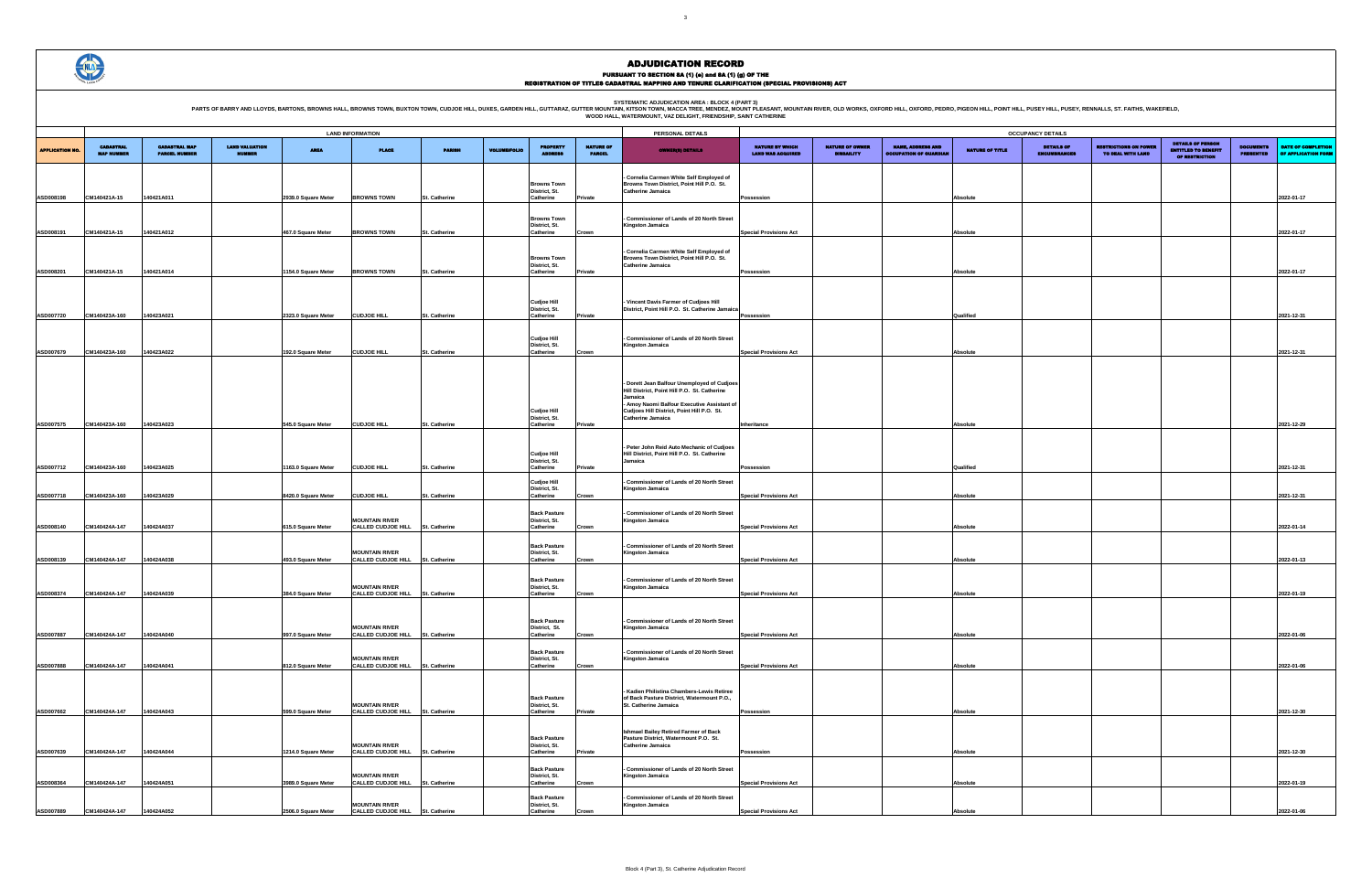SYSTEMATIC ADJUDICATION AREA : BLOCK 4 (PART 3)<br>PARTS OF BARRY AND LLOYDS, BARTONS, BROWNS HALL, BROWNS HALL, BROWNS TOWN, BUXTON TOWN, CUDJOE HILL, DUXES, GARDEN HILL, GUTTARAZ, GUTTER MOUNTAIN (KITSON TOWN, MACCA TREE, M

|                        | <b>LAND INFORMATION</b>               |                                              |                                        |                                           |                                                                                                 |               | PERSONAL DETAILS    | <b>OCCUPANCY DETAILS</b>                                       |                                   |                                                                                                                                                                                                                                                                                                                                                                                                                       |                                                    |                                             |                                                          |                        |                                    |
|------------------------|---------------------------------------|----------------------------------------------|----------------------------------------|-------------------------------------------|-------------------------------------------------------------------------------------------------|---------------|---------------------|----------------------------------------------------------------|-----------------------------------|-----------------------------------------------------------------------------------------------------------------------------------------------------------------------------------------------------------------------------------------------------------------------------------------------------------------------------------------------------------------------------------------------------------------------|----------------------------------------------------|---------------------------------------------|----------------------------------------------------------|------------------------|------------------------------------|
| <b>APPLICATION NO.</b> | <b>CADASTRAL</b><br><b>MAP NUMBER</b> | <b>CADASTRAL MAP</b><br><b>PARCEL NUMBER</b> | <b>LAND VALUATION</b><br><b>NUMBER</b> | <b>AREA</b>                               | <b>PLACE</b>                                                                                    | <b>PARISH</b> | <b>VOLUME/FOLIO</b> | <b>PROPERTY</b>                                                | <b>NATURE OF</b><br><b>PARCEL</b> | <b>OWNER(8) DETAILS</b>                                                                                                                                                                                                                                                                                                                                                                                               | <b>NATURE BY WHICH</b><br><b>LAND WAS ACQUIRED</b> | <b>NATURE OF OWNER</b><br><b>DISBAILITY</b> | <b>NAME, ADDRESS AND</b><br><b>OCCUPATION OF GUARDIA</b> | <b>NATURE OF TITLE</b> | <b>DETAILS</b><br><b>ENCUMBRAN</b> |
| ASD008104              | CM140424A-147                         | 140424A053                                   |                                        | 4881.0 Square Meter                       | <b>MOUNTAIN RIVER</b><br>CALLED CUDJOE HILL                                                     | St. Catherine |                     | <b>Back Pasture</b><br>District, St.<br>Catherine              | Private                           | John Agustus Whyte Retiree of Back Pasture<br>District, Watermount P.O. St. Catherine<br>Jamaica                                                                                                                                                                                                                                                                                                                      | Possession                                         |                                             |                                                          | Absolute               |                                    |
| ASD007538              | CM140424A-147                         | 140424A054                                   |                                        | 1607.0 Square Meter                       | <b>MOUNTAIN RIVER</b><br><b>CALLED CUDJOE HILL</b>                                              | St. Catherine |                     | <b>Back Pasture</b><br>District, St.<br>Catherine              | Crown                             | Commissioner of Lands of 20 North Street<br>Kingston Jamaica                                                                                                                                                                                                                                                                                                                                                          | <b>Special Provisions Act</b>                      |                                             |                                                          | Absolute               |                                    |
| ASD007890              | CM140424A-147                         | 140424A055                                   |                                        | 794.0 Square Meter                        | <b>MOUNTAIN RIVER</b><br>CALLED CUDJOE HILL                                                     | St. Catherine |                     | <b>Back Pasture</b><br>District, St.<br>Catherine              | Crown                             | Commissioner of Lands of 20 North Street<br>Kingston Jamaica                                                                                                                                                                                                                                                                                                                                                          | <b>Special Provisions Act</b>                      |                                             |                                                          | Absolute               |                                    |
| ASD008138              | CM140424A-147                         | 140424A057                                   |                                        | 742.0 Square Meter                        | <b>MOUNTAIN RIVER</b><br>CALLED CUDJOE HILL St. Catherine                                       |               |                     | <b>Back Pasture</b><br>District, St.<br>Catherine              | Private                           | Olga Allwood Popley Dressmaker of<br>Browns Town District, Watermount P.O. St.<br>Catherine Jamaica<br>- Sandra Beatrice Allwood Dressmaker of<br>Back Pasture District, Watermount P.O. St.<br><b>Catherine Jamaica</b><br>- Eugenie Drepaul Janitorial Attendant of 7<br>Frederick Court, 139 Portland Road London<br><b>United Kingdom</b>                                                                         | Possession                                         |                                             |                                                          | Absolute               |                                    |
| ASD008136              | CM140424A-147                         | 140424A058                                   |                                        | 820.0 Square Meter                        | <b>MOUNTAIN RIVER</b><br><b>CALLED CUDJOE HILL</b>                                              | St. Catherine |                     | <b>Back Pasture</b><br>District, St.<br>Catherine              | Private                           | Olga Allwood Popley Dressmaker of<br>Browns Town District. Watermount P.O. St.<br><b>Catherine Jamaica</b><br>- Sandra Beatrice Allwood Dressmaker of<br>Back Pasture District. Watermount P.O. St.<br>Catherine Jamaica<br>- Eugenie Drepaul Janitorial Attendant of 7<br>Frederick Court, 139 Portland Road London<br><b>United Kingdom</b>                                                                         | Possession                                         |                                             |                                                          | Absolute               |                                    |
| ASD008405              | CM140424B-374                         | 140424B002                                   |                                        | 1020.0 Square Meter                       | <b>MOUNTAIN RIVER</b><br>CALLED CUDJOES HILL St. Catherine                                      |               |                     | <b>Cudjoes Hill</b><br>District, St.<br>Catherine              | Private                           | St. Catherine Municipal Corporation of<br>Parade Square, Spanish Town P.O. St.<br><b>Catherine Jamaica</b>                                                                                                                                                                                                                                                                                                            | Possession                                         |                                             |                                                          | Absolute               |                                    |
| ASD007573              | CM140424B-374                         | 140424B003                                   |                                        | 2887.0 Square Meter                       | <b>MOUNTAIN RIVER</b><br>CALLED CUDJOES HILL St. Catherine                                      |               |                     | <b>Cudjoes Hill</b><br>District, St.<br>Catherine              | Private                           | Leonard Augustus Guy Farmer of Cudjoes<br>Hill District, Watermount P.O. St. Catherine<br>Jamaica<br>- Lansdale Constantine Guy Plumber of<br>Cudjoes Hill District, Watermount P.O. St.<br><b>Catherine Jamaica</b><br>- Leslene Kwame Biographer of 132<br>Salehurst Road, SE4 1AP London(UK) United<br>Kingdom<br>- Lillete Ximines Teaching Assistant of 79<br>GreenWay, Pinner, HA5 3SN Pinner United<br>Kingdom | Inheritance                                        |                                             |                                                          | Absolute               |                                    |
|                        |                                       |                                              |                                        |                                           | <b>MOUNTAIN RIVER</b>                                                                           |               |                     | <b>Cudjoes Hill</b><br>District, St.                           |                                   | Commissioner of Lands of 20 North Street<br>Kingston Jamaica                                                                                                                                                                                                                                                                                                                                                          |                                                    |                                             |                                                          |                        |                                    |
| ASD008407<br>ASD007425 | CM140424B-374<br>CM140424B-374        | 140424B005<br>140424B010                     |                                        | 7361.0 Square Meter<br>657.0 Square Meter | CALLED CUDJOES HILL St. Catherine<br><b>MOUNTAIN RIVER</b><br>CALLED CUDJOES HILL St. Catherine |               |                     | Catherine<br><b>Cudjoes Hill</b><br>District, St.<br>Catherine | Crown<br>Private                  | - Edgar Couborne Construction Worker of<br>Cudjoes Hill District, Point Hill P.O. St.<br>Catherine Jamaica                                                                                                                                                                                                                                                                                                            | <b>Special Provisions Act</b><br>Possession        |                                             |                                                          | Absolute<br>Absolute   |                                    |
| ASD007393              | CM140424B-374                         | 140424B012                                   |                                        | 371.0 Square Meter                        | <b>MOUNTAIN RIVER</b><br>CALLED CUDJOES HILL St. Catherine                                      |               |                     | <b>Cudjoes Hill</b><br>District, St.<br>Catherine              | Crown                             | Commissioner of Lands of 20 North Street<br><b>Kingston Jamaica</b>                                                                                                                                                                                                                                                                                                                                                   | <b>Special Provisions Act</b>                      |                                             |                                                          | Absolute               |                                    |
| ASD007466              | CM140424B-374                         | 140424B015                                   |                                        | 674.0 Square Meter                        | <b>MOUNTAIN RIVER</b><br>CALLED CUDJOES HILL St. Catherine                                      |               |                     | <b>Cudjoes Hill</b><br>District, St.<br>Catherine              | Crown                             | <b>Commissioner of Lands of 20 North Street</b><br>Kingston Jamaica                                                                                                                                                                                                                                                                                                                                                   | <b>Special Provisions Act</b>                      |                                             |                                                          | Absolute               |                                    |
| ASD007543              | CM140424B-374                         | 140424B016                                   |                                        | 1700.0 Square Meter                       | <b>MOUNTAIN RIVER</b><br>CALLED CUDJOES HILL St. Catherine                                      |               |                     | <b>Cudjoes Hill</b><br>District, St.<br>Catherine              | Crown                             | <b>Commissioner of Lands of 20 North Street</b><br>Kingston Jamaica                                                                                                                                                                                                                                                                                                                                                   | <b>Special Provisions Act</b>                      |                                             |                                                          | Absolute               |                                    |
| ASD007982              | CM140424B-374                         | 140424B017                                   |                                        | 6131.0 Square Meter                       | <b>MOUNTAIN RIVER</b><br>CALLED CUDJOES HILL St. Catherine                                      |               |                     | <b>Cudjoes Hill</b><br>District, St.<br>Catherine              | Private                           | Lilith Eloise Sutherland Nurse of 22 Burke<br>Street, Hamden, Connecticut, 06514 United<br><b>States</b><br>Nora Elain Reese Retired Nurse Aide of 498<br>Winthrop Avenue, New Haven, Connecticut,<br>06511-3130 United States                                                                                                                                                                                        | Inheritance                                        |                                             |                                                          | Absolute               |                                    |

| <b>OCCUPANCY DETAILS</b>                           |                                             |                                                           |                 |                                          |                                                   |                                                                          |                                      |                                           |  |  |  |  |
|----------------------------------------------------|---------------------------------------------|-----------------------------------------------------------|-----------------|------------------------------------------|---------------------------------------------------|--------------------------------------------------------------------------|--------------------------------------|-------------------------------------------|--|--|--|--|
| <b>NATURE BY WHICH</b><br><b>LAND WAS ACQUIRED</b> | <b>NATURE OF OWNER</b><br><b>DISBAILITY</b> | <b>NAME, ADDRESS AND</b><br><b>OCCUPATION OF GUARDIAN</b> | NATURE OF TITLE | <b>DETAILS OF</b><br><b>ENCUMBRANCES</b> | <b>RESTRICTIONS ON POWER</b><br>TO DEAL WITH LAND | <b>DETAILS OF PERSON</b><br><b>ENTITLED TO BENEFIT</b><br>OF RESTRICTION | <b>DOCUMENTS</b><br><b>PRESENTED</b> | DATE OF COMPLETION<br>OF APPLICATION FORM |  |  |  |  |
|                                                    |                                             |                                                           |                 |                                          |                                                   |                                                                          |                                      |                                           |  |  |  |  |
| Possession                                         |                                             |                                                           | <b>Absolute</b> |                                          |                                                   |                                                                          |                                      | 2022-01-13                                |  |  |  |  |
| <b>Special Provisions Act</b>                      |                                             |                                                           | Absolute        |                                          |                                                   |                                                                          |                                      | 2021-12-29                                |  |  |  |  |
|                                                    |                                             |                                                           |                 |                                          |                                                   |                                                                          |                                      |                                           |  |  |  |  |
| <b>Special Provisions Act</b>                      |                                             |                                                           | Absolute        |                                          |                                                   |                                                                          |                                      | 2022-01-06                                |  |  |  |  |
|                                                    |                                             |                                                           |                 |                                          |                                                   |                                                                          |                                      |                                           |  |  |  |  |
|                                                    |                                             |                                                           |                 |                                          |                                                   |                                                                          |                                      |                                           |  |  |  |  |
|                                                    |                                             |                                                           |                 |                                          |                                                   |                                                                          |                                      |                                           |  |  |  |  |
| Possession                                         |                                             |                                                           | Absolute        |                                          |                                                   |                                                                          |                                      | 2022-01-13                                |  |  |  |  |
|                                                    |                                             |                                                           |                 |                                          |                                                   |                                                                          |                                      |                                           |  |  |  |  |
|                                                    |                                             |                                                           |                 |                                          |                                                   |                                                                          |                                      |                                           |  |  |  |  |
|                                                    |                                             |                                                           |                 |                                          |                                                   |                                                                          |                                      |                                           |  |  |  |  |
|                                                    |                                             |                                                           |                 |                                          |                                                   |                                                                          |                                      |                                           |  |  |  |  |
| Possession                                         |                                             |                                                           | <b>Absolute</b> |                                          |                                                   |                                                                          |                                      | 2022-01-13                                |  |  |  |  |
|                                                    |                                             |                                                           |                 |                                          |                                                   |                                                                          |                                      |                                           |  |  |  |  |
| Possession                                         |                                             |                                                           | Absolute        |                                          |                                                   |                                                                          |                                      | 2022-01-19                                |  |  |  |  |
|                                                    |                                             |                                                           |                 |                                          |                                                   |                                                                          |                                      |                                           |  |  |  |  |
|                                                    |                                             |                                                           |                 |                                          |                                                   |                                                                          |                                      |                                           |  |  |  |  |
|                                                    |                                             |                                                           |                 |                                          |                                                   |                                                                          |                                      |                                           |  |  |  |  |
|                                                    |                                             |                                                           |                 |                                          |                                                   |                                                                          |                                      |                                           |  |  |  |  |
| Inheritance                                        |                                             |                                                           | <b>Absolute</b> |                                          |                                                   |                                                                          |                                      | 2021-12-29                                |  |  |  |  |
| <b>Special Provisions Act</b>                      |                                             |                                                           | Absolute        |                                          |                                                   |                                                                          |                                      | 2022-01-19                                |  |  |  |  |
|                                                    |                                             |                                                           |                 |                                          |                                                   |                                                                          |                                      |                                           |  |  |  |  |
| Possession                                         |                                             |                                                           | Absolute        |                                          |                                                   |                                                                          |                                      | 2021-12-23                                |  |  |  |  |
| <b>Special Provisions Act</b>                      |                                             |                                                           | Absolute        |                                          |                                                   |                                                                          |                                      | 2021-12-22                                |  |  |  |  |
|                                                    |                                             |                                                           |                 |                                          |                                                   |                                                                          |                                      |                                           |  |  |  |  |
| <b>Special Provisions Act</b>                      |                                             |                                                           | <b>Absolute</b> |                                          |                                                   |                                                                          |                                      | 2021-12-24                                |  |  |  |  |
| <b>Special Provisions Act</b>                      |                                             |                                                           | Absolute        |                                          |                                                   |                                                                          |                                      | 2021-12-29                                |  |  |  |  |
|                                                    |                                             |                                                           |                 |                                          |                                                   |                                                                          |                                      |                                           |  |  |  |  |
|                                                    |                                             |                                                           |                 |                                          |                                                   |                                                                          |                                      |                                           |  |  |  |  |
| Inheritance                                        |                                             |                                                           | Absolute        |                                          |                                                   |                                                                          |                                      | 2022-01-11                                |  |  |  |  |



# ADJUDICATION RECORD

PURSUANT TO SECTION 8A (1) (0) and 8A (1) (g) OF THE<br>REGISTRATION OF TITLES CADASTRAL MAPPING AND TENURE CLARIFICATION (SPECIAL PROVISIONS) ACT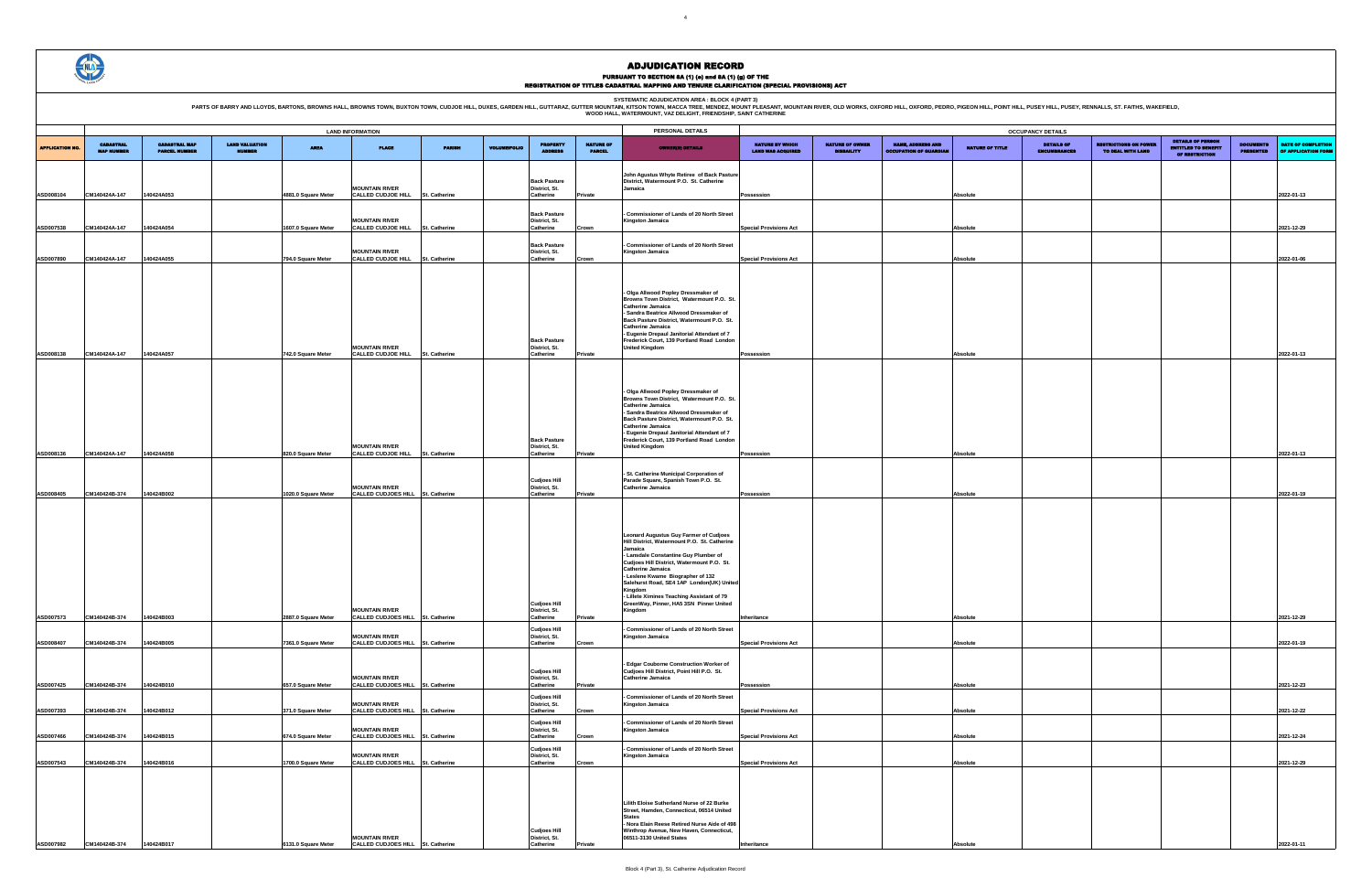

# ADJUDICATION RECORD PURSUANT TO SECTION 8A (1) (e) and 8A (1) (g) OF THE<br>REGISTRATION OF TITLES CADASTRAL MAPPING AND TENURE CLARIFICATION (SPECIAL PROVISIONS) ACT

| <b>OCCUPANCY DETAILS</b>                    |                                             |                                                           |                 |                                          |                                                   |                                                                          |                                      |                                           |  |  |  |  |
|---------------------------------------------|---------------------------------------------|-----------------------------------------------------------|-----------------|------------------------------------------|---------------------------------------------------|--------------------------------------------------------------------------|--------------------------------------|-------------------------------------------|--|--|--|--|
| NATURE BY WHICH<br><b>LAND WAS ACQUIRED</b> | <b>NATURE OF OWNER</b><br><b>DISBAILITY</b> | <b>NAME, ADDRESS AND</b><br><b>OCCUPATION OF GUARDIAN</b> | NATURE OF TITLE | <b>DETAILS OF</b><br><b>ENCUMBRANCES</b> | <b>RESTRICTIONS ON POWER</b><br>TO DEAL WITH LAND | <b>DETAILS OF PERSON</b><br><b>ENTITLED TO BENEFIT</b><br>OF RESTRICTION | <b>DOCUMENTS</b><br><b>PRESENTED</b> | DATE OF COMPLETION<br>OF APPLICATION FORM |  |  |  |  |
|                                             |                                             |                                                           |                 |                                          |                                                   |                                                                          |                                      |                                           |  |  |  |  |
|                                             |                                             |                                                           |                 |                                          |                                                   |                                                                          |                                      |                                           |  |  |  |  |
| Possession                                  |                                             |                                                           | Absolute        |                                          |                                                   |                                                                          |                                      | 2022-01-11                                |  |  |  |  |
|                                             |                                             |                                                           |                 |                                          |                                                   |                                                                          |                                      |                                           |  |  |  |  |
|                                             |                                             |                                                           |                 |                                          |                                                   |                                                                          |                                      |                                           |  |  |  |  |
| Possession                                  |                                             |                                                           | Absolute        |                                          |                                                   |                                                                          |                                      | 2021-12-31                                |  |  |  |  |
|                                             |                                             |                                                           |                 |                                          |                                                   |                                                                          |                                      |                                           |  |  |  |  |
| <b>Special Provisions Act</b>               |                                             |                                                           | Absolute        |                                          |                                                   |                                                                          |                                      | 2021-12-23                                |  |  |  |  |
|                                             |                                             |                                                           |                 |                                          |                                                   |                                                                          |                                      |                                           |  |  |  |  |
|                                             |                                             |                                                           |                 |                                          |                                                   |                                                                          |                                      |                                           |  |  |  |  |
| Inheritance                                 |                                             |                                                           | Qualified       |                                          |                                                   |                                                                          |                                      | 2021-12-17                                |  |  |  |  |
|                                             |                                             |                                                           |                 |                                          |                                                   |                                                                          |                                      |                                           |  |  |  |  |
| <b>Special Provisions Act</b>               |                                             |                                                           | Absolute        |                                          |                                                   |                                                                          |                                      | 2021-12-21                                |  |  |  |  |
| <b>Special Provisions Act</b>               |                                             |                                                           | Absolute        |                                          |                                                   |                                                                          |                                      | 2021-12-31                                |  |  |  |  |
|                                             |                                             |                                                           |                 |                                          |                                                   |                                                                          |                                      |                                           |  |  |  |  |
|                                             |                                             |                                                           |                 |                                          |                                                   |                                                                          |                                      |                                           |  |  |  |  |
| Possession                                  |                                             |                                                           | <b>Absolute</b> |                                          |                                                   |                                                                          |                                      | 2022-01-14                                |  |  |  |  |
|                                             |                                             |                                                           |                 |                                          |                                                   |                                                                          |                                      |                                           |  |  |  |  |
| <b>Special Provisions Act</b>               |                                             |                                                           | Absolute        |                                          |                                                   |                                                                          |                                      | 2021-12-21                                |  |  |  |  |
|                                             |                                             |                                                           |                 |                                          |                                                   |                                                                          |                                      |                                           |  |  |  |  |
|                                             |                                             |                                                           |                 |                                          |                                                   |                                                                          |                                      |                                           |  |  |  |  |
| <b>Special Provisions Act</b>               |                                             |                                                           | Absolute        |                                          |                                                   |                                                                          |                                      | 2021-12-22                                |  |  |  |  |
|                                             |                                             |                                                           |                 |                                          |                                                   |                                                                          |                                      |                                           |  |  |  |  |
| <b>Special Provisions Act</b>               |                                             |                                                           | Absolute        |                                          |                                                   |                                                                          |                                      | 2022-01-19                                |  |  |  |  |
|                                             |                                             |                                                           |                 |                                          |                                                   |                                                                          |                                      |                                           |  |  |  |  |
| Possession                                  |                                             |                                                           | Absolute        |                                          |                                                   |                                                                          |                                      | 2022-01-11                                |  |  |  |  |
|                                             |                                             |                                                           |                 |                                          |                                                   |                                                                          |                                      |                                           |  |  |  |  |
|                                             |                                             |                                                           |                 |                                          |                                                   |                                                                          |                                      |                                           |  |  |  |  |
| Purchase                                    |                                             |                                                           | <b>Absolute</b> |                                          |                                                   |                                                                          |                                      | 2021-12-30                                |  |  |  |  |
|                                             |                                             |                                                           |                 |                                          |                                                   |                                                                          |                                      |                                           |  |  |  |  |
|                                             |                                             |                                                           |                 |                                          |                                                   |                                                                          |                                      |                                           |  |  |  |  |
| <b>Special Provisions Act</b>               |                                             |                                                           | Absolute        |                                          |                                                   |                                                                          |                                      | 2021-12-31                                |  |  |  |  |
|                                             |                                             |                                                           |                 |                                          |                                                   |                                                                          |                                      |                                           |  |  |  |  |
|                                             |                                             |                                                           |                 |                                          |                                                   |                                                                          |                                      |                                           |  |  |  |  |
|                                             |                                             |                                                           |                 |                                          |                                                   |                                                                          |                                      |                                           |  |  |  |  |
| Inheritance                                 |                                             |                                                           | Absolute        |                                          |                                                   |                                                                          |                                      | 2021-12-23                                |  |  |  |  |
|                                             |                                             |                                                           |                 |                                          |                                                   |                                                                          |                                      |                                           |  |  |  |  |
| <b>Special Provisions Act</b>               |                                             |                                                           | Absolute        |                                          |                                                   |                                                                          |                                      | 2022-01-19                                |  |  |  |  |
|                                             |                                             |                                                           |                 |                                          |                                                   |                                                                          |                                      |                                           |  |  |  |  |
| <b>Special Provisions Act</b>               |                                             |                                                           | Absolute        |                                          |                                                   |                                                                          |                                      | 2021-12-31                                |  |  |  |  |
|                                             |                                             |                                                           |                 |                                          |                                                   |                                                                          |                                      |                                           |  |  |  |  |
| <b>Special Provisions Act</b>               |                                             |                                                           | <b>Absolute</b> |                                          |                                                   |                                                                          |                                      | 2021-12-30                                |  |  |  |  |
|                                             |                                             |                                                           |                 |                                          |                                                   |                                                                          |                                      |                                           |  |  |  |  |
|                                             |                                             |                                                           |                 |                                          |                                                   |                                                                          |                                      |                                           |  |  |  |  |
| <b>Special Provisions Act</b>               |                                             |                                                           | <b>Absolute</b> |                                          |                                                   |                                                                          |                                      | 2021-12-28                                |  |  |  |  |
|                                             |                                             |                                                           |                 |                                          |                                                   |                                                                          |                                      |                                           |  |  |  |  |
| <b>Special Provisions Act</b>               |                                             |                                                           | Absolute        |                                          |                                                   |                                                                          |                                      | 2022-01-11                                |  |  |  |  |

|                       | <b>LAND INFORMATION</b>               |                                              |                                        |                     |                                                            | PERSONAL DETAILS<br><b>OCCUPANCY DETAILS</b> |                     |                                                   |                                   |                                                                                                                                                                             |                                                    |                                             |                                                          |                 |                                    |
|-----------------------|---------------------------------------|----------------------------------------------|----------------------------------------|---------------------|------------------------------------------------------------|----------------------------------------------|---------------------|---------------------------------------------------|-----------------------------------|-----------------------------------------------------------------------------------------------------------------------------------------------------------------------------|----------------------------------------------------|---------------------------------------------|----------------------------------------------------------|-----------------|------------------------------------|
| <b>APPLICATION NO</b> | <b>CADASTRAL</b><br><b>MAP NUMBER</b> | <b>CADASTRAL MAP</b><br><b>PARCEL NUMBER</b> | <b>LAND VALUATION</b><br><b>NUMBER</b> | <b>AREA</b>         | <b>PLACE</b>                                               | <b>PARISH</b>                                | <b>VOLUME/FOLIO</b> | <b>PROPERTY</b><br><b>ADDRESS</b>                 | <b>NATURE OF</b><br><b>PARCEL</b> | <b>OWNER(S) DETAILS</b>                                                                                                                                                     | <b>NATURE BY WHICH</b><br><b>LAND WAS ACQUIRED</b> | <b>NATURE OF OWNER</b><br><b>DISBAILITY</b> | <b>NAME, ADDRESS AND</b><br><b>OCCUPATION OF GUARDIA</b> | NATURE OF TITLE | <b>DETAILS</b><br><b>ENCUMBRAN</b> |
|                       |                                       |                                              |                                        |                     | <b>MOUNTAIN RIVER</b>                                      |                                              |                     | <b>Cudjoes Hill</b><br>District, St.              |                                   | Lilith Eloise Sutherland Nurse of 22 Burke<br>Street, Hamden, Connecticut, 06514 United<br><b>States</b>                                                                    |                                                    |                                             |                                                          |                 |                                    |
| ASD007992             | CM140424B-374                         | 140424B051                                   |                                        | 2024.0 Square Meter | CALLED CUDJOES HILL St. Catherine                          |                                              |                     | Catherine                                         | Private                           |                                                                                                                                                                             | Possession                                         |                                             |                                                          | Absolute        |                                    |
| ASD007710             | CM140424B-374                         | 140424B062                                   |                                        | 3563.0 Square Meter | <b>MOUNTAIN RIVER</b><br>CALLED CUDJOES HILL St. Catherine |                                              |                     | <b>Cudjoes Hill</b><br>District, St.<br>Catherine | Private                           | Adassa Allwood Farmer of Cudjoes Hill<br>District, Watermount P.O. St. Catherine<br>Jamaica                                                                                 | Possession                                         |                                             |                                                          | Absolute        |                                    |
| ASD007432             | CM140424B-374                         | 140424B063                                   |                                        | 1929.0 Square Meter | <b>MOUNTAIN RIVER</b><br>CALLED CUDJOES HILL St. Catherine |                                              |                     | <b>Cudjoes Hill</b><br>District, St.<br>Catherine | Crown                             | Commissioner of Lands of 20 North Street<br><b>Kingston Jamaica</b>                                                                                                         | <b>Special Provisions Act</b>                      |                                             |                                                          | Absolute        |                                    |
|                       |                                       |                                              |                                        |                     | <b>MOUNTAIN RIVER</b>                                      |                                              |                     | <b>Cudjoes Hill</b><br>District, St.              |                                   | Nikecha Thomas Unemployed of Cudjoes<br>Hill District, Watermount P.O. St. Catherine<br>Jamaica                                                                             |                                                    |                                             |                                                          |                 |                                    |
| ASD007282             | CM140424B-374                         | 140424B064                                   |                                        | 775.0 Square Meter  | CALLED CUDJOES HILL St. Catherine                          |                                              |                     | Catherine                                         | Private                           |                                                                                                                                                                             | Inheritance                                        |                                             |                                                          | Qualified       |                                    |
|                       |                                       |                                              |                                        |                     | <b>MOUNTAIN RIVER</b>                                      |                                              |                     | <b>Cudjoes Hill</b><br>District, St.              |                                   | - Commissioner of Lands of 20 North Street<br><b>Kingston Jamaica</b>                                                                                                       |                                                    |                                             |                                                          |                 |                                    |
| ASD007343             | CM140424B-374                         | 140424B065                                   |                                        | 1193.0 Square Meter | CALLED CUDJOES HILL St. Catherine<br><b>MOUNTAIN RIVER</b> |                                              |                     | Catherine<br><b>Cudjoes Hill</b><br>District, St. | Crown                             | Commissioner of Lands of 20 North Street<br><b>Kingston Jamaica</b>                                                                                                         | <b>Special Provisions Act</b>                      |                                             |                                                          | Absolute        |                                    |
| ASD007719             | CM140424B-374                         | 140424B066                                   |                                        | 1273.0 Square Meter | CALLED CUDJOES HILL St. Catherine                          |                                              |                     | Catherine                                         | Crown                             |                                                                                                                                                                             | <b>Special Provisions Act</b>                      |                                             |                                                          | Absolute        |                                    |
| ASD008166             | CM140424B-374                         | 140424B068                                   |                                        | 2264.0 Square Meter | <b>MOUNTAIN RIVER</b><br>CALLED CUDJOES HILL St. Catherine |                                              |                     | <b>Cudjoes Hill</b><br>District, St.<br>Catherine | Private                           | Mary Vehonie Thomas Housewife of<br>Cudjoes Hill District, Watermount P.O. St.<br><b>Catherine Jamaica</b>                                                                  | Possession                                         |                                             |                                                          | Absolute        |                                    |
| ASD007338             | CM140424B-374                         | 140424B069                                   |                                        | 2549.0 Square Meter | <b>MOUNTAIN RIVER</b><br>CALLED CUDJOES HILL St. Catherine |                                              |                     | <b>Cudjoes Hill</b><br>District, St.<br>Catherine | Crown                             | Commissioner of Lands of 20 North Street<br><b>Kingston Jamaica</b>                                                                                                         | <b>Special Provisions Act</b>                      |                                             |                                                          | Absolute        |                                    |
|                       |                                       |                                              |                                        |                     | <b>MOUNTAIN RIVER</b>                                      |                                              |                     | <b>Cudjoes Hill</b><br>District, St.              |                                   | Commissioner of Lands of 20 North Street<br>Kingston Jamaica                                                                                                                |                                                    |                                             |                                                          |                 |                                    |
| ASD007397             | CM140424B-374                         | 140424B070                                   |                                        | 557.0 Square Meter  | CALLED CUDJOES HILL St. Catherine                          |                                              |                     | Catherine                                         | Crown                             |                                                                                                                                                                             | <b>Special Provisions Act</b>                      |                                             |                                                          | Absolute        |                                    |
| ASD008370             | CM140424B-374                         | 140424B071                                   |                                        | 553.0 Square Meter  | <b>MOUNTAIN RIVER</b><br>CALLED CUDJOES HILL St. Catherine |                                              |                     | <b>Cudjoes Hill</b><br>District, St.<br>Catherine | Crown                             | Commissioner of Lands of 20 North Street<br>Kingston Jamaica                                                                                                                | <b>Special Provisions Act</b>                      |                                             |                                                          | Absolute        |                                    |
| ASD008035             | CM140424B-374                         | 140424B072                                   |                                        | 2614.0 Square Meter | <b>MOUNTAIN RIVER</b><br>CALLED CUDJOES HILL St. Catherine |                                              |                     | <b>Cudjoes Hill</b><br>District, St.<br>Catherine | Private                           | Louise May Grace Housewife of Cudjoes<br>Hill District, Watermount P.O. St. Catherine<br>Jamaica                                                                            | Possession                                         |                                             |                                                          | Absolute        |                                    |
|                       |                                       |                                              |                                        |                     | <b>MOUNTAIN RIVER</b>                                      |                                              |                     | <b>Cudjoe Hill</b><br>District, St.               |                                   | Vinroy Harrison School Principal of Lot 88<br>Claremont Scheme, Old Harbour, St.<br><b>Catherine Jamaica</b>                                                                |                                                    |                                             |                                                          |                 |                                    |
| ASD007617             | CM140424C-151                         | 140424C019                                   |                                        | 6431.0 Square Meter | <b>CALLED CUDJOE HILL</b>                                  | St. Catherine                                |                     | Catherine                                         | Private                           |                                                                                                                                                                             | Purchase                                           |                                             |                                                          | Absolute        |                                    |
| ASD007708             | CM140424C-151                         | 140424C023                                   |                                        | 1015.0 Square Meter | <b>MOUNTAIN RIVER</b><br>CALLED CUDJOE HILL                | St. Catherine                                |                     | <b>Cudjoe Hill</b><br>District, St.<br>Catherine  | Crown                             | Commissioner of Lands of 20 North Street<br>Kingston Jamaica                                                                                                                | <b>Special Provisions Act</b>                      |                                             |                                                          | Absolute        |                                    |
|                       |                                       |                                              |                                        |                     |                                                            |                                              |                     |                                                   |                                   |                                                                                                                                                                             |                                                    |                                             |                                                          |                 |                                    |
| ASD007450             | CM140424C-151                         | 140424C024                                   |                                        | 711.0 Square Meter  | <b>MOUNTAIN RIVER</b><br>CALLED CUDJOE HILL St. Catherine  |                                              |                     | <b>Cudjoe Hill</b><br>District, St.<br>Catherine  | Private                           | Kevin Reid Welder of Cudjoe Hill District,<br>Watermount P.O. St. Catherine Jamaica<br>- Scott Reid Scaffolder of Mendez District,<br>Watermount P.O. St. Catherine Jamaica | Inheritance                                        |                                             |                                                          | Absolute        |                                    |
|                       |                                       |                                              |                                        |                     |                                                            |                                              |                     | <b>Cudjoe Hill</b>                                |                                   | Commissioner of Lands of 20 North Street                                                                                                                                    |                                                    |                                             |                                                          |                 |                                    |
| ASD008392             | CM140424C-151                         | 140424C025                                   |                                        | 463.0 Square Meter  | <b>MOUNTAIN RIVER</b><br><b>CALLED CUDJOE HILL</b>         | St. Catherine                                |                     | District, St.<br>Catherine                        | Crown                             | <b>Kingston Jamaica</b>                                                                                                                                                     | <b>Special Provisions Act</b>                      |                                             |                                                          | Absolute        |                                    |
|                       |                                       |                                              |                                        |                     | <b>MOUNTAIN RIVER</b>                                      |                                              |                     | <b>Cudjoe Hill</b><br>District, St.               |                                   | <b>Commissioner of Lands of 20 North Street</b><br>Kingston Jamaica                                                                                                         |                                                    |                                             |                                                          |                 |                                    |
| ASD007709             | CM140424C-151                         | 140424C026                                   |                                        | 468.0 Square Meter  | <b>CALLED CUDJOE HILL</b>                                  | St. Catherine                                |                     | Catherine                                         | Crown                             |                                                                                                                                                                             | <b>Special Provisions Act</b>                      |                                             |                                                          | Absolute        |                                    |
| ASD007619             | CM140424C-151                         | 140424C027                                   |                                        | 440.0 Square Meter  | <b>MOUNTAIN RIVER</b><br>CALLED CUDJOE HILL St. Catherine  |                                              |                     | <b>Cudjoe Hill</b><br>District, St.<br>Catherine  | Crown                             | Commissioner of Lands of 20 North Street<br>Kingston Jamaica                                                                                                                | <b>Special Provisions Act</b>                      |                                             |                                                          | Absolute        |                                    |
| ASD007520             | CM140424C-151                         | 140424C030                                   |                                        | 689.0 Square Meter  | <b>MOUNTAIN RIVER</b><br>CALLED CUDJOE HILL St. Catherine  |                                              |                     | <b>Cudjoe Hill</b><br>District, St.<br>Catherine  | Crown                             | Commissioner of Lands of 20 North Street<br>Kingston Jamaica                                                                                                                | <b>Special Provisions Act</b>                      |                                             |                                                          | Absolute        |                                    |
| ASD007994             | CM140424C-151                         | 140424C031                                   |                                        | 767.0 Square Meter  | <b>MOUNTAIN RIVER</b><br>CALLED CUDJOE HILL St. Catherine  |                                              |                     | <b>Cudjoe Hill</b><br>District, St.<br>Catherine  | Crown                             | Commissioner of Lands of 20 North Street<br>Kingston Jamaica                                                                                                                | <b>Special Provisions Act</b>                      |                                             |                                                          | Absolute        |                                    |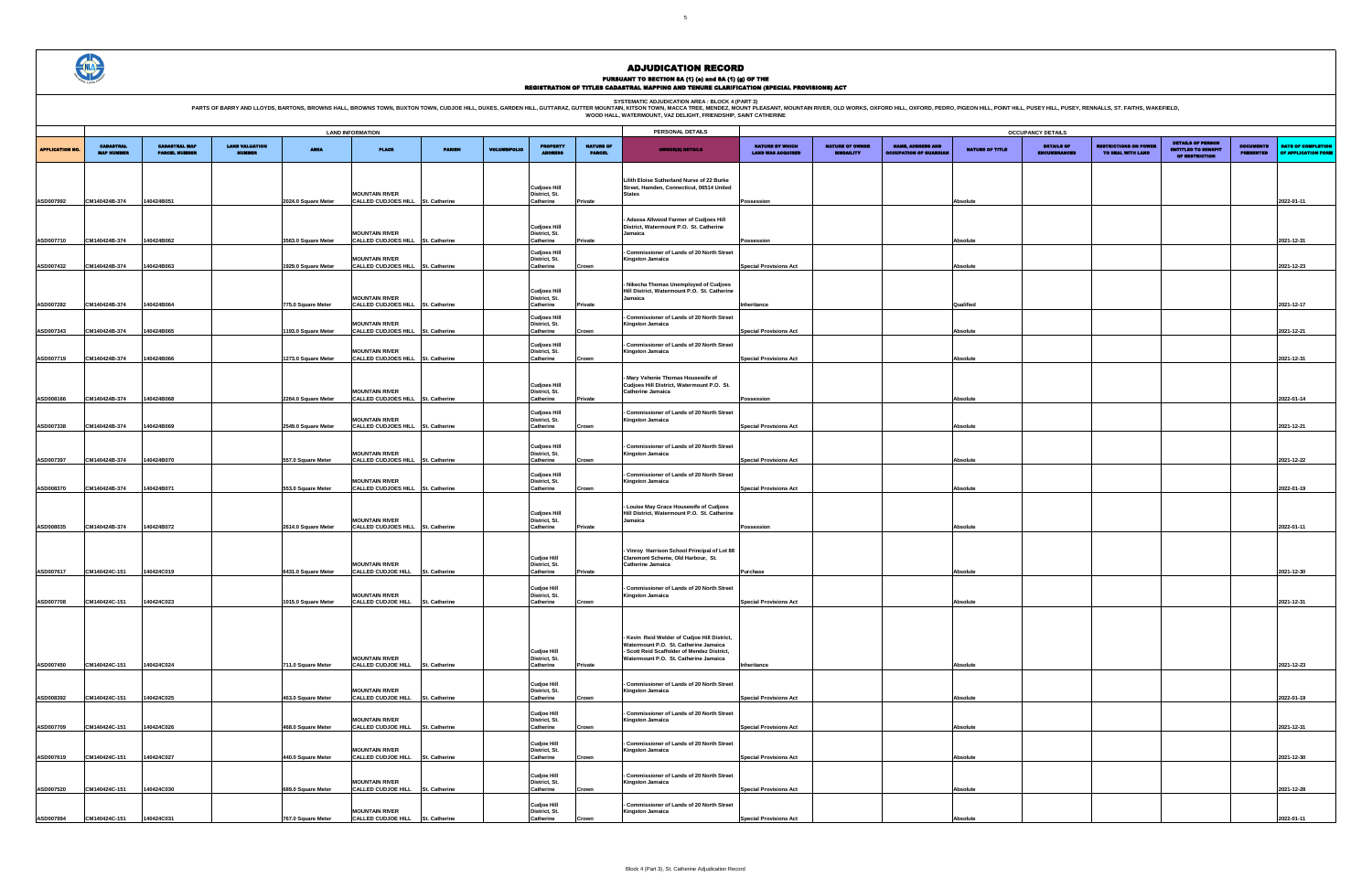SYSTEMATIC ADJUDICATION AREA : BLOCK 4 (PART 3)<br>PARTS OF BARRY AND LLOYDS, BARTONS, BROWNS HALL, BROWNS HALL, BROWNS TOWN, BUXTON TOWN, CUDJOE HILL, DUXES, GARDEN HILL, GUTTARAZ, GUTTER MOUNTAIN (KITSON TOWN, MACCA TREE, M



### ADJUDICATION RECORD PURSUANT TO SECTION 8A (1) (e) and 8A (1) (g) OF THE<br>REGISTRATION OF TITLES CADASTRAL MAPPING AND TENURE CLARIFICATION (SPECIAL PROVISIONS) ACT

| <b>OCCUPANCY DETAILS</b>                           |                                             |                                                           |                 |                                          |                                                   |                                                                          |                                      |                                                  |  |  |  |  |
|----------------------------------------------------|---------------------------------------------|-----------------------------------------------------------|-----------------|------------------------------------------|---------------------------------------------------|--------------------------------------------------------------------------|--------------------------------------|--------------------------------------------------|--|--|--|--|
|                                                    |                                             |                                                           |                 |                                          |                                                   |                                                                          |                                      |                                                  |  |  |  |  |
| <b>NATURE BY WHICH</b><br><b>LAND WAS ACQUIRED</b> | <b>NATURE OF OWNER</b><br><b>DISBAILITY</b> | <b>NAME, ADDRESS AND</b><br><b>OCCUPATION OF GUARDIAN</b> | NATURE OF TITLE | <b>DETAILS OF</b><br><b>ENCUMBRANCES</b> | <b>RESTRICTIONS ON POWER</b><br>TO DEAL WITH LAND | <b>DETAILS OF PERSON</b><br><b>ENTITLED TO BENEFIT</b><br>OF RESTRICTION | <b>DOCUMENTS</b><br><b>PRESENTED</b> | <b>DATE OF COMPLETION</b><br>OF APPLICATION FORM |  |  |  |  |
|                                                    |                                             |                                                           |                 |                                          |                                                   |                                                                          |                                      |                                                  |  |  |  |  |
|                                                    |                                             |                                                           |                 |                                          |                                                   |                                                                          |                                      | 2021-12-29                                       |  |  |  |  |
| <b>Special Provisions Act</b>                      |                                             |                                                           | Absolute        |                                          |                                                   |                                                                          |                                      |                                                  |  |  |  |  |
|                                                    |                                             |                                                           |                 |                                          |                                                   |                                                                          |                                      |                                                  |  |  |  |  |
|                                                    |                                             |                                                           |                 |                                          |                                                   |                                                                          |                                      |                                                  |  |  |  |  |
|                                                    |                                             |                                                           |                 |                                          |                                                   |                                                                          |                                      |                                                  |  |  |  |  |
| Possession                                         |                                             |                                                           | Absolute        |                                          |                                                   |                                                                          |                                      | 2021-12-29                                       |  |  |  |  |
|                                                    |                                             |                                                           |                 |                                          |                                                   |                                                                          |                                      |                                                  |  |  |  |  |
| <b>Special Provisions Act</b>                      |                                             |                                                           | Absolute        |                                          |                                                   |                                                                          |                                      | 2021-12-30                                       |  |  |  |  |
|                                                    |                                             |                                                           |                 |                                          |                                                   |                                                                          |                                      |                                                  |  |  |  |  |
|                                                    |                                             |                                                           |                 |                                          |                                                   |                                                                          |                                      |                                                  |  |  |  |  |
|                                                    |                                             |                                                           |                 |                                          |                                                   |                                                                          |                                      |                                                  |  |  |  |  |
| Possession                                         |                                             |                                                           | Qualified       |                                          |                                                   |                                                                          |                                      | 2021-12-30                                       |  |  |  |  |
| <b>Special Provisions Act</b>                      |                                             |                                                           | Absolute        |                                          |                                                   |                                                                          |                                      | 2021-12-29                                       |  |  |  |  |
|                                                    |                                             |                                                           |                 |                                          |                                                   |                                                                          |                                      |                                                  |  |  |  |  |
|                                                    |                                             |                                                           |                 |                                          |                                                   |                                                                          |                                      |                                                  |  |  |  |  |
| Possession                                         |                                             |                                                           | Absolute        |                                          |                                                   |                                                                          |                                      | 2021-12-29                                       |  |  |  |  |
|                                                    |                                             |                                                           |                 |                                          |                                                   |                                                                          |                                      |                                                  |  |  |  |  |
|                                                    |                                             |                                                           | Absolute        |                                          |                                                   |                                                                          |                                      | 2021-12-29                                       |  |  |  |  |
| Possession                                         |                                             |                                                           |                 |                                          |                                                   |                                                                          |                                      |                                                  |  |  |  |  |
|                                                    |                                             |                                                           |                 |                                          |                                                   |                                                                          |                                      |                                                  |  |  |  |  |
| Possession                                         |                                             |                                                           | Absolute        |                                          |                                                   |                                                                          |                                      | 2021-12-29                                       |  |  |  |  |
|                                                    |                                             |                                                           |                 |                                          |                                                   |                                                                          |                                      |                                                  |  |  |  |  |
| <b>Special Provisions Act</b>                      |                                             |                                                           | Absolute        |                                          |                                                   |                                                                          |                                      | 2022-01-19                                       |  |  |  |  |
|                                                    |                                             |                                                           |                 |                                          |                                                   |                                                                          |                                      |                                                  |  |  |  |  |
| <b>Special Provisions Act</b>                      |                                             |                                                           | Absolute        |                                          |                                                   |                                                                          |                                      | 2021-12-29                                       |  |  |  |  |
|                                                    |                                             |                                                           |                 |                                          |                                                   |                                                                          |                                      |                                                  |  |  |  |  |
| <b>Special Provisions Act</b>                      |                                             |                                                           | Absolute        |                                          |                                                   |                                                                          |                                      | 2021-12-29                                       |  |  |  |  |
|                                                    |                                             |                                                           |                 |                                          |                                                   |                                                                          |                                      |                                                  |  |  |  |  |
|                                                    |                                             |                                                           |                 |                                          |                                                   |                                                                          |                                      |                                                  |  |  |  |  |
|                                                    |                                             |                                                           |                 |                                          |                                                   |                                                                          |                                      |                                                  |  |  |  |  |
|                                                    |                                             |                                                           |                 |                                          |                                                   |                                                                          |                                      |                                                  |  |  |  |  |
| Possession                                         |                                             |                                                           | Absolute        |                                          |                                                   |                                                                          |                                      | 2021-12-29                                       |  |  |  |  |
|                                                    |                                             |                                                           |                 |                                          |                                                   |                                                                          |                                      |                                                  |  |  |  |  |
| Possession                                         |                                             |                                                           | Absolute        |                                          |                                                   |                                                                          |                                      | 2021-12-30                                       |  |  |  |  |
|                                                    |                                             |                                                           |                 |                                          |                                                   |                                                                          |                                      |                                                  |  |  |  |  |
| <b>Special Provisions Act</b>                      |                                             |                                                           | Absolute        |                                          |                                                   |                                                                          |                                      | 2021-12-31                                       |  |  |  |  |
|                                                    |                                             |                                                           |                 |                                          |                                                   |                                                                          |                                      |                                                  |  |  |  |  |
|                                                    |                                             |                                                           |                 |                                          |                                                   |                                                                          |                                      |                                                  |  |  |  |  |
| Possession                                         |                                             |                                                           | Absolute        |                                          |                                                   |                                                                          |                                      | 2021-12-17                                       |  |  |  |  |
| <b>Special Provisions Act</b>                      |                                             |                                                           | Absolute        |                                          |                                                   |                                                                          |                                      | 2021-12-29                                       |  |  |  |  |
|                                                    |                                             |                                                           |                 |                                          |                                                   |                                                                          |                                      |                                                  |  |  |  |  |
| <b>Special Provisions Act</b>                      |                                             |                                                           | Absolute        |                                          |                                                   |                                                                          |                                      | 2022-01-17                                       |  |  |  |  |
|                                                    |                                             |                                                           |                 |                                          |                                                   |                                                                          |                                      |                                                  |  |  |  |  |
| <b>Special Provisions Act</b>                      |                                             |                                                           | Absolute        |                                          |                                                   |                                                                          |                                      | 2022-01-19                                       |  |  |  |  |
|                                                    |                                             |                                                           |                 |                                          |                                                   |                                                                          |                                      |                                                  |  |  |  |  |
|                                                    |                                             |                                                           |                 |                                          |                                                   |                                                                          |                                      |                                                  |  |  |  |  |
| Gift                                               |                                             |                                                           | Absolute        |                                          |                                                   |                                                                          |                                      | 2021-12-31                                       |  |  |  |  |

|                        |                                       |                                              |                                        |                                           | <b>LAND INFORMATION</b>                                                                      |                                |                     |                                                                  |                                   | PERSONAL DETAILS                                                                                                                                                                                                           |                                                    |                                             |                                                           |                      | <b>OCCUPANCY DETAILS</b>           |
|------------------------|---------------------------------------|----------------------------------------------|----------------------------------------|-------------------------------------------|----------------------------------------------------------------------------------------------|--------------------------------|---------------------|------------------------------------------------------------------|-----------------------------------|----------------------------------------------------------------------------------------------------------------------------------------------------------------------------------------------------------------------------|----------------------------------------------------|---------------------------------------------|-----------------------------------------------------------|----------------------|------------------------------------|
| <b>APPLICATION NO.</b> | <b>CADASTRAL</b><br><b>MAP NUMBER</b> | <b>CADASTRAL MAP</b><br><b>PARCEL NUMBER</b> | <b>LAND VALUATION</b><br><b>NUMBER</b> | <b>AREA</b>                               | <b>PLACE</b>                                                                                 | <b>PARISH</b>                  | <b>VOLUME/FOLIO</b> | <b>PROPERTY</b><br><b>ADDRESS</b>                                | <b>NATURE OF</b><br><b>PARCEL</b> | <b>OWNER(8) DETAILS</b>                                                                                                                                                                                                    | <b>NATURE BY WHICH</b><br><b>LAND WAS ACQUIRED</b> | <b>NATURE OF OWNER</b><br><b>DISBAILITY</b> | <b>NAME, ADDRESS AND</b><br><b>OCCUPATION OF GUARDIAN</b> | NATURE OF TITLE      | <b>DETAILS</b><br><b>ENCUMBRAN</b> |
| ASD007571              | CM140426-100                          | 140426002                                    |                                        | 1137.0 Square Meter                       | <b>MOUNTAIN RIVER</b><br><b>CALLED PEDRO AND</b><br><b>CUDJOE HILL</b>                       | St. Catherine                  |                     | <b>Mountain River</b><br>District, St.<br>Catherine              | Crown                             | Commissioner of Lands of 20 North Street<br><b>Kingston Jamaica</b>                                                                                                                                                        | <b>Special Provisions Act</b>                      |                                             |                                                           | Absolute             |                                    |
| ASD007565              | CM140426-100                          | 140426003                                    |                                        | 4304.0 Square Meter                       | <b>MOUNTAIN RIVER</b><br>CALLED PEDRO AND<br><b>CUDJOE HILL</b>                              | St. Catherine                  |                     | <b>Mountain River</b><br>District, St.<br>Catherine              | Private                           | Jervis Agustus Douglas Farmer of Back<br>Pasture, Pedro District, Watermount P.O. St<br>Catherine Jamaica<br>Jane Thompson Unemployed of Cudjoes<br>Hill District, Point Hill P.O. St. Catherine<br>Jamaica                | Possession                                         |                                             |                                                           | Absolute             |                                    |
|                        |                                       |                                              |                                        |                                           | <b>MOUNTAIN RIVER</b><br><b>CALLED PEDRO AND</b>                                             |                                |                     | <b>Mountain River</b><br>District, St.                           |                                   | Commissioner of Lands of 20 North Street<br>Kingston Jamaica                                                                                                                                                               |                                                    |                                             |                                                           |                      |                                    |
| ASD007604              | CM140426-100                          | 140426004                                    |                                        | 2110.0 Square Meter                       | <b>CUDJOE HILL</b>                                                                           | St. Catherine                  |                     | Catherine                                                        | Crown                             |                                                                                                                                                                                                                            | <b>Special Provisions Act</b>                      |                                             |                                                           | Absolute             |                                    |
| ASD007605              | CM140426-100                          | 140426007                                    |                                        | 1428.0 Square Meter                       | <b>MOUNTAIN RIVER</b><br><b>CALLED PEDRO AND</b><br><b>CUDJOE HILL</b>                       | St. Catherine                  |                     | <b>Mountain River</b><br>District, St.<br>Catherine              | Private                           | Rusheka Tasheka Edwards Customer<br>Service Representative of Pedro District,<br>Point Hill P.O. St. Catherine Jamaica                                                                                                     | Possession                                         |                                             |                                                           | Qualified            |                                    |
| <b>ASD007597</b>       | CM140426-100                          | 140426008                                    |                                        | 1259.0 Square Meter                       | <b>MOUNTAIN RIVER</b><br><b>CALLED PEDRO AND</b><br><b>CUDJOE HILL</b>                       | St. Catherine                  |                     | <b>Mountain River</b><br>District, St.<br>Catherine              | Crown                             | <b>Commissioner of Lands of 20 North Street</b><br>Kingston Jamaica                                                                                                                                                        | <b>Special Provisions Act</b>                      |                                             |                                                           | Absolute             |                                    |
|                        |                                       |                                              |                                        |                                           | <b>MOUNTAIN RIVER</b><br><b>CALLED PEDRO AND</b>                                             |                                |                     | <b>Mountain River</b><br>District, St.                           |                                   | Veronica Francis Domestic Worker of<br>Cudjoes Hill District, Point Hill P.O. St.<br>Catherine Jamaica                                                                                                                     |                                                    |                                             |                                                           |                      |                                    |
| ASD007554<br>ASD007560 | CM140426-100<br>CM140426-100          | 140426011<br>140426012                       |                                        | 1254.0 Square Meter<br>933.0 Square Meter | <b>CUDJOE HILL</b><br><b>MOUNTAIN RIVER</b><br><b>CALLED PEDRO AND</b><br><b>CUDJOE HILL</b> | St. Catherine<br>St. Catherine |                     | Catherine<br><b>Mountain River</b><br>District, St.<br>Catherine | Private<br>Private                | Veronica Francis Domestic Worker of<br>Cudjoes Hill District, Point Hill P.O. St.<br>Catherine Jamaica                                                                                                                     | Possession<br>Possession                           |                                             |                                                           | Absolute<br>Absolute |                                    |
| ASD007557              | CM140426-100                          | 140426013                                    |                                        | 2030.0 Square Meter                       | <b>MOUNTAIN RIVER</b><br>CALLED PEDRO AND<br><b>CUDJOE HILL</b>                              | St. Catherine                  |                     | <b>Mountain River</b><br>District, St.<br>Catherine              | Private                           | Veronica Francis Domestic Worker of<br>Cudjoes Hill District, Point Hill P.O. St.<br><b>Catherine Jamaica</b>                                                                                                              | Possession                                         |                                             |                                                           | Absolute             |                                    |
| ASD008453              | CM140426-100                          | 140426014                                    |                                        | 973.0 Square Meter                        | <b>MOUNTAIN RIVER</b><br><b>CALLED PEDRO AND</b><br><b>CUDJOE HILL</b>                       | St. Catherine                  |                     | <b>Mountain River</b><br>District, St.<br>Catherine              | Crown                             | Commissioner of Lands of 20 North Street<br><b>Kingston Jamaica</b>                                                                                                                                                        | <b>Special Provisions Act</b>                      |                                             |                                                           | Absolute             |                                    |
| ASD007562              | CM140426-100                          | 140426015                                    |                                        | 3353.0 Square Meter                       | <b>MOUNTAIN RIVER</b><br><b>CALLED PEDRO AND</b><br><b>CUDJOE HILL</b>                       | St. Catherine                  |                     | <b>Mountain River</b><br>District, St.<br>Catherine              | Crown                             | <b>Commissioner of Lands of 20 North Street</b><br>Kingston Jamaica                                                                                                                                                        | <b>Special Provisions Act</b>                      |                                             |                                                           | Absolute             |                                    |
| ASD007546              | CM140426-100                          | 140426016                                    |                                        | 2402.0 Square Meter                       | <b>MOUNTAIN RIVER</b><br><b>CALLED PEDRO AND</b><br><b>CUDJOE HILL</b>                       | St. Catherine                  |                     | <b>Mountain River</b><br>District, St.<br>Catherine              | Crown                             | <b>Commissioner of Lands of 20 North Street</b><br>Kingston Jamaica                                                                                                                                                        | <b>Special Provisions Act</b>                      |                                             |                                                           | Absolute             |                                    |
| ASD007568              | CM140426-100                          | 140426018                                    |                                        | 1097.0 Square Meter                       | <b>MOUNTAIN RIVER</b><br>CALLED PEDRO AND<br><b>CUDJOE HILL</b>                              | St. Catherine                  |                     | <b>Mountain River</b><br>District, St.<br>Catherine              | Private                           | Kingsley Randolph Mignott Mechanic of Back<br>Pasture, Watermount P.O. St. Catherine<br>Jamaica<br>- Seanna Stephanny Woodhouse Sales<br>Representative of Cudjoes Hill District, Point<br>Hill P.O. St. Catherine Jamaica | Possession                                         |                                             |                                                           | Absolute             |                                    |
| ASD007635              | CM140426-100                          | 140426019                                    |                                        | 840.0 Square Meter                        | <b>MOUNTAIN RIVER</b><br><b>CALLED PEDRO AND</b><br><b>CUDJOE HILL</b>                       | St. Catherine                  |                     | <b>Mountain River</b><br>District, St.<br>Catherine              | Private                           | Clover Hay Stewart Watson Counsellor of<br>106 Stuart Avenue, Valley Stream New York<br><b>United States</b>                                                                                                               | Possession                                         |                                             |                                                           | Absolute             |                                    |
| ASD007694              | CM140426-100                          | 140426020                                    |                                        | 2147.0 Square Meter                       | <b>MOUNTAIN RIVER</b><br><b>CALLED PEDRO AND</b><br><b>CUDJOE HILL</b>                       | St. Catherine                  |                     | <b>Mountain River</b><br>District, St.<br>Catherine              | Crown                             | Commissioner of Lands of 20 North Street<br>Kingston Jamaica                                                                                                                                                               | <b>Special Provisions Act</b>                      |                                             |                                                           | Absolute             |                                    |
| ASD007281              | CM140426-100                          | 140426021                                    |                                        | 2254.0 Square Meter                       | <b>MOUNTAIN RIVER</b><br><b>CALLED PEDRO AND</b><br><b>CUDJOE HILL</b>                       | St. Catherine                  |                     | <b>Mountain River</b><br>District, St.<br>Catherine              | Private                           | Leonard Williams Farmer of Pedro District,<br>Watermount P.O. St. Catherine Jamaica                                                                                                                                        | Possession                                         |                                             |                                                           | Absolute             |                                    |
| ASD007545              | CM140426-100                          | 140426023                                    |                                        | 677.0 Square Meter                        | <b>MOUNTAIN RIVER</b><br><b>CALLED PEDRO AND</b><br><b>CUDJOE HILL</b>                       | St. Catherine                  |                     | <b>Mountain River</b><br>District, St.<br>Catherine              | Crown                             | <b>Commissioner of Lands of 20 North Street</b><br>Kingston Jamaica                                                                                                                                                        | <b>Special Provisions Act</b>                      |                                             |                                                           | Absolute             |                                    |
| ASD008239              | CM140426-100                          | 140426024                                    |                                        | 772.0 Square Meter                        | <b>MOUNTAIN RIVER</b><br>CALLED PEDRO AND<br><b>CUDJOE HILL</b>                              | St. Catherine                  |                     | <b>Mountain River</b><br>District, St.<br>Catherine              | Crown                             | <b>Commissioner of Lands of 20 North Street</b><br>Kingston Jamaica                                                                                                                                                        | <b>Special Provisions Act</b>                      |                                             |                                                           | Absolute             |                                    |
| ASD008420              | CM140426-100                          | 140426025                                    |                                        | 2248.0 Square Meter                       | <b>MOUNTAIN RIVER</b><br><b>CALLED PEDRO AND</b><br><b>CUDJOE HILL</b>                       | St. Catherine                  |                     | <b>Mountain River</b><br><b>District, Saint</b><br>Catherine     | Crown                             | Commissioner of Lands of 20 North Street<br>Kingston Jamaica                                                                                                                                                               | <b>Special Provisions Act</b>                      |                                             |                                                           | Absolute             |                                    |
|                        |                                       |                                              |                                        |                                           | <b>MOUNTAIN RIVER</b><br><b>CALLED PEDRO AND</b>                                             |                                |                     | <b>Mountain River</b><br>District, St.                           |                                   | Johvean Rolando Scott Soldier of Pedro<br>District, Brown's Hall P.O St. Catherine<br>Jamaica                                                                                                                              |                                                    |                                             |                                                           |                      |                                    |
| ASD007689              | CM140426-100                          | 140426026                                    |                                        | 1044.0 Square Meter                       | <b>CUDJOE HILL</b>                                                                           | St. Catherine                  |                     | Catherine                                                        | Private                           |                                                                                                                                                                                                                            | Gift                                               |                                             |                                                           | Absolute             |                                    |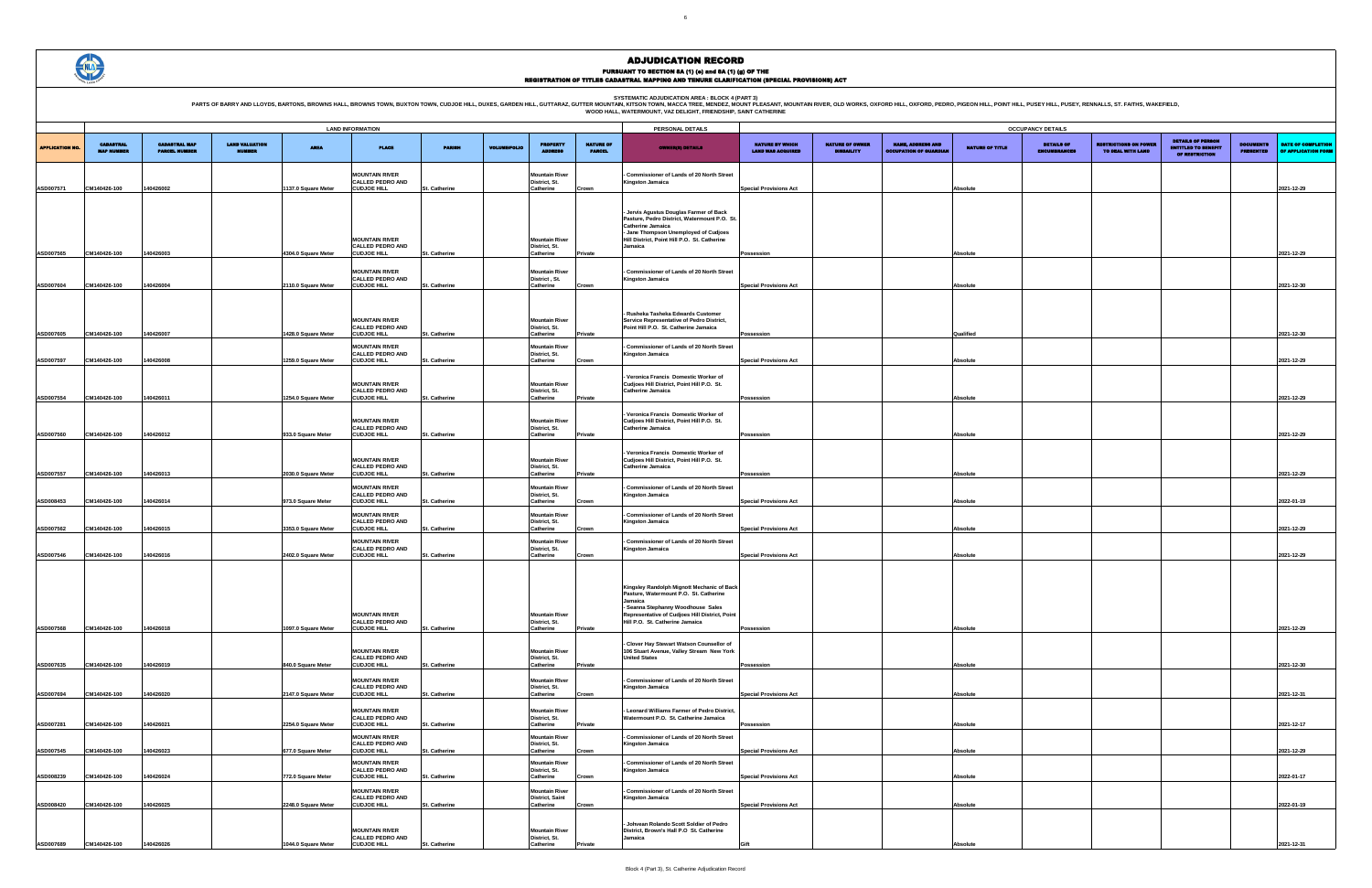SYSTEMATIC ADJUDICATION AREA : BLOCK 4 (PART 3)<br>PARTS OF BARRY AND LLOYDS, BARTONS, BROWNS HALL, BROWNS HALL, BROWNS TOWN, BUXTON TOWN, CUDJOE HILL, DUXES, GARDEN HILL, GUTTARAZ, GUTTER MOUNTAIN (KITSON TOWN, MACCA TREE, M

# ADJUDICATION RECORD PURSUANT TO SECTION 8A (1) (e) and 8A (1) (g) OF THE<br>REGISTRATION OF TITLES CADASTRAL MAPPING AND TENURE CLARIFICATION (SPECIAL PROVISIONS) ACT



|                                                    |                                             |                                                           |                 | <b>OCCUPANCY DETAILS</b>                 |                                                   |                                                                   |                                      |                                                  |
|----------------------------------------------------|---------------------------------------------|-----------------------------------------------------------|-----------------|------------------------------------------|---------------------------------------------------|-------------------------------------------------------------------|--------------------------------------|--------------------------------------------------|
| <b>NATURE BY WHICH</b><br><b>LAND WAS ACQUIRED</b> | <b>NATURE OF OWNER</b><br><b>DISBAILITY</b> | <b>NAME, ADDRESS AND</b><br><b>OCCUPATION OF GUARDIAN</b> | NATURE OF TITLE | <b>DETAILS OF</b><br><b>ENCUMBRANCES</b> | <b>RESTRICTIONS ON POWER</b><br>TO DEAL WITH LAND | DETAILS OF PERSON<br><b>ENTITLED TO BENEFIT</b><br>OF RESTRICTION | <b>DOCUMENTS</b><br><b>PRESENTED</b> | <b>DATE OF COMPLETION</b><br>OF APPLICATION FORM |
|                                                    |                                             |                                                           |                 |                                          |                                                   |                                                                   |                                      |                                                  |
|                                                    |                                             |                                                           |                 |                                          |                                                   |                                                                   |                                      |                                                  |
|                                                    |                                             |                                                           |                 |                                          |                                                   |                                                                   |                                      |                                                  |
| <b>Inheritance</b>                                 |                                             |                                                           | Qualified       |                                          |                                                   |                                                                   |                                      | 2022-01-11                                       |
|                                                    |                                             |                                                           |                 |                                          |                                                   |                                                                   |                                      |                                                  |
| Possession                                         |                                             |                                                           | Qualified       |                                          |                                                   |                                                                   |                                      | 2021-12-30                                       |
|                                                    |                                             |                                                           |                 |                                          |                                                   |                                                                   |                                      |                                                  |
|                                                    |                                             |                                                           |                 |                                          |                                                   |                                                                   |                                      |                                                  |
|                                                    |                                             |                                                           |                 |                                          |                                                   |                                                                   |                                      |                                                  |
| Possession                                         |                                             |                                                           | Absolute        |                                          |                                                   |                                                                   |                                      | 2022-01-19                                       |
|                                                    |                                             |                                                           |                 |                                          |                                                   |                                                                   |                                      |                                                  |
|                                                    |                                             |                                                           |                 |                                          |                                                   |                                                                   |                                      |                                                  |
|                                                    |                                             |                                                           |                 |                                          |                                                   |                                                                   |                                      |                                                  |
| Possession                                         |                                             |                                                           | Absolute        |                                          |                                                   |                                                                   |                                      | 2022-01-11                                       |
| <b>Special Provisions Act</b>                      |                                             |                                                           | Absolute        |                                          |                                                   |                                                                   |                                      | 2022-01-19                                       |
|                                                    |                                             |                                                           |                 |                                          |                                                   |                                                                   |                                      |                                                  |
|                                                    |                                             |                                                           |                 |                                          |                                                   |                                                                   |                                      |                                                  |
|                                                    |                                             |                                                           |                 |                                          |                                                   |                                                                   |                                      |                                                  |
| Gift                                               |                                             |                                                           | Absolute        |                                          |                                                   |                                                                   |                                      | 2021-12-30                                       |
|                                                    |                                             |                                                           |                 |                                          |                                                   |                                                                   |                                      |                                                  |
| <b>Special Provisions Act</b>                      |                                             |                                                           | Absolute        |                                          |                                                   |                                                                   |                                      | 2022-01-19                                       |
|                                                    |                                             |                                                           |                 |                                          |                                                   |                                                                   |                                      |                                                  |
| <b>Special Provisions Act</b>                      |                                             |                                                           | Absolute        |                                          |                                                   |                                                                   |                                      | 2021-12-20                                       |
|                                                    |                                             |                                                           |                 |                                          |                                                   |                                                                   |                                      |                                                  |
| Possession                                         |                                             |                                                           | Absolute        |                                          |                                                   |                                                                   |                                      | 2022-01-17                                       |
|                                                    |                                             |                                                           |                 |                                          |                                                   |                                                                   |                                      |                                                  |
| Inheritance                                        |                                             |                                                           | Absolute        |                                          |                                                   |                                                                   | - Surveyors                          | 2022-01-10                                       |
|                                                    |                                             |                                                           |                 |                                          |                                                   |                                                                   | Identification<br>Report             |                                                  |
| Possession                                         |                                             |                                                           | Absolute        |                                          |                                                   |                                                                   | - Property Tax<br>Receipts           | 2021-12-24                                       |
|                                                    |                                             |                                                           |                 |                                          |                                                   |                                                                   |                                      |                                                  |
| Possession                                         |                                             |                                                           | Absolute        |                                          |                                                   |                                                                   |                                      | 2021-12-30                                       |
|                                                    |                                             |                                                           |                 |                                          |                                                   |                                                                   |                                      |                                                  |
| Inheritance                                        |                                             |                                                           | Absolute        |                                          |                                                   |                                                                   |                                      | 2021-12-31                                       |
|                                                    |                                             |                                                           |                 |                                          |                                                   |                                                                   |                                      |                                                  |
| Possession                                         |                                             |                                                           | Absolute        |                                          |                                                   |                                                                   |                                      | 2021-12-29                                       |
|                                                    |                                             |                                                           |                 |                                          |                                                   |                                                                   |                                      |                                                  |
| Possession                                         |                                             |                                                           | Absolute        |                                          |                                                   |                                                                   |                                      | 2021-12-17                                       |

|                        |                                       |                                              |                                        |                      | <b>LAND INFORMATION</b>                                                |               |                     |                                                              |                                   | PERSONAL DETAILS                                                                                                                                                                                                        |                                                    |                                             |                                                           |                        | <b>OCCUPANCY DETAILS</b>           |
|------------------------|---------------------------------------|----------------------------------------------|----------------------------------------|----------------------|------------------------------------------------------------------------|---------------|---------------------|--------------------------------------------------------------|-----------------------------------|-------------------------------------------------------------------------------------------------------------------------------------------------------------------------------------------------------------------------|----------------------------------------------------|---------------------------------------------|-----------------------------------------------------------|------------------------|------------------------------------|
| <b>APPLICATION NO.</b> | <b>CADASTRAL</b><br><b>MAP NUMBER</b> | <b>CADASTRAL MAP</b><br><b>PARCEL NUMBER</b> | <b>LAND VALUATION</b><br><b>NUMBER</b> | <b>AREA</b>          | <b>PLACE</b>                                                           | <b>PARISH</b> | <b>VOLUME/FOLIO</b> | <b>PROPERTY</b><br><b>ADDRESS</b>                            | <b>NATURE OF</b><br><b>PARCEL</b> | <b>OWNER(8) DETAILS</b>                                                                                                                                                                                                 | <b>NATURE BY WHICH</b><br><b>LAND WAS ACQUIRED</b> | <b>NATURE OF OWNER</b><br><b>DISBAILITY</b> | <b>NAME, ADDRESS AND</b><br><b>OCCUPATION OF GUARDIAN</b> | <b>NATURE OF TITLE</b> | <b>DETAILS</b><br><b>ENCUMBRAN</b> |
| ASD007979              | CM140426-100                          | 140426027                                    |                                        | 817.0 Square Meter   | <b>MOUNTAIN RIVER</b><br><b>CALLED PEDRO AND</b><br><b>CUDJOE HILL</b> | St. Catherine |                     | <b>Mountain River</b><br>District, St.<br>Catherine          | Private                           | Ferdinand Duncan Retiree of Pedro District<br>Watermount P.O. St. Catherine Jamaica<br>- Angela Brissett Foster Care Worker of 338<br>Pearly Way, Croydon London(UK) United<br>Kingdom                                  | Inheritance                                        |                                             |                                                           | Qualified              |                                    |
| ASD007671              | CM140426-100                          | 140426028                                    |                                        | 829.0 Square Meter   | <b>MOUNTAIN RIVER</b><br><b>CALLED PEDRO AND</b><br><b>CUDJOE HILL</b> | St. Catherine |                     | <b>Mountain River</b><br><b>District, Point</b><br>Hill P.O  | Private                           | Jennifer Annet Brown Francis Farmer of<br>Pedro District, Watermount P.O. St.<br>Catherine Jamaica                                                                                                                      | Possession                                         |                                             |                                                           | Qualified              |                                    |
| ASD008472              | CM140426-100                          | 140426029                                    |                                        | 562.0 Square Meter   | <b>MOUNTAIN RIVER</b><br><b>CALLED PEDRO AND</b><br><b>CUDJOE HILL</b> | St. Catherine |                     | <b>Mountain River</b><br><b>District, Saint</b><br>Catherine | Private                           | Isamenda Brooks Self Employed of 58<br>St.Johns Road, Spanish Town P.O St.<br>Catherine Jamaica<br>- Jennifer Brown-Francis Alias Annette<br>Farmer/Higgler of Pedro District,<br>Watermount P.O. St. Catherine Jamaica | Possession                                         |                                             |                                                           | Absolute               |                                    |
| ASD007991              | CM140426-100                          | 140426036                                    |                                        | 6061.0 Square Meter  | <b>MOUNTAIN RIVER</b><br><b>CALLED PEDRO AND</b><br><b>CUDJOE HILL</b> | St. Catherine |                     | <b>Mountain River</b><br>District, Saint<br>Catherine        | Private                           | - Dorothea Walters Dressmaker of Fairfield<br>Road, Spanish Town P.O. St. Catherine<br>Jamaica<br>- Dezrene Bond Healthcare Assistant of 49<br>Derby Road, Abington District Northampton<br><b>United Kingdom</b>       | Possession                                         |                                             |                                                           | Absolute               |                                    |
| ASD008454              | CM140426-100                          | 140426038                                    |                                        | 1075.0 Square Meter  | <b>MOUNTAIN RIVER</b><br><b>CALLED PEDRO AND</b><br><b>CUDJOE HILL</b> | St. Catherine |                     | <b>Mountain River</b><br>District, Saint<br>Catherine        | Crown                             | <b>Commissioner of Lands of 20 North Street</b><br>Kingston Jamaica                                                                                                                                                     | <b>Special Provisions Act</b>                      |                                             |                                                           | Absolute               |                                    |
| ASD007675              | CM140426-100                          | 140426039                                    |                                        | 1442.0 Square Meter  | <b>MOUNTAIN RIVER</b><br><b>CALLED PEDRO AND</b><br><b>CUDJOE HILL</b> | St. Catherine |                     | <b>Mountain River</b><br>District, St.<br>Catherine          | Private                           | Orneal Arthur Edwards Police Officer of<br>Pedro District, Point Hill P.O. St. Catherine<br>Jamaica<br>- Lorice Suzette Edwards Brown Chief<br>Executive Officer of 4 Acadia Drive, Kingston<br>8 St. Andrew Jamaica    | Gift                                               |                                             |                                                           | Absolute               |                                    |
| ASD008442              | CM140426-100                          | 140426042                                    |                                        | 2402.0 Square Meter  | <b>MOUNTAIN RIVER</b><br><b>CALLED PEDRO AND</b><br><b>CUDJOE HILL</b> | St. Catherine |                     | <b>Mountain River</b><br>District, Saint<br>Catherine        | Crown                             | Commissioner of Lands of 20 North Street<br>Kingston Jamaica                                                                                                                                                            | <b>Special Provisions Act</b>                      |                                             |                                                           | Absolute               |                                    |
| ASD007315              | CM140426-100                          | 140426043                                    |                                        | 990.0 Square Meter   | <b>MOUNTAIN RIVER</b><br><b>CALLED PEDRO AND</b><br><b>CUDJOE HILL</b> | St. Catherine |                     | <b>Mountain River</b><br>District, St.<br>Catherine          | Crown                             | Commissioner of Lands of 20 North Street<br><b>Kingston Jamaica</b>                                                                                                                                                     | <b>Special Provisions Act</b>                      |                                             |                                                           | Absolute               |                                    |
| ASD008208              | CM140434A-111                         | 140434A001                                   |                                        | 4300.0 Square Meter  | SAINT FAITHS CALLED<br><b>MACCA TREE</b>                               | St. Catherine |                     | <b>Macca Tree</b><br>District, St.<br>Catherine              | Private                           | Lambert Alphonso Nicholson Electrician of<br>428 Dunham Avenue, Mount Vernon, New<br>York, 10553 United States                                                                                                          | Possession                                         |                                             |                                                           | Absolute               |                                    |
| ASD007930              | CM140434A-111                         | 140434A002                                   |                                        | 415.0 Square Meter   | <b>SAINT FAITHS CALLED</b><br><b>MACCA TREE</b>                        | St. Catherine |                     | <b>Macca Tree</b><br>District, St.<br>Catherine              | Private                           | - Patricia Brown Self-Employed of Macca<br>Tree District, Browns Hall P.O. St. Catherine<br>Jamaica                                                                                                                     | Inheritance                                        |                                             |                                                           | Absolute               |                                    |
| ASD007498              | CM140434A-111                         | 140434A003                                   |                                        | 2139.0 Square Meter  | SAINT FAITHS CALLED<br><b>MACCA TREE</b>                               | St. Catherine |                     | <b>Macca Tree</b><br>District, St.<br>Catherine              | Private                           | Sharon Heslop-Royal Farmer of Macca Tree<br>District, Browns Hall P.O. St. Catherine<br>Jamaica                                                                                                                         | Possession                                         |                                             |                                                           | Absolute               |                                    |
| ASD007667              | CM140434A-111                         | 140434A004                                   |                                        | 10279.0 Square Meter | SAINT FAITHS CALLED<br><b>MACCA TREE</b>                               | St. Catherine |                     | <b>Macca Tree</b><br>District, St.<br>Catherine              | Private                           | Jonathan Harris Farmer of Macca Tree<br>District, Brown's Hall P.O. St. Catherine<br>Jamaica                                                                                                                            | Possession                                         |                                             |                                                           | Absolute               |                                    |
| ASD007715              | CM140434A-111                         | 140434A006                                   |                                        | 1256.0 Square Meter  | <b>SAINT FAITHS CALLED</b><br><b>MACCA TREE</b>                        | St. Catherine |                     | <b>Macca Tree</b><br>District, St.<br>Catherine              | Private                           | Veronica Hall Farmer of Macca Tree<br>District, Browns Hall P.O. St. Catherine<br>Jamaica                                                                                                                               | Inheritance                                        |                                             |                                                           | Absolute               |                                    |
| ASD007590              | CM140434A-111                         | 140434A007                                   |                                        | 1256.0 Square Meter  | SAINT FAITHS CALLED<br><b>MACCA TREE</b>                               | St. Catherine |                     | <b>Macca Tree</b><br>District, St.<br>Catherine              | Private                           | Veronica Hall Farmer of Macca Tree<br>District, Browns Hall P.O. St. Catherine<br>Jamaica                                                                                                                               | Possession                                         |                                             |                                                           | Absolute               |                                    |
| ASD007271              | CM140434A-111                         | 140434A010                                   |                                        | 3319.0 Square Meter  | SAINT FAITHS CALLED<br><b>MACCA TREE</b>                               | St. Catherine |                     | <b>Macca Tree</b><br>District,<br><b>St.Catherine</b>        | Private                           | Jean Adassa Bryan Alias Adassa Farmer of<br>Macca Tree District, Browns Hall P.O. St.<br><b>Catherine Jamaica</b>                                                                                                       | Possession                                         |                                             |                                                           | Absolute               |                                    |
|                        |                                       |                                              |                                        |                      |                                                                        |               |                     |                                                              |                                   |                                                                                                                                                                                                                         |                                                    |                                             |                                                           |                        |                                    |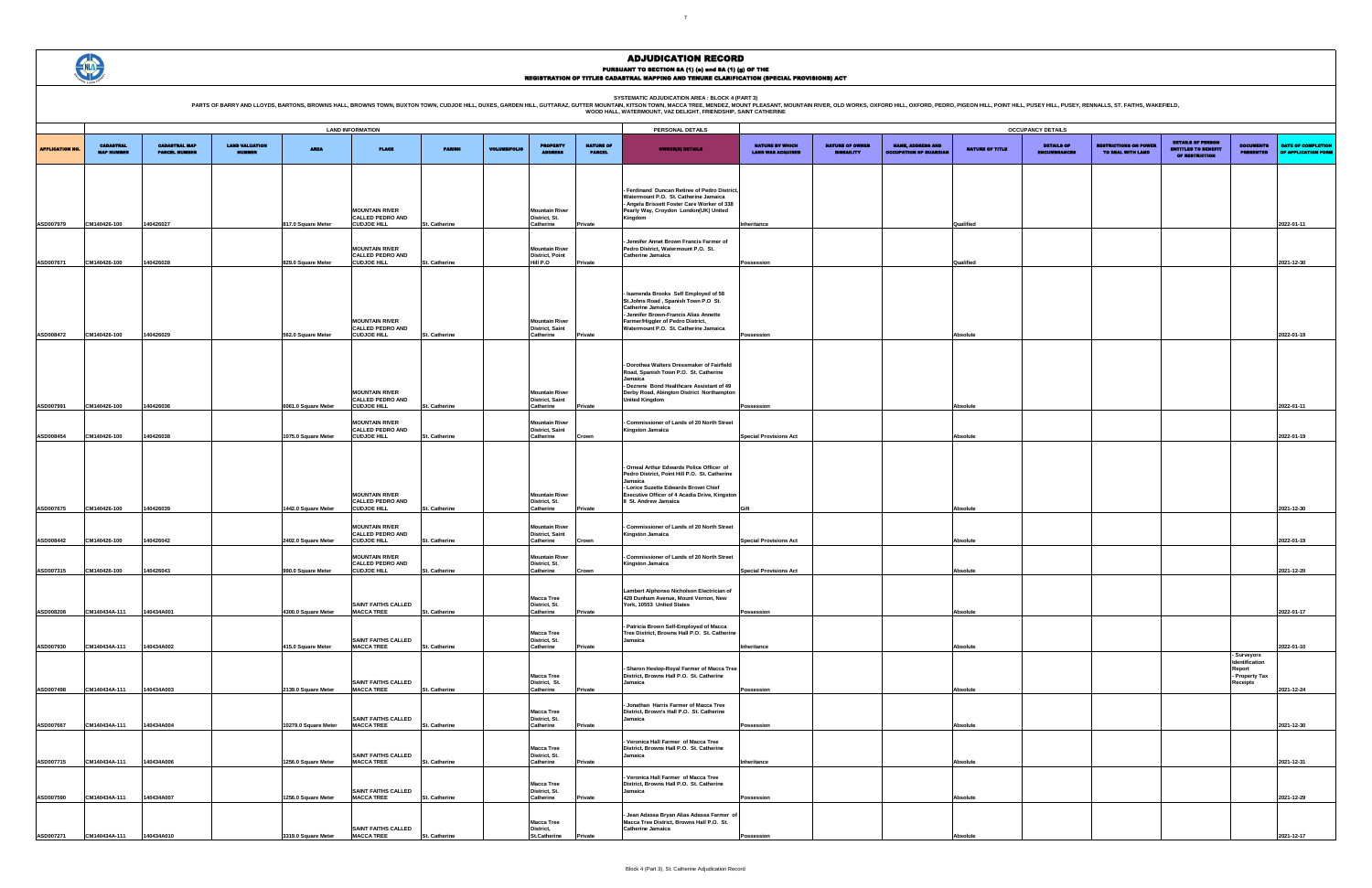SYSTEMATIC ADJUDICATION AREA : BLOCK 4 (PART 3)<br>PARTS OF BARRY AND LLOYDS, BARTONS, BROWNS HALL, BROWNS HALL, BROWNS TOWN, BUXTON TOWN, CUDJOE HILL, DUXES, GARDEN HILL, GUTTARAZ, GUTTER MOUNTAIN (KITSON TOWN, MACCA TREE, M



# ADJUDICATION RECORD PURSUANT TO SECTION 8A (1) (e) and 8A (1) (g) OF THE<br>REGISTRATION OF TITLES CADASTRAL MAPPING AND TENURE CLARIFICATION (SPECIAL PROVISIONS) ACT

|                        |                                       |                                              |                                 |                                 | <b>LAND INFORMATION</b>                         |               |                     |                                    |                                   | PERSONAL DETAILS                                                                        |                                             |                                             |                                                           |                 | <b>OCCUPANCY DETAILS</b>                 |                                                   |                                                                         |                                      |                                           |
|------------------------|---------------------------------------|----------------------------------------------|---------------------------------|---------------------------------|-------------------------------------------------|---------------|---------------------|------------------------------------|-----------------------------------|-----------------------------------------------------------------------------------------|---------------------------------------------|---------------------------------------------|-----------------------------------------------------------|-----------------|------------------------------------------|---------------------------------------------------|-------------------------------------------------------------------------|--------------------------------------|-------------------------------------------|
| <b>APPLICATION NO.</b> | <b>CADASTRAL</b><br><b>MAP NUMBER</b> | <b>CADASTRAL MAP</b><br><b>PARCEL NUMBER</b> | <b>LAND VALUATION</b><br>NUMBER | AREA                            | <b>PLACE</b>                                    | <b>PARISH</b> | <b>VOLUME/FOLIO</b> | <b>PROPERTY</b>                    | <b>NATURE OF</b><br><b>PARCEL</b> | <b>OWNER(8) DETAILS</b>                                                                 | NATURE BY WHICH<br><b>LAND WAS ACQUIRED</b> | <b>NATURE OF OWNER</b><br><b>DISBAILITY</b> | <b>NAME, ADDRESS AND</b><br><b>OCCUPATION OF GUARDIAL</b> | NATURE OF TITLE | <b>DETAILS OF</b><br><b>ENCUMBRANCES</b> | <b>LESTRICTIONS ON POWER</b><br>TO DEAL WITH LAND | <b>DETAILS OF PERSON</b><br><b>ENTITLED TO BENEFT</b><br>OF RESTRICTION | <b>DOCUMENTS</b><br><b>PRESENTED</b> | DATE OF COMPLETION<br>OF APPLICATION FORM |
|                        |                                       |                                              |                                 |                                 |                                                 |               |                     |                                    |                                   |                                                                                         |                                             |                                             |                                                           |                 |                                          |                                                   |                                                                         |                                      |                                           |
|                        |                                       |                                              |                                 |                                 |                                                 |               |                     |                                    |                                   | - Orrin Ezekiel Jones Carpenter of Macca                                                |                                             |                                             |                                                           |                 |                                          |                                                   |                                                                         |                                      |                                           |
|                        |                                       |                                              |                                 |                                 | <b>SAINT FAITHS CALLED</b>                      |               |                     | <b>Macca Tree</b><br>District, St. |                                   | Tree District, Browns Hall P.O. St. Catherine<br>Jamaica                                |                                             |                                             |                                                           |                 |                                          |                                                   |                                                                         |                                      |                                           |
| <b>ASD008237</b>       | CM140434A-111                         | 140434A012                                   |                                 | 4131.0 Square Meter             | <b>MACCA TREE</b>                               | St. Catherine |                     | Catherine                          | Private                           |                                                                                         | Possession                                  |                                             |                                                           | Qualified       |                                          |                                                   |                                                                         |                                      | 2022-01-17                                |
|                        |                                       |                                              |                                 |                                 |                                                 |               |                     |                                    |                                   |                                                                                         |                                             |                                             |                                                           |                 |                                          |                                                   |                                                                         |                                      |                                           |
|                        |                                       |                                              |                                 |                                 |                                                 |               |                     |                                    |                                   | Georgiana Aneita Byfield Domestic Worker<br>of Macca Tree District, St. Faiths P.O. St. |                                             |                                             |                                                           |                 |                                          |                                                   |                                                                         |                                      |                                           |
|                        |                                       |                                              |                                 |                                 |                                                 |               |                     |                                    |                                   | Catherine Jamaica<br>- Patrick Byfield Farmer of Macca Tree                             |                                             |                                             |                                                           |                 |                                          |                                                   |                                                                         |                                      |                                           |
|                        |                                       |                                              |                                 |                                 | <b>SAINT FAITHS CALLED</b>                      |               |                     | <b>Macca Tree</b><br>District, St. |                                   | District, Browns Hall P.O. St. Catherine<br>Jamaica                                     |                                             |                                             |                                                           |                 |                                          |                                                   |                                                                         |                                      |                                           |
| ASD008045              | CM140434A-111                         | 140434A016                                   |                                 | 2947.0 Square Meter             | <b>MACCA TREE</b>                               | St. Catherine |                     | Catherine                          | Private                           |                                                                                         | Inheritance                                 |                                             |                                                           | Absolute        |                                          |                                                   |                                                                         |                                      | 2022-01-12                                |
|                        |                                       |                                              |                                 |                                 |                                                 |               |                     | <b>Macca Tree</b>                  |                                   | Commissioner of Lands of 20 North Street                                                |                                             |                                             |                                                           |                 |                                          |                                                   |                                                                         |                                      |                                           |
| <b>ASD008216</b>       | CM140434A-111                         | 140434A017                                   |                                 | 344.0 Square Meter              | <b>SAINT FAITHS CALLED</b><br><b>MACCA TREE</b> | St. Catherine |                     | District, St.<br>Catherine         | Crown                             | Kingston Jamaica                                                                        | <b>Special Provisions Act</b>               |                                             |                                                           | Absolute        |                                          |                                                   |                                                                         |                                      | 2022-01-17                                |
|                        |                                       |                                              |                                 |                                 |                                                 |               |                     |                                    |                                   |                                                                                         |                                             |                                             |                                                           |                 |                                          |                                                   |                                                                         |                                      |                                           |
|                        |                                       |                                              |                                 |                                 |                                                 |               |                     | <b>Macca Tree</b>                  |                                   | - Commissioner of Lands of 20 North Street                                              |                                             |                                             |                                                           |                 |                                          |                                                   |                                                                         |                                      |                                           |
| <b>ASD008218</b>       | CM140434A-111                         | 140434A020                                   |                                 | 5026.0 Square Meter             | <b>SAINT FAITHS CALLED</b><br><b>MACCA TREE</b> | St. Catherine |                     | District, St.<br>Catherine         | Crown                             | Kingston Jamaica                                                                        | <b>Special Provisions Act</b>               |                                             |                                                           | <b>Ahsolute</b> |                                          |                                                   |                                                                         |                                      | 2022-01-17                                |
|                        |                                       |                                              |                                 |                                 |                                                 |               |                     |                                    |                                   |                                                                                         |                                             |                                             |                                                           |                 |                                          |                                                   |                                                                         |                                      |                                           |
|                        |                                       |                                              |                                 |                                 | <b>SAINT FAITHS CALLED</b>                      |               |                     | <b>Macca Tree</b><br>District, St. |                                   | - Ervin Scott Mason of Macca Tree District,<br>Browns Hall P.O. St. Catherine Jamaica   |                                             |                                             |                                                           |                 |                                          |                                                   |                                                                         |                                      |                                           |
| <b>ASD008219</b>       | CM140434A-111                         | 140434A021                                   |                                 | 1347.0 Square Meter             | <b>MACCA TREE</b>                               | St. Catherine |                     | Catherine                          | Private                           |                                                                                         | Possession                                  |                                             |                                                           | Absolute        |                                          |                                                   |                                                                         |                                      | 2022-01-17                                |
|                        |                                       |                                              |                                 |                                 |                                                 |               |                     |                                    |                                   | Jonathan Harris Farmer of Macca Tree                                                    |                                             |                                             |                                                           |                 |                                          |                                                   |                                                                         |                                      |                                           |
|                        |                                       |                                              |                                 |                                 | SAINT FAITHS CALLED                             |               |                     | <b>Macca Tree</b><br>District, St. |                                   | District, Brown's Hall P.O. St. Catherine<br>Jamaica                                    |                                             |                                             |                                                           |                 |                                          |                                                   |                                                                         |                                      |                                           |
| <b>ASD007922</b>       | CM140434A-111                         | 140434A022                                   |                                 | 1159.0 Square Meter             | <b>MACCA TREE</b>                               | St. Catherine |                     | Catherine                          | Private                           |                                                                                         | Possession                                  |                                             |                                                           | <b>Absolute</b> |                                          |                                                   |                                                                         |                                      | 2022-01-10                                |
|                        |                                       |                                              |                                 |                                 |                                                 |               |                     |                                    |                                   | Michael Louis Wright Carpenter of Macca                                                 |                                             |                                             |                                                           |                 |                                          |                                                   |                                                                         |                                      |                                           |
|                        |                                       |                                              |                                 |                                 | <b>SAINT FAITHS CALLED</b>                      |               |                     | <b>Macca Tree</b><br>District, St. |                                   | Tree District, Browns Hall P.O. St. Catherine<br>Jamaica                                |                                             |                                             |                                                           |                 |                                          |                                                   |                                                                         |                                      |                                           |
| <b>ASD008458</b>       | CM140434A-111                         | 140434A025                                   |                                 | 3267.0 Square Meter             | <b>MACCA TREE</b>                               | St. Catherine |                     | Catherine                          | Private                           |                                                                                         | Possession                                  |                                             |                                                           | Qualified       |                                          |                                                   |                                                                         |                                      | 2022-01-19                                |
|                        |                                       |                                              |                                 |                                 |                                                 |               |                     | <b>Macca Tree</b>                  |                                   | Commissioner of Lands of 20 North Street                                                |                                             |                                             |                                                           |                 |                                          |                                                   |                                                                         |                                      |                                           |
| <b>ASD008052</b>       | CM140434A-111                         | 140434A028                                   |                                 | 2769.0 Square Meter             | <b>SAINT FAITHS CALLED</b><br><b>MACCA TREE</b> | St. Catherine |                     | District, St.<br>Catherine         | Crown                             | Kingston Jamaica                                                                        | <b>Special Provisions Act</b>               |                                             |                                                           | Absolute        |                                          |                                                   |                                                                         |                                      | 2022-01-12                                |
|                        |                                       |                                              |                                 |                                 |                                                 |               |                     |                                    |                                   |                                                                                         |                                             |                                             |                                                           |                 |                                          |                                                   |                                                                         |                                      |                                           |
|                        |                                       |                                              |                                 |                                 | <b>SAINT FAITHS CALLED</b>                      |               |                     | <b>Macca Tree</b><br>District, St. |                                   | Commissioner of Lands of 20 North Street<br>Kingston Jamaica                            |                                             |                                             |                                                           |                 |                                          |                                                   |                                                                         |                                      |                                           |
| <b>ASD008053</b>       | CM140434A-111                         | 140434A029                                   |                                 | 500.0 Square Meter              | <b>MACCA TREE</b>                               | St. Catherine |                     | Catherine                          | Crown                             |                                                                                         | pecial Provisions Act                       |                                             |                                                           | <b>Absolute</b> |                                          |                                                   |                                                                         |                                      | 2022-01-12                                |
|                        |                                       |                                              |                                 |                                 |                                                 |               |                     | <b>Macca Tree</b>                  |                                   | Maxine Monica Jones Alias Mamma Farmer<br>of Macca Tree District, Browns Hall P.O. St.  |                                             |                                             |                                                           |                 |                                          |                                                   |                                                                         |                                      |                                           |
| ASD007598              | CM140434A-111                         | 140434A031                                   |                                 | 2006.0 Square Meter             | SAINT FAITHS CALLED<br><b>MACCA TREE</b>        | St. Catherine |                     | District, St.<br>Catherine         |                                   | Catherine Jamaica                                                                       | Possession                                  |                                             |                                                           | <b>Absolute</b> |                                          |                                                   |                                                                         |                                      | 2021-12-29                                |
|                        |                                       |                                              |                                 |                                 |                                                 |               |                     |                                    | Private                           |                                                                                         |                                             |                                             |                                                           |                 |                                          |                                                   |                                                                         |                                      |                                           |
|                        |                                       |                                              |                                 |                                 |                                                 |               |                     |                                    |                                   |                                                                                         |                                             |                                             |                                                           |                 |                                          |                                                   |                                                                         |                                      |                                           |
|                        |                                       |                                              |                                 |                                 |                                                 |               |                     |                                    |                                   | Nadine Johnson Businesswoman of Macca<br>Tree District, Browns Hall P.O. St. Catherine  |                                             |                                             |                                                           |                 |                                          |                                                   |                                                                         |                                      |                                           |
|                        |                                       |                                              |                                 |                                 |                                                 |               |                     |                                    |                                   | Jamaica<br>- Kenneth Johnson Farmer of Macca Tree                                       |                                             |                                             |                                                           |                 |                                          |                                                   |                                                                         |                                      |                                           |
|                        |                                       |                                              |                                 |                                 | <b>SAINT FAITHS CALLED</b>                      |               |                     | <b>Macca Tree</b><br>District, St. |                                   | District, Brown's Town P.O. St. Catherine<br>Jamaica                                    |                                             |                                             |                                                           |                 |                                          |                                                   |                                                                         |                                      |                                           |
|                        | ASD007924 CM140434A-111               | 140434A033                                   |                                 | 11753.0 Square Meter MACCA TREE |                                                 | St. Catherine |                     | Catherine                          | Private                           |                                                                                         | Possession                                  |                                             |                                                           | Qualified       |                                          |                                                   |                                                                         |                                      | 2022-01-10                                |
|                        |                                       |                                              |                                 |                                 |                                                 |               |                     |                                    |                                   | - Sharon Heslop-Royal Farmer of Macca Tree                                              |                                             |                                             |                                                           |                 |                                          |                                                   |                                                                         |                                      |                                           |
|                        |                                       |                                              |                                 |                                 | <b>SAINT FAITHS CALLED</b>                      |               |                     | <b>Macca Tree</b><br>District, St. |                                   | District, Browns Hall P.O. St. Catherine<br>Jamaica                                     |                                             |                                             |                                                           |                 |                                          |                                                   |                                                                         |                                      |                                           |
| ASD007505              | CM140434A-111                         | 140434A067                                   |                                 | 50.0 Square Meter               | <b>MACCA TREE</b>                               | St. Catherine |                     | Catherine                          | Private                           |                                                                                         | Possession                                  |                                             |                                                           | <b>Absolute</b> |                                          |                                                   |                                                                         |                                      | 2021-12-28                                |
|                        |                                       |                                              |                                 |                                 |                                                 |               |                     |                                    |                                   | - Hyacinth Bennett Farmer of Macca Tree                                                 |                                             |                                             |                                                           |                 |                                          |                                                   |                                                                         |                                      |                                           |
|                        |                                       |                                              |                                 |                                 | <b>SAINT FAITHS CALLED</b>                      |               |                     | <b>Macca Tree</b><br>District, St. |                                   | District, Browns Hall P.O. St. Catherine<br>Jamaica                                     |                                             |                                             |                                                           |                 |                                          |                                                   |                                                                         |                                      |                                           |
| <b>ASD007741</b>       | CM140434B-138                         | 140434B036                                   |                                 | 320.0 Square Meter              | <b>MACCA TREE</b>                               | St. Catherine |                     | Catherine                          | Private                           |                                                                                         | Inheritance                                 |                                             |                                                           | <b>Absolute</b> |                                          |                                                   |                                                                         |                                      | 2022-01-03                                |
|                        |                                       |                                              |                                 |                                 | <b>SAINT FAITHS CALLED</b>                      |               |                     | <b>Macca Tree</b><br>District, St. |                                   | Commissioner of Lands of 20 North Street<br>Kingston Jamaica                            |                                             |                                             |                                                           |                 |                                          |                                                   |                                                                         |                                      |                                           |
| <b>ASD008459</b>       | CM140434B-138                         | 140434B037                                   |                                 | 149.0 Square Meter              | <b>MACCA TREE</b>                               | St. Catherine |                     | Catherine                          | Crown                             |                                                                                         | <b>Special Provisions Act</b>               |                                             |                                                           | <b>Absolute</b> |                                          |                                                   |                                                                         |                                      | 2022-01-19                                |
|                        |                                       |                                              |                                 |                                 |                                                 |               |                     |                                    |                                   |                                                                                         |                                             |                                             |                                                           |                 |                                          |                                                   |                                                                         |                                      |                                           |
|                        |                                       |                                              |                                 |                                 | <b>SAINT FAITHS CALLED</b>                      |               |                     | <b>Macca Tree</b><br>District, St. |                                   | - Commissioner of Lands of 20 North Street<br>Kingston Jamaica                          |                                             |                                             |                                                           |                 |                                          |                                                   |                                                                         |                                      |                                           |
| <b>ASD008293</b>       | CM140434B-138                         | 140434B040                                   |                                 | 3070.0 Square Meter             | <b>MACCA TREE</b>                               | St. Catherine |                     | Catherine                          | Crown                             |                                                                                         | <b>Special Provisions Act</b>               |                                             |                                                           | <b>Absolute</b> |                                          |                                                   |                                                                         |                                      | 2022-01-19                                |
|                        |                                       |                                              |                                 |                                 |                                                 |               |                     |                                    |                                   |                                                                                         |                                             |                                             |                                                           |                 |                                          |                                                   |                                                                         |                                      |                                           |
|                        |                                       |                                              |                                 |                                 | SAINT FAITHS CALLED                             |               |                     | <b>Macca Tree</b><br>District, St. |                                   | - Commissioner of Lands of 20 North Street<br>Kingston Jamaica                          |                                             |                                             |                                                           |                 |                                          |                                                   |                                                                         |                                      |                                           |
| <b>ASD007977</b>       | CM140434B-138                         | 140434B041                                   |                                 | 613.0 Square Meter              | <b>MACCA TREE</b>                               | St. Catherine |                     | Catherine                          | Crown                             |                                                                                         | <b>Special Provisions Act</b>               |                                             |                                                           | <b>Absolute</b> |                                          |                                                   |                                                                         |                                      | 2022-01-11                                |
|                        |                                       |                                              |                                 |                                 |                                                 |               |                     |                                    |                                   |                                                                                         |                                             |                                             |                                                           |                 |                                          |                                                   |                                                                         |                                      |                                           |
|                        |                                       |                                              |                                 |                                 | <b>SAINT FAITHS CALLED</b>                      |               |                     | <b>Macca Tree</b><br>District, St. |                                   | Naomi Harris Vendor of Macca Tree District,<br>Browns Hall P.O. St. Catherine Jamaica   |                                             |                                             |                                                           |                 |                                          |                                                   |                                                                         |                                      |                                           |
| ASD007937              | CM140434B-138 140434B043              |                                              |                                 | 2689.0 Square Meter             | <b>MACCA TREE</b>                               | St. Catherine |                     | Catherine                          |                                   |                                                                                         |                                             |                                             |                                                           |                 |                                          |                                                   |                                                                         |                                      | 2022-01-10                                |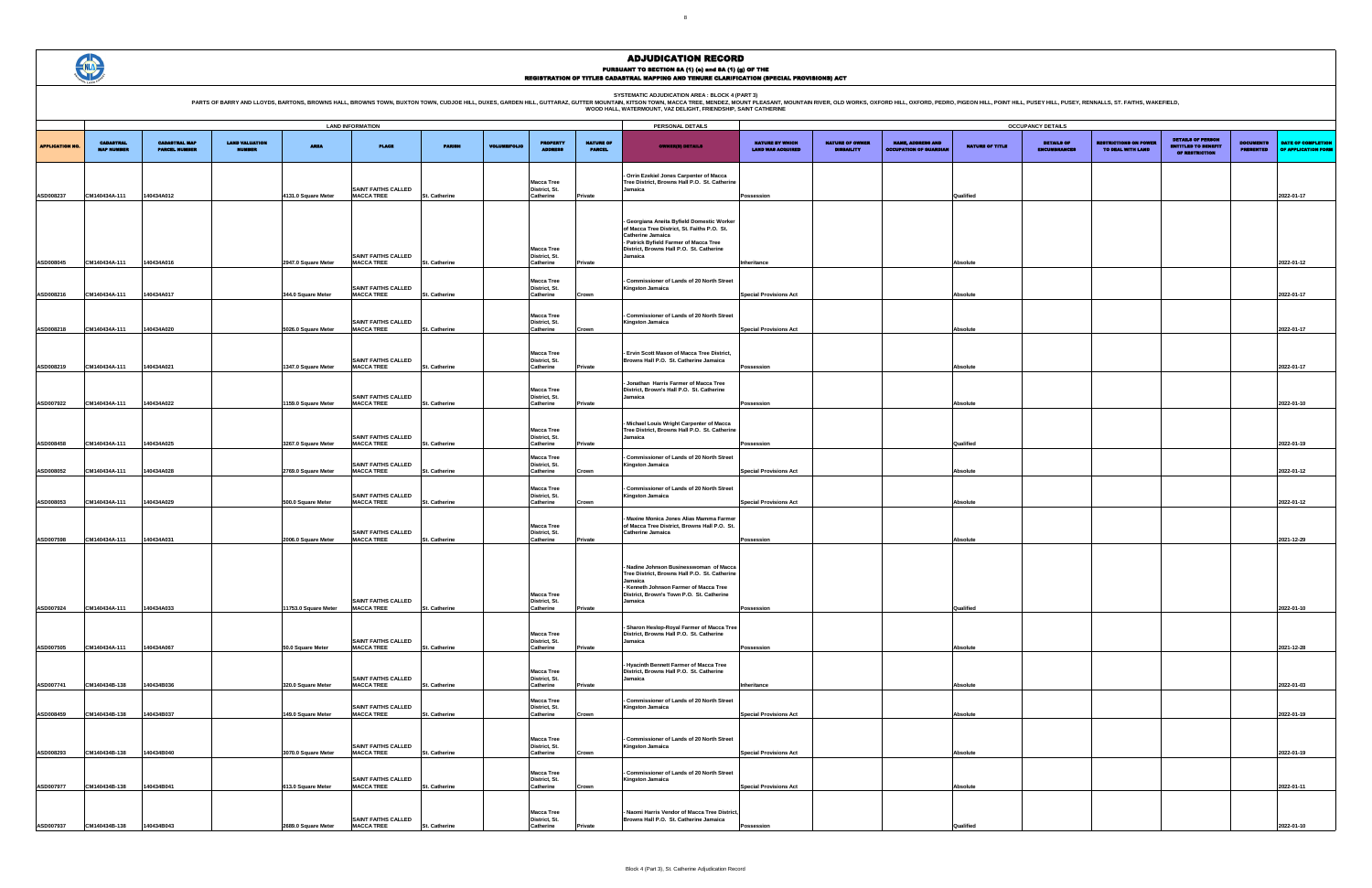SYSTEMATIC ADJUDICATION AREA : BLOCK 4 (PART 3)<br>PARTS OF BARRY AND LLOYDS, BARTONS, BROWNS HALL, BROWNS HALL, BROWNS TOWN, BUXTON TOWN, CUDJOE HILL, DUXES, GARDEN HILL, GUTTARAZ, GUTTER MOUNTAIN (KITSON TOWN, MACCA TREE, M



#### ADJUDICATION RECORD PURSUANT TO SECTION 8A (1) (0) and 8A (1) (g) OF THE<br>REGISTRATION OF TITLES CADASTRAL MAPPING AND TENURE CLARIFICATION (SPECIAL PROVISIONS) ACT

|                        |                                       |                                              |                                        |                                           | <b>LAND INFORMATION</b>                                              |                                |                     |                                                              |                                   | PERSONAL DETAILS                                                                                                                                                                                   |                                                    |                                             |                                                           |                       | <b>OCCUPANCY DETAILS</b>    |
|------------------------|---------------------------------------|----------------------------------------------|----------------------------------------|-------------------------------------------|----------------------------------------------------------------------|--------------------------------|---------------------|--------------------------------------------------------------|-----------------------------------|----------------------------------------------------------------------------------------------------------------------------------------------------------------------------------------------------|----------------------------------------------------|---------------------------------------------|-----------------------------------------------------------|-----------------------|-----------------------------|
| <b>APPLICATION NO.</b> | <b>CADASTRAL</b><br><b>MAP NUMBER</b> | <b>CADASTRAL MAP</b><br><b>PARCEL NUMBER</b> | <b>LAND VALUATION</b><br><b>NUMBER</b> | <b>AREA</b>                               | <b>PLACE</b>                                                         | <b>PARISH</b>                  | <b>VOLUME/FOLIO</b> | <b>PROPERTY</b><br><b>ADDRESS</b>                            | <b>NATURE OF</b><br><b>PARCEL</b> | <b>OWNER(8) DETAILS</b>                                                                                                                                                                            | <b>NATURE BY WHICH</b><br><b>LAND WAS ACQUIRED</b> | <b>NATURE OF OWNER</b><br><b>DISBAILITY</b> | <b>NAME, ADORESS AND</b><br><b>OCCUPATION OF GUARDIAN</b> | NATURE OF TITLE       | <b>DETAILS</b><br>ENCUMBRAN |
| ASD008172              | CM140434B-138                         | 140434B045                                   |                                        | 934.0 Square Meter                        | <b>SAINT FAITHS CALLED</b><br><b>MACCA TREE</b>                      | St. Catherine                  |                     | <b>Macca Tree</b><br>District, St.<br>Catherine              | Private                           | - Everton Henry Farmer of Macca Tree<br>District, Browns Hall P.O. St. Catherine<br>Jamaica<br>- Deloris Maxiene Henry Farmer of Macca<br>Tree District, Browns Hall P.O. St. Catherine<br>Jamaica | Possession                                         |                                             |                                                           | Qualified             |                             |
|                        |                                       |                                              |                                        |                                           | <b>SAINT FAITHS CALLED</b>                                           |                                |                     | <b>Macca Tree</b><br>District, St.                           |                                   | Maudlin Adassa Heslop Retiree of Macca<br>Tree District, Browns Hall P.O. St. Catherine<br>Jamaica                                                                                                 |                                                    |                                             |                                                           |                       |                             |
| <b>ASD008223</b>       | CM140434B-138                         | 140434B046                                   |                                        | 3205.0 Square Meter                       | <b>MACCA TREE</b><br><b>SAINT FAITHS CALLED</b>                      | St. Catherine                  |                     | Catherine<br><b>Macca Tree</b><br>District, St.              | Private                           | - Eula Maitland Housewife of Macca Tree<br>District, Browns Hall P.O. St. Catherine<br>Jamaica                                                                                                     | Possession                                         |                                             |                                                           | Absolute              |                             |
| ASD007769<br>ASD008226 | CM140434B-138<br>CM140434B-138        | 140434B047<br>140434B049                     |                                        | 698.0 Square Meter<br>1500.0 Square Meter | <b>MACCA TREE</b><br><b>SAINT FAITHS CALLED</b><br><b>MACCA TREE</b> | St. Catherine<br>St. Catherine |                     | Catherine<br><b>Macca Tree</b><br>District, St.<br>Catherine | Private<br>Private                | Mavis Maitland Farmer of Macca Tree<br>District, Browns Hall P.O. St. Catherine<br>Jamaica<br>- Icelyn Maitland Unemployed of Macca Tree<br>District, Browns Hall P.O. St. Catherine<br>Jamaica    | Possession<br>Inheritance                          |                                             |                                                           | Absolute<br>Absolute  |                             |
|                        |                                       |                                              |                                        |                                           | <b>SAINT FAITHS CALLED</b>                                           |                                |                     | <b>Macca Tree</b><br>District, St.                           |                                   | - Deloris Maxiene Henry Farmer of Macca<br>Tree District, Browns Hall P.O. St. Catherine<br>Jamaica<br>- Everton Henry Farmer of Macca Tree<br>District, Browns Hall P.O. St. Catherine<br>Jamaica |                                                    |                                             |                                                           |                       |                             |
| ASD008249<br>ASD007620 | CM140434B-138<br>CM140434B-138        | 140434B050<br>140434B051                     |                                        | 7155.0 Square Meter<br>459.0 Square Meter | <b>MACCA TREE</b><br><b>SAINT FAITHS CALLED</b><br><b>MACCA TREE</b> | St. Catherine<br>St. Catherine |                     | Catherine<br><b>Macca Tree</b><br>District, St.<br>Catherine | Private<br>Private                | Eulah Brown Farmer of Macca Tree<br>District, Browns Hall P.O. St. Catherine<br>Jamaica                                                                                                            | Possession<br>Possession                           |                                             |                                                           | Qualified<br>Absolute |                             |
| ASD007933              | CM140434B-138                         | 140434B053                                   |                                        | 1507.0 Square Meter                       | <b>SAINT FAITHS CALLED</b><br><b>MACCA TREE</b>                      | St. Catherine                  |                     | <b>Macca Tree</b><br>District, St.<br>Catherine              | Private                           | - Andrea Brown Vendor of Macca Tree<br>District, Browns Hall P.O. St. Catherine<br>Jamaica                                                                                                         | Possession                                         |                                             |                                                           | Absolute              |                             |
| ASD008238              | CM140434B-138                         | 140434B054                                   |                                        | 3146.0 Square Meter                       | <b>SAINT FAITHS CALLED</b><br><b>MACCA TREE</b>                      | St. Catherine                  |                     | <b>Macca Tree</b><br>District, St.<br>Catherine              | Private                           | Seymore Ezebiel McNee Farmer of Macca<br>Tree District, Browns Hall P.O. St. Catherine<br>Jamaica                                                                                                  | Possession                                         |                                             |                                                           | Absolute              |                             |
| <b>ASD007972</b>       | CM140434B-138                         | 140434B056                                   |                                        | 2020.0 Square Meter                       | <b>SAINT FAITHS CALLED</b><br><b>MACCA TREE</b>                      | St. Catherine                  |                     | <b>Macca Tree</b><br>District, St.<br>Catherine              | Private                           | Authea Wright Housewife of Macca Tree<br>District, Browns Hall P.O. St. Catherine<br>Jamaica                                                                                                       | Possession                                         |                                             |                                                           | Absolute              |                             |
| ASD008242              | CM140434B-138                         | 140434B057                                   |                                        | 1086.0 Square Meter                       | <b>SAINT FAITHS CALLED</b><br><b>MACCA TREE</b>                      | St. Catherine                  |                     | <b>Macca Tree</b><br>District, St.<br>Catherine              | Private                           | - Herma Petrona Wallace Alias Monica Office<br>Clerk of 25 Cambridge Street, Kingston 16<br>St. Andrew Jamaica                                                                                     | Possession                                         |                                             |                                                           | Absolute              |                             |
| ASD008034              | CM140434B-138                         | 140434B059                                   |                                        | 1890.0 Square Meter                       | SAINT FAITHS CALLED<br><b>MACCA TREE</b>                             | St. Catherine                  |                     | <b>Macca Tree</b><br>District, St.<br>Catherine              | Crown                             | Commissioner of Lands of 20 North Street<br><b>Kingston Jamaica</b>                                                                                                                                | <b>Special Provisions Act</b>                      |                                             |                                                           | Absolute              |                             |
| ASD007815              | CM140434B-138                         | 140434B061                                   |                                        | 1998.0 Square Meter                       | <b>SAINT FAITHS CALLED</b><br><b>MACCA TREE</b>                      | St. Catherine                  |                     | <b>Macca Tree</b><br>District, St.<br>Catherine              | Crown                             | - Commissioner of Lands of 20 North Street<br><b>Kingston Jamaica</b>                                                                                                                              | <b>Special Provisions Act</b>                      |                                             |                                                           | <b>Absolute</b>       |                             |
| ASD007970              | CM140434B-138                         | 140434B062                                   |                                        | 2777.0 Square Meter                       | <b>SAINT FAITHS CALLED</b><br><b>MACCA TREE</b>                      | St. Catherine                  |                     | <b>Macca Tree</b><br>District, St.<br>Catherine              | Private                           | Beatrice May Allwood Farmer of Macca Tree<br>District, Browns Hall P.O. St. Catherine<br>Jamaica                                                                                                   | Possession                                         |                                             |                                                           | Absolute              |                             |
| ASD008094              | CM140434B-138                         | 140434B065                                   |                                        | 2187.0 Square Meter                       | <b>SAINT FAITHS CALLED</b><br><b>MACCA TREE</b>                      | St. Catherine                  |                     | <b>Macca Tree</b><br>District, St.<br>Catherine              | Private                           | Vevinne Stewart-Walker Certified Nursing<br>Assistant of 66 Lebanon ST Hartford, CT<br>06112-1249 Connecticut United States                                                                        | Possession                                         |                                             |                                                           | Absolute              |                             |
| ASD008178              | CM140450A-321                         | 140450A001                                   |                                        | 484.0 Square Meter                        | <b>SAINT FAITHS</b>                                                  | St. Catherine                  |                     | St. Faiths<br>District, St.<br>Catherine                     | Crown                             | Commissioner of Lands of 20 North Street<br><b>Kingston Jamaica</b>                                                                                                                                | <b>Special Provisions Act</b>                      |                                             |                                                           | Absolute              |                             |

|                                                    |                                             |                                                           |                 | <b>OCCUPANCY DETAILS</b>                 |                                                   |                                                                          |                                      |                                           |
|----------------------------------------------------|---------------------------------------------|-----------------------------------------------------------|-----------------|------------------------------------------|---------------------------------------------------|--------------------------------------------------------------------------|--------------------------------------|-------------------------------------------|
| <b>NATURE BY WHICH</b><br><b>LAND WAS ACQUIRED</b> | <b>NATURE OF OWNER</b><br><b>DISBAILITY</b> | <b>NAME, ADDRESS AND</b><br><b>OCCUPATION OF GUARDIAN</b> | NATURE OF TITLE | <b>DETAILS OF</b><br><b>ENCUMBRANCES</b> | <b>RESTRICTIONS ON POWER</b><br>TO DEAL WITH LAND | <b>DETAILS OF PERSON</b><br><b>ENTITLED TO BENEFIT</b><br>OF RESTRICTION | <b>DOCUMENTS</b><br><b>PRESENTED</b> | DATE OF COMPLETION<br>OF APPLICATION FORM |
|                                                    |                                             |                                                           |                 |                                          |                                                   |                                                                          |                                      |                                           |
|                                                    |                                             |                                                           |                 |                                          |                                                   |                                                                          |                                      |                                           |
|                                                    |                                             |                                                           |                 |                                          |                                                   |                                                                          |                                      |                                           |
| Possession                                         |                                             |                                                           | Qualified       |                                          |                                                   |                                                                          |                                      | 2022-01-14                                |
|                                                    |                                             |                                                           |                 |                                          |                                                   |                                                                          |                                      |                                           |
| Possession                                         |                                             |                                                           | <b>Absolute</b> |                                          |                                                   |                                                                          |                                      | 2022-01-17                                |
|                                                    |                                             |                                                           |                 |                                          |                                                   |                                                                          |                                      |                                           |
| Possession                                         |                                             |                                                           | Absolute        |                                          |                                                   |                                                                          |                                      | 2022-01-04                                |
|                                                    |                                             |                                                           |                 |                                          |                                                   |                                                                          |                                      |                                           |
|                                                    |                                             |                                                           |                 |                                          |                                                   |                                                                          |                                      |                                           |
| Inheritance                                        |                                             |                                                           | Absolute        |                                          |                                                   |                                                                          |                                      | 2022-01-17                                |
|                                                    |                                             |                                                           |                 |                                          |                                                   |                                                                          |                                      |                                           |
|                                                    |                                             |                                                           |                 |                                          |                                                   |                                                                          |                                      |                                           |
|                                                    |                                             |                                                           |                 |                                          |                                                   |                                                                          |                                      |                                           |
| Possession                                         |                                             |                                                           | Qualified       |                                          |                                                   |                                                                          |                                      | 2022-01-17                                |
|                                                    |                                             |                                                           |                 |                                          |                                                   |                                                                          |                                      |                                           |
| Possession                                         |                                             |                                                           | Absolute        |                                          |                                                   |                                                                          |                                      | 2021-12-30                                |
|                                                    |                                             |                                                           |                 |                                          |                                                   |                                                                          |                                      |                                           |
| Possession                                         |                                             |                                                           | <b>Absolute</b> |                                          |                                                   |                                                                          |                                      | 2022-01-10                                |
|                                                    |                                             |                                                           |                 |                                          |                                                   |                                                                          |                                      |                                           |
| Possession                                         |                                             |                                                           | <b>Absolute</b> |                                          |                                                   |                                                                          |                                      | 2022-01-17                                |
|                                                    |                                             |                                                           |                 |                                          |                                                   |                                                                          |                                      |                                           |
|                                                    |                                             |                                                           |                 |                                          |                                                   |                                                                          |                                      |                                           |
| Possession                                         |                                             |                                                           | Absolute        |                                          |                                                   |                                                                          |                                      | 2022-01-11                                |
|                                                    |                                             |                                                           |                 |                                          |                                                   |                                                                          |                                      |                                           |
| Possession                                         |                                             |                                                           | Absolute        |                                          |                                                   |                                                                          |                                      | 2022-01-17                                |
|                                                    |                                             |                                                           |                 |                                          |                                                   |                                                                          |                                      |                                           |
| <b>Special Provisions Act</b>                      |                                             |                                                           | Absolute        |                                          |                                                   |                                                                          |                                      | 2022-01-11                                |
| <b>Special Provisions Act</b>                      |                                             |                                                           | Absolute        |                                          |                                                   |                                                                          |                                      | 2022-01-05                                |
|                                                    |                                             |                                                           |                 |                                          |                                                   |                                                                          |                                      |                                           |
| Possession                                         |                                             |                                                           | Absolute        |                                          |                                                   |                                                                          |                                      | 2022-01-11                                |
|                                                    |                                             |                                                           |                 |                                          |                                                   |                                                                          |                                      |                                           |
|                                                    |                                             |                                                           |                 |                                          |                                                   |                                                                          |                                      |                                           |
| Possession                                         |                                             |                                                           | Absolute        |                                          |                                                   |                                                                          |                                      | 2022-01-12                                |
|                                                    |                                             |                                                           |                 |                                          |                                                   |                                                                          |                                      |                                           |
| <b>Special Provisions Act</b>                      |                                             |                                                           | Absolute        |                                          |                                                   |                                                                          |                                      | 2022-01-14                                |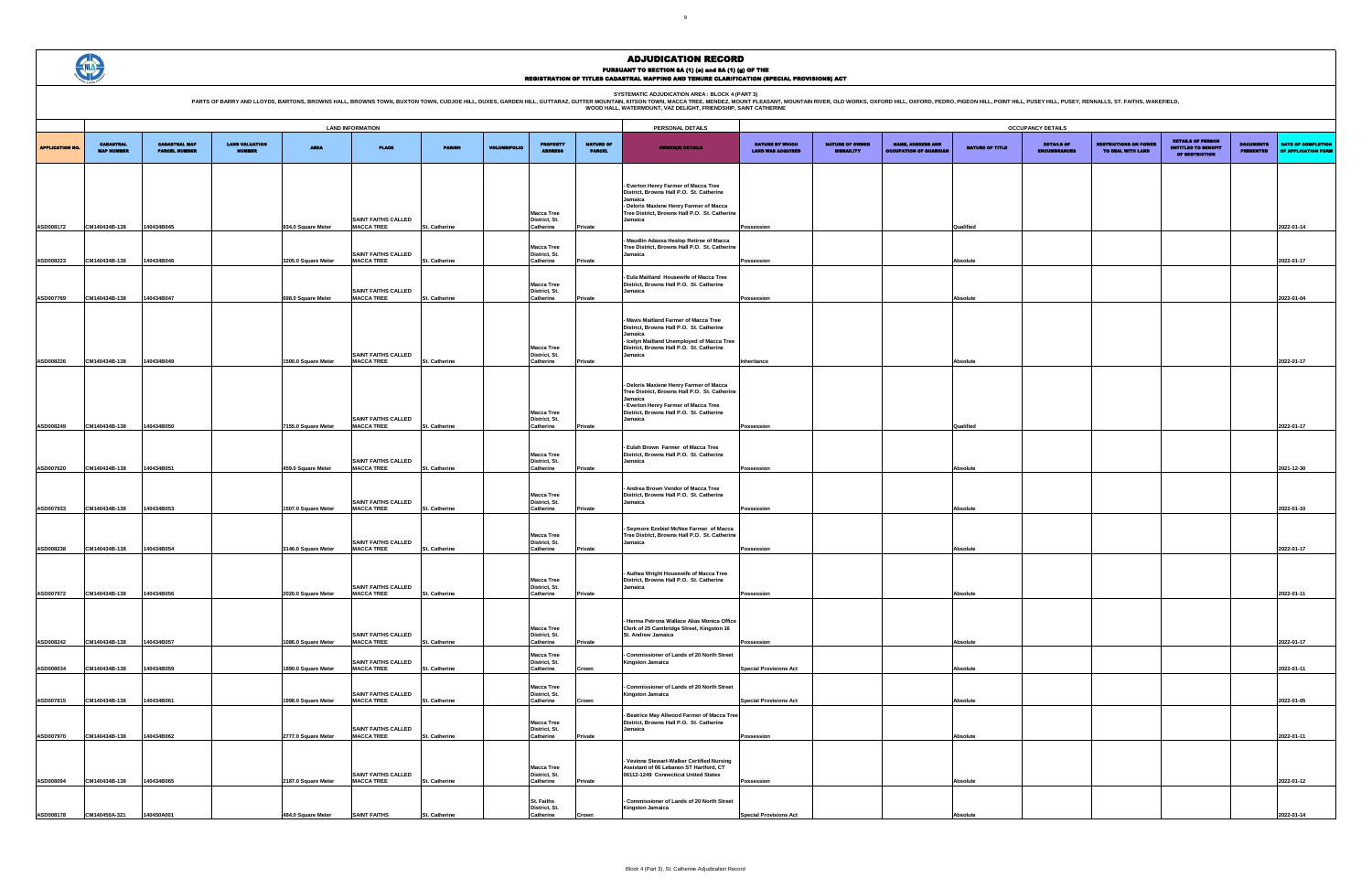|                        |                                       |                                              |                                 |                     |                                                   |                      |                     |                                                       |                                   | WOOD HALL, WATERWOONT, VAZ DELIGHT, FRIENDSHIF, SAINT CATHERINE                                                                                                                                                                                                                                                                                     |                                                    |                                             |                                                           |                 |                                          |                                                  |                                                                          |                                         |                                           |
|------------------------|---------------------------------------|----------------------------------------------|---------------------------------|---------------------|---------------------------------------------------|----------------------|---------------------|-------------------------------------------------------|-----------------------------------|-----------------------------------------------------------------------------------------------------------------------------------------------------------------------------------------------------------------------------------------------------------------------------------------------------------------------------------------------------|----------------------------------------------------|---------------------------------------------|-----------------------------------------------------------|-----------------|------------------------------------------|--------------------------------------------------|--------------------------------------------------------------------------|-----------------------------------------|-------------------------------------------|
|                        |                                       |                                              |                                 |                     | <b>LAND INFORMATION</b>                           |                      |                     |                                                       |                                   | PERSONAL DETAILS                                                                                                                                                                                                                                                                                                                                    |                                                    |                                             |                                                           |                 | <b>OCCUPANCY DETAILS</b>                 |                                                  |                                                                          |                                         |                                           |
| <b>APPLICATION NO.</b> | <b>CADASTRAL</b><br><b>MAP NUMBER</b> | <b>CADASTRAL MAP</b><br><b>PARCEL NUMBER</b> | <b>LAND VALUATION</b><br>NUMBER | <b>AREA</b>         | <b>PLACE</b>                                      | <b>PARISH</b>        | <b>VOLUME/FOLIO</b> | <b>PROPERTY</b>                                       | <b>NATURE OF</b><br><b>PARCEL</b> | <b>OWNER(8) DETAILS</b>                                                                                                                                                                                                                                                                                                                             | <b>NATURE BY WHICH</b><br><b>LAND WAS ACQUIRED</b> | <b>NATURE OF OWNER</b><br><b>DISBAILITY</b> | <b>NAME, ADDRESS AND</b><br><b>OCCUPATION OF GUARDIAL</b> | NATURE OF TITLE | <b>DETAILS OF</b><br><b>ENCUMBRANCES</b> | <b>IESTRICTIONS ON POWE</b><br>TO DEAL WITH LAND | <b>DETAILS OF PERSON</b><br><b>ENTITLED TO BENEFIT</b><br>OF RESTRICTION | <b>DOCUMENTS</b><br><b>PRESENTED</b>    | DATE OF COMPLETION<br>OF APPLICATION FORM |
| ASD007448              | CM140450A-321                         | 140450A002                                   |                                 | 783.0 Square Meter  | <b>SAINT FAITHS</b>                               | St. Catherine        |                     | <b>St. Faiths</b><br>District, St.<br>Catherine       | Crown                             | Commissioner of Lands of 20 North Street<br><b>Kingston Jamaica</b>                                                                                                                                                                                                                                                                                 | <b>Special Provisions Act</b>                      |                                             |                                                           | Absolute        |                                          |                                                  |                                                                          |                                         | 2021-12-23                                |
|                        |                                       |                                              |                                 |                     |                                                   |                      |                     |                                                       |                                   | - Alvin Delroy Hayles Barber of St. Faiths<br>District, Browns Hall P.O. St. Catherine<br>Jamaica<br>- Linval Lee Scott Shop Owner of St. Faiths                                                                                                                                                                                                    |                                                    |                                             |                                                           |                 |                                          |                                                  |                                                                          |                                         |                                           |
| ASD008171              | CM140450A-321                         | 140450A003                                   |                                 | 468.0 Square Meter  | <b>SAINT FAITHS</b>                               | St. Catherine        |                     | <b>St. Faiths</b><br>District, St.<br>Catherine       | Private                           | District, Browns Hall P.O. St. Catherine<br>Jamaica                                                                                                                                                                                                                                                                                                 | ossession                                          |                                             |                                                           | <b>Absolute</b> |                                          |                                                  |                                                                          |                                         | 2022-01-14                                |
|                        |                                       |                                              |                                 |                     |                                                   |                      |                     | St. Faiths<br>District, St.                           |                                   | - Alvin Delroy Hayles Barber of St. Faiths<br>District, Browns Hall P.O. St. Catherine<br>Jamaica<br>- Linval Lee Scott Shop Owner of St. Faiths<br>District, Browns Hall P.O. St. Catherine<br>Jamaica                                                                                                                                             |                                                    |                                             |                                                           |                 |                                          |                                                  |                                                                          |                                         |                                           |
| ASD008188              | CM140450A-321                         | 140450A005                                   |                                 | 1378.0 Square Meter | <b>SAINT FAITHS</b>                               | St. Catherine        |                     | Catherine                                             | Private                           |                                                                                                                                                                                                                                                                                                                                                     | nssession                                          |                                             |                                                           | <b>Absolute</b> |                                          |                                                  |                                                                          |                                         | 2022-01-14                                |
|                        |                                       |                                              |                                 |                     |                                                   |                      |                     | St. Faiths<br>District, St.                           |                                   | Dorrett Walker Retired Teacher of St. Faiths<br>District, Browns Hall P.O. St. Catherine<br>Jamaica                                                                                                                                                                                                                                                 |                                                    |                                             |                                                           |                 |                                          |                                                  |                                                                          |                                         |                                           |
| ASD007611              | CM140450A-321                         | 140450A007                                   |                                 | 9554.0 Square Meter | <b>SAINT FAITHS</b>                               | St. Catherine        |                     | Catherine                                             | Private                           |                                                                                                                                                                                                                                                                                                                                                     | Possession                                         |                                             |                                                           | Absolute        |                                          |                                                  |                                                                          |                                         | 2021-12-30                                |
| ASD008378              | CM140450A-321                         | 140450A013                                   |                                 | 344.0 Square Meter  | <b>SAINT FAITHS</b>                               | St. Catherine        |                     | St. Faiths<br>District, St.<br>Catherine              | Crown                             | - Commissioner of Lands of 20 North Street<br><b>Kingston Jamaica</b>                                                                                                                                                                                                                                                                               | Special Provisions Act                             |                                             |                                                           | Absolute        |                                          |                                                  |                                                                          |                                         | 2022-01-19                                |
|                        |                                       |                                              |                                 |                     |                                                   |                      |                     |                                                       |                                   |                                                                                                                                                                                                                                                                                                                                                     |                                                    |                                             |                                                           |                 |                                          |                                                  |                                                                          |                                         |                                           |
| ASD007240              | CM140450A-321                         | 140450A014                                   |                                 | 1015.0 Square Meter | <b>SAINT FAITHS</b>                               | St. Catherine        |                     | St. Faiths<br>District, St.<br>Catherine              | Private                           | - Pearl Agatha Ellis Retired Teacher of St.<br>Faiths District, Browns Hall P.O. St.<br><b>Catherine Jamaica</b>                                                                                                                                                                                                                                    | Purchase                                           |                                             |                                                           | Absolute        |                                          |                                                  |                                                                          | - Surveyors<br>Identification<br>Report | 2021-12-14                                |
|                        |                                       |                                              |                                 |                     |                                                   |                      |                     | St. Faiths                                            |                                   | Christopher Francis Farmer of St. Faiths<br>District, Browns Hall P.O. St. Catherine                                                                                                                                                                                                                                                                |                                                    |                                             |                                                           |                 |                                          |                                                  |                                                                          |                                         |                                           |
| ASD007470              | CM140450A-321                         | 140450A015                                   |                                 | 996.0 Square Meter  | <b>SAINT FAITHS</b>                               | St. Catherine        |                     | District, St.<br>Catherine                            | Private                           | Jamaica                                                                                                                                                                                                                                                                                                                                             | Possession                                         |                                             |                                                           | <b>Absolute</b> |                                          |                                                  |                                                                          |                                         | 2021-12-24                                |
| ASD007319              | CM140450A-321                         | 140450A049                                   |                                 | 7623.0 Square Meter | <b>SAINT FAITHS</b>                               | St. Catherine        |                     | <b>St. Faiths</b><br>District, St.<br>Catherine       | Private                           | Wayne McDonald Farmer of St. Faiths<br>District, Browns Hall P.O. St. Catherine<br>Jamaica<br>- Paulette McDonald Housewife of St. Faiths<br>District, Browns Hall P.O., St. Catherine<br>Jamaica                                                                                                                                                   | Inheritance                                        |                                             |                                                           | Qualified       |                                          |                                                  |                                                                          |                                         | 2021-12-20                                |
|                        |                                       |                                              |                                 |                     |                                                   |                      |                     | <b>Macca Tree</b>                                     |                                   | - Ivanhoe Dawkins Construction Worker of<br>Macca Tree District, Browns Hall P.O. St.                                                                                                                                                                                                                                                               |                                                    |                                             |                                                           |                 |                                          |                                                  |                                                                          |                                         |                                           |
| ASD007731              | CM140453B2-249                        | 140453B2025                                  |                                 | 1940.0 Square Meter | <b>MACCA TREE CALLED</b><br><b>MOUNT PLEASANT</b> | St. Catherine        |                     | District, St.<br>Catherine                            | Private                           | Catherine Jamaica                                                                                                                                                                                                                                                                                                                                   | Possession                                         |                                             |                                                           | Absolute        |                                          |                                                  |                                                                          |                                         | 2022-01-03                                |
| ASD008176              | CM140453B2-249                        | 140453B2026                                  |                                 | 1790.0 Square Meter | <b>MACCA TREE CALLED</b><br><b>MOUNT PLEASANT</b> | <b>St. Catherine</b> |                     | <b>Macca Tree</b><br>District,<br><b>St.Catherine</b> | Private                           | Anton Davey Self-Employed of Macca Tree<br>District, Mount Pleasant P.O. St. Catherine<br>Jamaica                                                                                                                                                                                                                                                   | Possession                                         |                                             |                                                           | Absolute        |                                          |                                                  |                                                                          |                                         | 2022-01-14                                |
|                        |                                       |                                              |                                 |                     | <b>MACCA TREE CALLED</b>                          |                      |                     | <b>Macca Tree</b><br>District,                        |                                   | Necklla Richards Alias God Mason of Mount<br>Pleasant District, Brown's Hall P.O. St.<br><b>Catherine Jamaica</b>                                                                                                                                                                                                                                   |                                                    |                                             |                                                           |                 |                                          |                                                  |                                                                          |                                         |                                           |
| ASD008312              | CM140453B2-249                        | 140453B2028                                  |                                 | 3571.0 Square Meter | <b>MOUNT PLEASANT</b>                             | St. Catherine        |                     | <b>St.Catherine</b>                                   | Private                           |                                                                                                                                                                                                                                                                                                                                                     | Possession                                         |                                             |                                                           | Qualified       |                                          |                                                  |                                                                          |                                         | 2022-01-19                                |
|                        | CM140453B2-249                        | 140453B2031                                  |                                 | 6941.0 Square Meter | <b>MACCA TREE CALLED</b><br><b>MOUNT PLEASANT</b> |                      |                     | <b>Macca Tree</b><br>District,<br>St.Catherine        |                                   | - Commissioner of Lands of 20 North Street<br><b>Kingston Jamaica</b>                                                                                                                                                                                                                                                                               | <b>Special Provisions Act</b>                      |                                             |                                                           |                 |                                          |                                                  |                                                                          |                                         | 2022-01-03                                |
| ASD007735              |                                       |                                              |                                 |                     |                                                   | St. Catherine        |                     | <b>Browns Hall</b>                                    | Crown                             | - Lascelles Wentworth Harris Teacher of 7 1/2<br>Delacree Road, Kingston 13 St. Andrew                                                                                                                                                                                                                                                              |                                                    |                                             |                                                           | Absolute        |                                          |                                                  |                                                                          |                                         |                                           |
| ASD008073              | CM140454A-422                         | 140454A002                                   |                                 | 782.0 Square Meter  | <b>BROWNS HALL AND</b><br><b>SAINT FAITHS</b>     | St. Catherine        |                     | District, St.<br>Catherine                            | Private                           | Jamaica                                                                                                                                                                                                                                                                                                                                             | Possession                                         |                                             |                                                           | Absolute        |                                          |                                                  |                                                                          |                                         | 2022-01-12                                |
| ASD008069              | CM140454A-422                         | 140454A005                                   |                                 | 4127.0 Square Meter | <b>BROWNS HALL AND</b><br><b>SAINT FAITHS</b>     | St. Catherine        |                     | <b>Browns Hall</b><br>district, St.<br>Catherine      | Private                           | - Lascelles Wentworth Harris Teacher of 7 1/2<br>Delacree Road, Kingston 13 St. Andrew<br>Jamaica                                                                                                                                                                                                                                                   | Possession                                         |                                             |                                                           | Absolute        |                                          |                                                  |                                                                          |                                         | 2022-01-12                                |
| ASD008162              | CM140454A-422                         | 140454A006                                   |                                 | 1779.0 Square Meter | <b>BROWNS HALL AND</b><br><b>SAINT FAITHS</b>     | St. Catherine        |                     | <b>Browns Hall</b><br>District, St.<br>Catherine      | Private                           | Gisella Jann Pitterson Higgler of Browns Hall<br>District, Browns Hall P.O. St. Catherine<br>Jamaica<br>- Patrena Natalee Ellison Businesswoman of<br>59 Everest Drive, Claremont Heights, Old<br>Harbour P.O. St. Catherine Jamaica<br>- Laitmore Richardo Ellison Mechanic of 27<br>Maple Street, Moncton, New Brunswick<br><b>Ontario Canada</b> | Possession                                         |                                             |                                                           | Absolute        |                                          |                                                  |                                                                          |                                         | 2022-01-14                                |

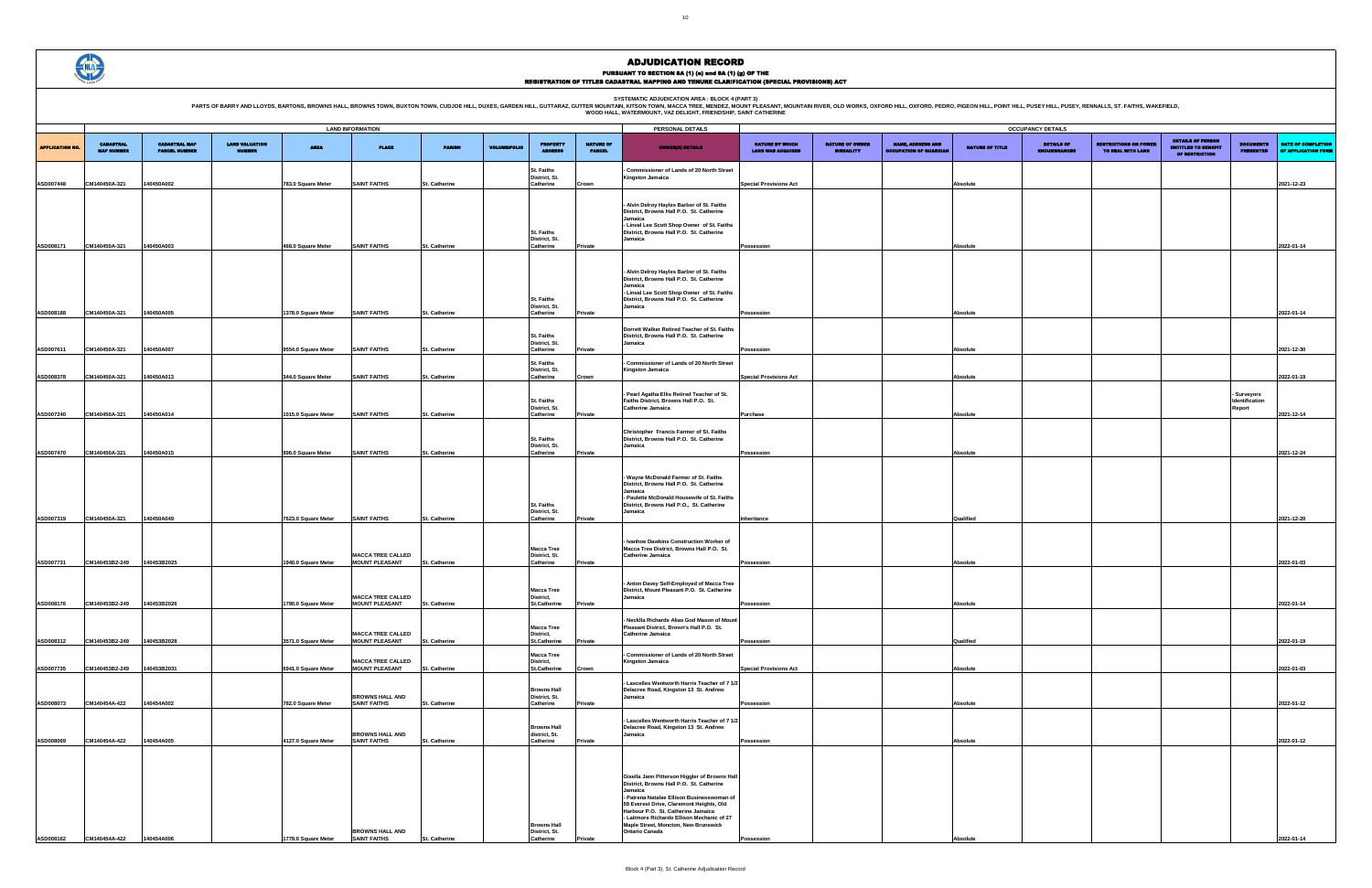

|                                             |                                             |                                                           |                        | <b>OCCUPANCY DETAILS</b>                 |                                                   |                                                                          |                                                                    |                                           |
|---------------------------------------------|---------------------------------------------|-----------------------------------------------------------|------------------------|------------------------------------------|---------------------------------------------------|--------------------------------------------------------------------------|--------------------------------------------------------------------|-------------------------------------------|
| NATURE BY WHICH<br><b>LAND WAS ACQUIRED</b> | <b>NATURE OF OWNER</b><br><b>DISBAILITY</b> | <b>NAME, ADDRESS AND</b><br><b>OCCUPATION OF GUARDIAN</b> | <b>NATURE OF TITLE</b> | <b>DETAILS OF</b><br><b>ENCUMBRANCES</b> | <b>RESTRICTIONS ON POWER</b><br>TO DEAL WITH LAND | <b>DETAILS OF PERSON</b><br><b>ENTITLED TO BENEFIT</b><br>OF RESTRICTION | <b>DOCUMENTS</b><br><b>PRESENTED</b>                               | DATE OF COMPLETION<br>OF APPLICATION FORM |
| <b>Special Provisions Act</b>               |                                             |                                                           | Absolute               |                                          |                                                   |                                                                          |                                                                    | 2021-12-31                                |
|                                             |                                             |                                                           |                        |                                          |                                                   |                                                                          |                                                                    |                                           |
| Possession                                  |                                             |                                                           | Absolute               |                                          |                                                   |                                                                          |                                                                    | 2022-01-19                                |
| <b>Special Provisions Act</b>               |                                             |                                                           | Absolute               |                                          |                                                   |                                                                          |                                                                    | 2022-01-19                                |
|                                             |                                             |                                                           |                        |                                          |                                                   |                                                                          |                                                                    |                                           |
| Possession                                  |                                             |                                                           | Absolute               |                                          |                                                   |                                                                          |                                                                    | 2022-01-17                                |
| Possession                                  |                                             |                                                           | Absolute               |                                          |                                                   |                                                                          |                                                                    | 2022-01-19                                |
|                                             |                                             |                                                           |                        |                                          |                                                   |                                                                          |                                                                    |                                           |
| Possession                                  |                                             |                                                           | Absolute               |                                          |                                                   |                                                                          |                                                                    | 2022-01-07                                |
| <b>Special Provisions Act</b>               |                                             |                                                           | Absolute               |                                          |                                                   |                                                                          |                                                                    | 2022-01-13                                |
|                                             |                                             |                                                           |                        |                                          |                                                   |                                                                          |                                                                    |                                           |
| Possession                                  |                                             |                                                           | Absolute               |                                          |                                                   |                                                                          |                                                                    | 2022-01-11                                |
| Gift                                        |                                             |                                                           | Absolute               |                                          |                                                   |                                                                          |                                                                    | 2022-01-14                                |
|                                             |                                             |                                                           |                        |                                          |                                                   |                                                                          |                                                                    |                                           |
| <b>Special Provisions Act</b>               |                                             |                                                           | Absolute               |                                          |                                                   |                                                                          |                                                                    | 2022-01-17                                |
| <b>Special Provisions Act</b>               |                                             |                                                           | Absolute               |                                          |                                                   |                                                                          |                                                                    | 2022-01-12                                |
|                                             |                                             |                                                           |                        |                                          |                                                   |                                                                          |                                                                    |                                           |
|                                             |                                             |                                                           |                        |                                          |                                                   |                                                                          | Last Will and<br>Testament of :<br>Stanford                        |                                           |
|                                             |                                             |                                                           |                        |                                          |                                                   |                                                                          | <b>Malcolm</b><br>- Grant of<br><b>Administration:</b><br>Stanford |                                           |
| Inheritance                                 |                                             |                                                           | Absolute               |                                          |                                                   |                                                                          | Malcolm                                                            | 2022-01-19                                |
| <b>Special Provisions Act</b>               |                                             |                                                           | Absolute               |                                          |                                                   |                                                                          |                                                                    | 2022-01-17                                |
|                                             |                                             |                                                           |                        |                                          |                                                   |                                                                          |                                                                    |                                           |
| Possession                                  |                                             |                                                           | Absolute               |                                          |                                                   |                                                                          |                                                                    | 2022-01-14                                |
|                                             |                                             |                                                           |                        |                                          |                                                   |                                                                          |                                                                    |                                           |
| <b>Special Provisions Act</b>               |                                             |                                                           | Absolute               |                                          |                                                   |                                                                          |                                                                    | 2022-01-19                                |
| Possession                                  |                                             |                                                           | Qualified              |                                          |                                                   |                                                                          | Receipt                                                            | 2022-01-10                                |
|                                             |                                             |                                                           |                        |                                          |                                                   |                                                                          |                                                                    |                                           |
| <b>Special Provisions Act</b>               |                                             |                                                           | Absolute               |                                          |                                                   |                                                                          |                                                                    | 2022-01-19                                |

|                       | <b>LAND INFORMATION</b>               |                                              |                                        |                     |                                               |                      |                     |                                                           |                                   | PERSONAL DETAILS                                                                                                |                                                    |                                             |                                                           |                 | <b>OCCUPANCY DETAILS</b>    |
|-----------------------|---------------------------------------|----------------------------------------------|----------------------------------------|---------------------|-----------------------------------------------|----------------------|---------------------|-----------------------------------------------------------|-----------------------------------|-----------------------------------------------------------------------------------------------------------------|----------------------------------------------------|---------------------------------------------|-----------------------------------------------------------|-----------------|-----------------------------|
| <b>APPLICATION NO</b> | <b>CADASTRAL</b><br><b>MAP NUMBER</b> | <b>CADASTRAL MAP</b><br><b>PARCEL NUMBER</b> | <b>LAND VALUATION</b><br><b>NUMBER</b> | <b>AREA</b>         | <b>PLACE</b>                                  | <b>PARISH</b>        | <b>VOLUME/FOLIO</b> | <b>PROPERTY</b>                                           | <b>NATURE OF</b><br><b>PARCEL</b> | <b>OWNER(8) DETAILS</b>                                                                                         | <b>NATURE BY WHICH</b><br><b>LAND WAS ACQUIRED</b> | <b>NATURE OF OWNER</b><br><b>DISBAILITY</b> | <b>NAME, ADDRESS AND</b><br><b>OCCUPATION OF GUARDIAL</b> | NATURE OF TITLE | <b>DETAILS</b><br>ENCUMBRAN |
| ASD007716             | CM140454A-422                         | 140454A007                                   |                                        | 341.0 Square Meter  | <b>BROWNS HALL AND</b><br><b>SAINT FAITHS</b> | St. Catherine        |                     | <b>Browns Hall</b><br>District, St.<br>Catherine          | Crown                             | Commissioner of Lands of 20 North Street<br><b>Kingston Jamaica</b>                                             | <b>Special Provisions Act</b>                      |                                             |                                                           | Absolute        |                             |
|                       |                                       |                                              |                                        |                     |                                               |                      |                     | <b>Browns Hall</b>                                        |                                   | - Carlton Thomas Equipment Operator of 195<br>Tell Avenue, Deer Park New York United                            |                                                    |                                             |                                                           |                 |                             |
| ASD008372             | CM140454A-422                         | 140454A008                                   |                                        | 1846.0 Square Meter | <b>BROWNS HALL AND</b><br><b>SAINT FAITHS</b> | St. Catherine        |                     | District, St.<br>Catherine                                | Private                           | <b>States</b>                                                                                                   | Possession                                         |                                             |                                                           | Absolute        |                             |
| <b>ASD008428</b>      | CM140454A-422                         | 140454A009                                   |                                        | 7223.0 Square Meter | <b>BROWNS HALL AND</b><br><b>SAINT FAITHS</b> | St. Catherine        |                     | <b>Browns Hall</b><br>District, St.<br>Catherine          | Crown                             | Commissioner of Lands of 20 North Street<br><b>Kingston Jamaica</b>                                             | <b>Special Provisions Act</b>                      |                                             |                                                           | Absolute        |                             |
|                       |                                       |                                              |                                        |                     | <b>BROWNS HALL AND</b>                        |                      |                     | <b>Browns Hall</b><br>District, St.                       |                                   | - Karl Lloyd Wilson Electrician of Browns<br>Hall District, Browns Hall P.O., St. Catherine<br>Jamaica          |                                                    |                                             |                                                           |                 |                             |
| ASD008210             | CM140454A-422                         | 140454A010                                   |                                        | 1843.0 Square Meter | <b>SAINT FAITHS</b>                           | St. Catherine        |                     | Catherine                                                 | Private                           |                                                                                                                 | Possession                                         |                                             |                                                           | Absolute        |                             |
| ASD008349             | CM140454A-422                         | 140454A011                                   |                                        | 147.0 Square Meter  | <b>BROWNS HALL AND</b><br><b>SAINT FAITHS</b> | St. Catherine        |                     | <b>Browns Hall</b><br>District, St.<br>Catherine          | Private                           | - Ethan Clive Wilson Self Employed of<br>Browns Hall District, Browns Hall P.O. St.<br><b>Catherine Jamaica</b> | Possession                                         |                                             |                                                           | Absolute        |                             |
|                       |                                       |                                              |                                        |                     | <b>BROWNS HALL AND</b>                        |                      |                     | <b>Browns Hall</b><br>District, St.                       |                                   | - Ethan Clive Wilson Self Employed of<br>Browns Hall District, Browns Hall P.O. St.<br>Catherine Jamaica        |                                                    |                                             |                                                           |                 |                             |
| ASD007910             | CM140454A-422                         | 140454A012                                   |                                        | 2076.0 Square Meter | <b>SAINT FAITHS</b>                           | St. Catherine        |                     | Catherine<br><b>Browns Hall</b>                           | Private                           | Commissioner of Lands of 20 North Street                                                                        | Possession                                         |                                             |                                                           | Absolute        |                             |
| ASD008119             | CM140454A-422                         | 140454A013                                   |                                        | 3102.0 Square Meter | <b>BROWNS HALL AND</b><br><b>SAINT FAITHS</b> | St. Catherine        |                     | District, St.<br>Catherine                                | Crown                             | <b>Kingston Jamaica</b>                                                                                         | <b>Special Provisions Act</b>                      |                                             |                                                           | Absolute        |                             |
| ASD008036             | CM140454A-422                         | 140454A014                                   |                                        | 7255.0 Square Meter | <b>BROWNS HALL AND</b><br><b>SAINT FAITHS</b> | St. Catherine        |                     | <b>Browns Hall</b><br>District, St.<br>Catherine          | Private                           | - Joseph Emmanuel Folkes Farmer of<br>Browns Hall District, Browns Hall P.O. St.<br><b>Catherine Jamaica</b>    | Possession                                         |                                             |                                                           | Absolute        |                             |
|                       |                                       |                                              |                                        |                     |                                               |                      |                     |                                                           |                                   | - Oliver Jaysent Security Officer of Browns                                                                     |                                                    |                                             |                                                           |                 |                             |
| ASD008180             | CM140454A-422                         | 140454A015                                   |                                        | 5029.0 Square Meter | <b>BROWNS HALL AND</b><br><b>SAINT FAITHS</b> | St. Catherine        |                     | <b>Browns Hall</b><br>District, St.<br>Catherine          | Private                           | Hall District, Browns Hall P.O. St. Catherine<br>Jamaica                                                        | Gift                                               |                                             |                                                           | Absolute        |                             |
| <b>ASD008284</b>      | CM140454A-422                         | 140454A016                                   |                                        | 1386.0 Square Meter | <b>BROWNS HALL AND</b><br><b>SAINT FAITHS</b> | St. Catherine        |                     | <b>Browns Hall</b><br>District, St.<br>Catherine          | Crown                             | - Commissioner of Lands of 20 North Street<br><b>Kingston Jamaica</b>                                           | <b>Special Provisions Act</b>                      |                                             |                                                           | Absolute        |                             |
|                       |                                       |                                              |                                        |                     |                                               |                      |                     | <b>Browns Hall</b>                                        |                                   | - Commissioner of Lands of 20 North Street                                                                      |                                                    |                                             |                                                           |                 |                             |
| ASD008080             | CM140454A-422                         | 140454A017                                   |                                        | 2017.0 Square Meter | <b>BROWNS HALL AND</b><br><b>SAINT FAITHS</b> | St. Catherine        |                     | District, St.<br>Catherine                                | Crown                             | <b>Kingston Jamaica</b>                                                                                         | <b>Special Provisions Act</b>                      |                                             |                                                           | <b>Absolute</b> |                             |
|                       |                                       |                                              |                                        |                     |                                               |                      |                     |                                                           |                                   |                                                                                                                 |                                                    |                                             |                                                           |                 |                             |
|                       |                                       |                                              |                                        |                     |                                               |                      |                     |                                                           |                                   |                                                                                                                 |                                                    |                                             |                                                           |                 |                             |
| <b>ASD008426</b>      | CM140454A-422                         | 140454A018                                   |                                        | 1780.0 Square Meter | <b>BROWNS HALL AND</b><br><b>SAINT FAITHS</b> | St. Catherine        |                     | <b>Browns Hall</b><br>District, St.<br>Catherine          | Private                           | Stanford Malcolm Businessman of 720 - 1450<br>Sheppard Ave W, North York Ontario Canada                         | Inheritance                                        |                                             |                                                           | Absolute        |                             |
|                       |                                       |                                              |                                        |                     |                                               |                      |                     | <b>Browns Hall</b>                                        |                                   | Commissioner of Lands of 20 North Street                                                                        |                                                    |                                             |                                                           |                 |                             |
| ASD008287             | CM140454A-422                         | 140454A019                                   |                                        | 2850.0 Square Meter | <b>BROWNS HALL AND</b><br><b>SAINT FAITHS</b> | St. Catherine        |                     | District, St.<br>Catherine                                | Crown                             | <b>Kingston Jamaica</b>                                                                                         | <b>Special Provisions Act</b>                      |                                             |                                                           | Absolute        |                             |
|                       |                                       |                                              |                                        |                     | <b>BROWNS HALL AND</b>                        |                      |                     | <b>Browns Hall</b><br>District, St.                       |                                   | Myrtle Adassa March Retired Farmer of<br>Browns Hall District, Browns Hall P.O. St.<br><b>Catherine Jamaica</b> |                                                    |                                             |                                                           |                 |                             |
| ASD008175             | CM140454A-422                         | 140454A022                                   |                                        | 1327.0 Square Meter | <b>SAINT FAITHS</b>                           | St. Catherine        |                     | Catherine                                                 | Private                           |                                                                                                                 | Possession                                         |                                             |                                                           | Absolute        |                             |
| ASD008430             | CM140454A-422                         | 140454A024                                   |                                        | 1000.0 Square Meter | <b>BROWNS HALL AND</b><br><b>SAINT FAITHS</b> | St. Catherine        |                     | <b>Browns Hall</b><br><b>District, Saint</b><br>Catherine | Crown                             | - Commissioner of Lands of 20 North Street<br><b>Kingston Jamaica</b>                                           | <b>Special Provisions Act</b>                      |                                             |                                                           | Absolute        |                             |
|                       |                                       |                                              |                                        |                     |                                               |                      |                     |                                                           |                                   | - Angella Irene Leachman Self Employed of                                                                       |                                                    |                                             |                                                           |                 |                             |
| ASD007942             | CM140454A-422                         | 140454A025                                   |                                        | 2641.0 Square Meter | <b>BROWNS HALL AND</b><br><b>SAINT FAITHS</b> | St. Catherine        |                     | <b>Browns Hall</b><br>District, St.<br>Catherine          | Private                           | Browns Hall District, Browns Hall P.O. St.<br>Catherine Jamaica                                                 | Possession                                         |                                             |                                                           | Qualified       |                             |
| ASD008485             | CM140454A-422                         | 140454A026                                   |                                        | 951.0 Square Meter  | <b>BROWNS HALL AND</b><br><b>SAINT FAITHS</b> | <b>St. Catherine</b> |                     | <b>Browns Hall</b><br>District, St.<br>Catherine          |                                   | - Commissioner of Lands of 20 North Street<br><b>Kingston Jamaica</b>                                           | <b>Special Provisions Act</b>                      |                                             |                                                           | Absolute        |                             |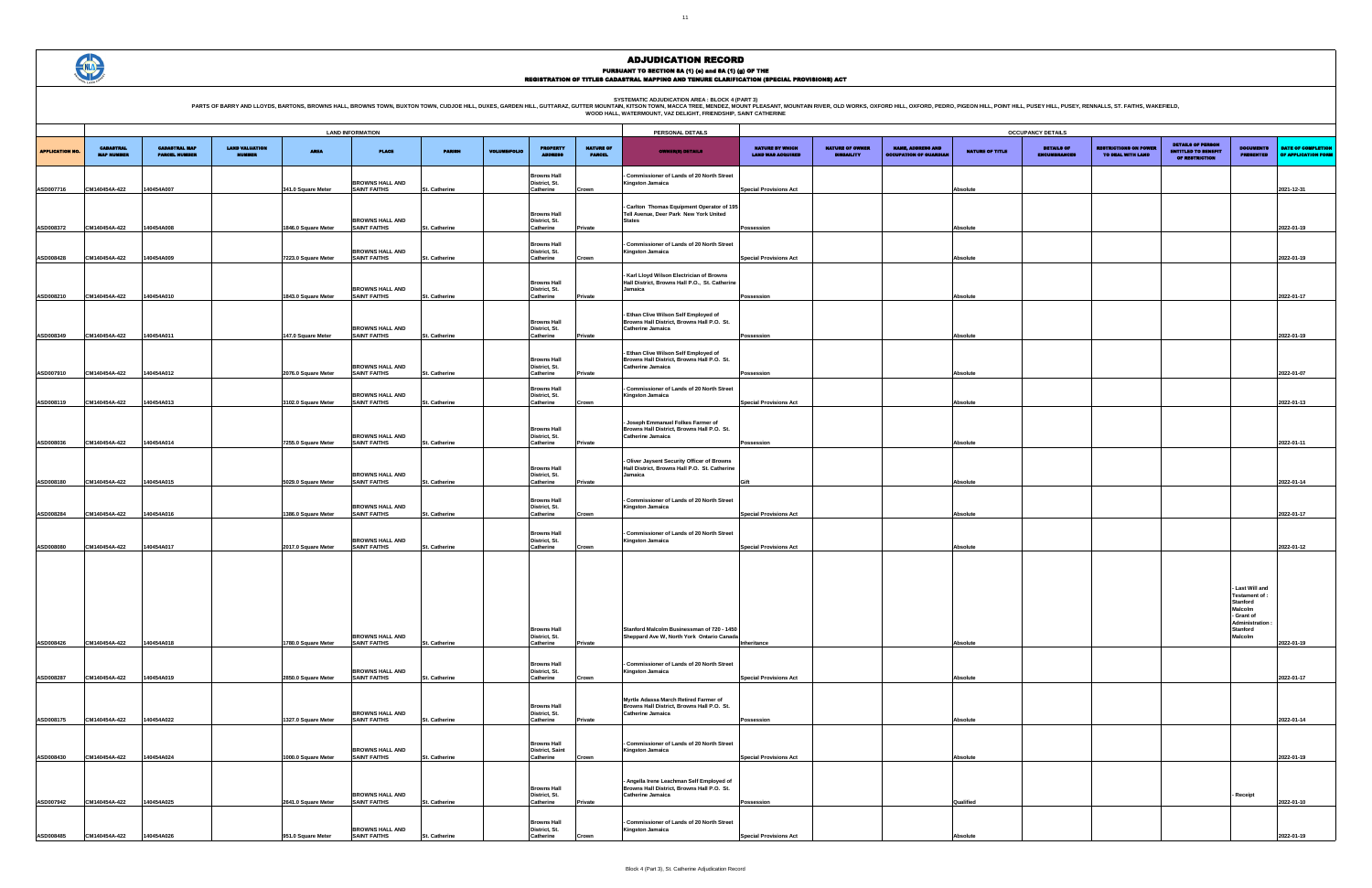

|                                             |                                             |                                                           |                 | <b>OCCUPANCY DETAILS</b>                 |                                                   |                                                                          |                                      |                                           |
|---------------------------------------------|---------------------------------------------|-----------------------------------------------------------|-----------------|------------------------------------------|---------------------------------------------------|--------------------------------------------------------------------------|--------------------------------------|-------------------------------------------|
| NATURE BY WHICH<br><b>LAND WAS ACQUIRED</b> | <b>NATURE OF OWNER</b><br><b>DISBAILITY</b> | <b>NAME, ADDRESS AND</b><br><b>OCCUPATION OF GUARDIAN</b> | NATURE OF TITLE | <b>DETAILS OF</b><br><b>ENCUMBRANCES</b> | <b>RESTRICTIONS ON POWER</b><br>TO DEAL WITH LAND | <b>DETAILS OF PERSON</b><br><b>ENTITLED TO BENEFIT</b><br>OF RESTRICTION | <b>DOCUMENTS</b><br><b>PRESENTED</b> | DATE OF COMPLETION<br>OF APPLICATION FORM |
|                                             |                                             |                                                           |                 |                                          |                                                   |                                                                          |                                      |                                           |
|                                             |                                             |                                                           |                 |                                          |                                                   |                                                                          |                                      |                                           |
|                                             |                                             |                                                           |                 |                                          |                                                   |                                                                          |                                      |                                           |
| <b>Special Provisions Act</b>               |                                             |                                                           | Absolute        |                                          |                                                   |                                                                          |                                      | 2022-01-12                                |
|                                             |                                             |                                                           |                 |                                          |                                                   |                                                                          |                                      |                                           |
|                                             |                                             |                                                           |                 |                                          |                                                   |                                                                          |                                      |                                           |
|                                             |                                             |                                                           |                 |                                          |                                                   |                                                                          |                                      |                                           |
| Possession                                  |                                             |                                                           | Absolute        |                                          |                                                   |                                                                          |                                      | 2022-01-11                                |
|                                             |                                             |                                                           |                 |                                          |                                                   |                                                                          |                                      |                                           |
|                                             |                                             |                                                           |                 |                                          |                                                   |                                                                          |                                      |                                           |
|                                             |                                             |                                                           |                 |                                          |                                                   |                                                                          |                                      |                                           |
| <b>Special Provisions Act</b>               |                                             |                                                           | Absolute        |                                          |                                                   |                                                                          |                                      | 2022-01-11                                |
|                                             |                                             |                                                           |                 |                                          |                                                   |                                                                          |                                      |                                           |
|                                             |                                             |                                                           |                 |                                          |                                                   |                                                                          |                                      |                                           |
| Possession                                  |                                             |                                                           | Absolute        |                                          |                                                   |                                                                          |                                      | 2022-01-05                                |
|                                             |                                             |                                                           |                 |                                          |                                                   |                                                                          |                                      |                                           |
|                                             |                                             |                                                           |                 |                                          |                                                   |                                                                          |                                      |                                           |
|                                             |                                             |                                                           |                 |                                          |                                                   |                                                                          |                                      |                                           |
| Possession                                  |                                             |                                                           | Absolute        |                                          |                                                   |                                                                          |                                      | 2022-01-19                                |
|                                             |                                             |                                                           |                 |                                          |                                                   |                                                                          |                                      |                                           |
|                                             |                                             |                                                           |                 |                                          |                                                   |                                                                          |                                      |                                           |
|                                             |                                             |                                                           |                 |                                          |                                                   |                                                                          |                                      |                                           |
|                                             |                                             |                                                           |                 |                                          |                                                   |                                                                          |                                      |                                           |
|                                             |                                             |                                                           |                 |                                          |                                                   |                                                                          |                                      |                                           |
|                                             |                                             |                                                           |                 |                                          |                                                   |                                                                          |                                      |                                           |
|                                             |                                             |                                                           |                 |                                          |                                                   |                                                                          |                                      |                                           |
|                                             |                                             |                                                           |                 |                                          |                                                   |                                                                          | - Property Tax                       |                                           |
| Possession                                  |                                             |                                                           | Absolute        |                                          |                                                   |                                                                          | Receipts                             | 2022-01-12                                |
|                                             |                                             |                                                           |                 |                                          |                                                   |                                                                          |                                      |                                           |
|                                             |                                             |                                                           |                 |                                          |                                                   |                                                                          |                                      |                                           |
|                                             |                                             |                                                           |                 |                                          |                                                   |                                                                          |                                      |                                           |
| Possession                                  |                                             |                                                           | Absolute        |                                          |                                                   |                                                                          |                                      | 2022-01-14                                |
|                                             |                                             |                                                           |                 |                                          |                                                   |                                                                          |                                      |                                           |
|                                             |                                             |                                                           |                 |                                          |                                                   |                                                                          |                                      |                                           |
|                                             |                                             |                                                           |                 |                                          |                                                   |                                                                          |                                      |                                           |
| Possession                                  |                                             |                                                           | Absolute        |                                          |                                                   |                                                                          |                                      | 2022-01-14                                |
|                                             |                                             |                                                           |                 |                                          |                                                   |                                                                          |                                      |                                           |
|                                             |                                             |                                                           |                 |                                          |                                                   |                                                                          |                                      |                                           |
|                                             |                                             |                                                           |                 |                                          |                                                   |                                                                          |                                      |                                           |
| Possession                                  |                                             |                                                           | Absolute        |                                          |                                                   |                                                                          |                                      | 2022-01-14                                |
|                                             |                                             |                                                           |                 |                                          |                                                   |                                                                          |                                      |                                           |
|                                             |                                             |                                                           |                 |                                          |                                                   |                                                                          |                                      |                                           |
| Possession                                  |                                             |                                                           | Absolute        |                                          |                                                   |                                                                          |                                      | 2022-01-14                                |
|                                             |                                             |                                                           |                 |                                          |                                                   |                                                                          |                                      |                                           |
|                                             |                                             |                                                           |                 |                                          |                                                   |                                                                          |                                      |                                           |
|                                             |                                             |                                                           |                 |                                          |                                                   |                                                                          |                                      |                                           |
| Inheritance                                 |                                             |                                                           | Qualified       |                                          |                                                   |                                                                          |                                      | 2022-01-11                                |

|                        |                                       |                                              |                                        |                     | <b>LAND INFORMATION</b>                       |               |                     |                                                  |                                   | PERSONAL DETAILS                                                                              |                                                    |                                             |                                                           |                 | <b>OCCUPANCY DETAILS</b>           |
|------------------------|---------------------------------------|----------------------------------------------|----------------------------------------|---------------------|-----------------------------------------------|---------------|---------------------|--------------------------------------------------|-----------------------------------|-----------------------------------------------------------------------------------------------|----------------------------------------------------|---------------------------------------------|-----------------------------------------------------------|-----------------|------------------------------------|
| <b>APPLICATION NO.</b> | <b>CADASTRAL</b><br><b>MAP NUMBER</b> | <b>CADASTRAL MAP</b><br><b>PARCEL NUMBER</b> | <b>LAND VALUATION</b><br><b>NUMBER</b> | <b>AREA</b>         | <b>PLACE</b>                                  | <b>PARISH</b> | <b>VOLUME/FOLIO</b> | <b>PROPERTY</b><br><b>ADDRESS</b>                | <b>NATURE OF</b><br><b>PARCEL</b> | <b>OWNER(8) DETAILS</b>                                                                       | <b>NATURE BY WHICH</b><br><b>LAND WAS ACQUIRED</b> | <b>NATURE OF OWNER</b><br><b>DISBAILITY</b> | <b>NAME, ADDRESS AND</b><br><b>OCCUPATION OF GUARDIAN</b> | NATURE OF TITLE | <b>DETAILS</b><br><b>ENCUMBRAN</b> |
|                        |                                       |                                              |                                        |                     |                                               |               |                     |                                                  |                                   |                                                                                               |                                                    |                                             |                                                           |                 |                                    |
|                        |                                       |                                              |                                        |                     |                                               |               |                     |                                                  |                                   |                                                                                               |                                                    |                                             |                                                           |                 |                                    |
|                        |                                       |                                              |                                        |                     | <b>BROWNS HALL AND</b>                        |               |                     | <b>Browns Hall</b><br>District, St.              |                                   | <b>Commissioner of Lands of 20 North Street</b><br><b>Kingston Jamaica</b>                    |                                                    |                                             |                                                           |                 |                                    |
| ASD008066              | CM140454B-234                         | 140454B027                                   |                                        | 1831.0 Square Meter | <b>SAINT FAITHS</b>                           | St. Catherine |                     | Catherine                                        | Crown                             |                                                                                               | <b>Special Provisions Act</b>                      |                                             |                                                           | Absolute        |                                    |
|                        |                                       |                                              |                                        |                     |                                               |               |                     |                                                  |                                   |                                                                                               |                                                    |                                             |                                                           |                 |                                    |
|                        |                                       |                                              |                                        |                     |                                               |               |                     | <b>Browns Hall</b>                               |                                   | - Winsome Lulette Richards Home Health<br>Aide of Browns Hall District, Browns Hall           |                                                    |                                             |                                                           |                 |                                    |
| ASD008011              | CM140454B-234                         | 140454B028                                   |                                        | 1295.0 Square Meter | <b>BROWNS HALL AND</b><br><b>SAINT FAITHS</b> | St. Catherine |                     | District, St.<br>Catherine                       | Private                           | P.O. St. Catherine Jamaica                                                                    | Possession                                         |                                             |                                                           | Absolute        |                                    |
|                        |                                       |                                              |                                        |                     |                                               |               |                     |                                                  |                                   |                                                                                               |                                                    |                                             |                                                           |                 |                                    |
|                        |                                       |                                              |                                        |                     |                                               |               |                     |                                                  |                                   |                                                                                               |                                                    |                                             |                                                           |                 |                                    |
|                        |                                       |                                              |                                        |                     | <b>BROWNS HALL AND</b>                        |               |                     | <b>Browns Hall</b><br>District, St.              |                                   | Commissioner of Lands of 20 North Street<br><b>Kingston Jamaica</b>                           |                                                    |                                             |                                                           |                 |                                    |
| ASD008013              | CM140454B-234                         | 140454B029                                   |                                        | 2377.0 Square Meter | <b>SAINT FAITHS</b>                           | St. Catherine |                     | Catherine                                        | Crown                             |                                                                                               | <b>Special Provisions Act</b>                      |                                             |                                                           | Absolute        |                                    |
|                        |                                       |                                              |                                        |                     |                                               |               |                     |                                                  |                                   |                                                                                               |                                                    |                                             |                                                           |                 |                                    |
|                        |                                       |                                              |                                        |                     |                                               |               |                     | <b>Browns Hall</b>                               |                                   | Jonah George Francis Retired Teacher of<br>Browns Hall District, Brown's Hall P.O. St.        |                                                    |                                             |                                                           |                 |                                    |
| ASD007855              | CM140454B-234                         | 140454B031                                   |                                        | 682.0 Square Meter  | <b>BROWNS HALL AND</b><br><b>SAINT FAITHS</b> | St. Catherine |                     | District, St.<br>Catherine                       | Private                           | <b>Catherine Jamaica</b>                                                                      | Possession                                         |                                             |                                                           | Absolute        |                                    |
|                        |                                       |                                              |                                        |                     |                                               |               |                     |                                                  |                                   |                                                                                               |                                                    |                                             |                                                           |                 |                                    |
|                        |                                       |                                              |                                        |                     |                                               |               |                     |                                                  |                                   | Lonnetta Johnson Retiree of 2860                                                              |                                                    |                                             |                                                           |                 |                                    |
| ASD008448              | CM140454B-234                         | 140454B032                                   |                                        | 2196.0 Square Meter | <b>BROWNS HALL AND</b><br><b>SAINT FAITHS</b> | St. Catherine |                     | <b>Browns Hall</b><br>District, St.<br>Catherine | Private                           | Rockingham Circle, Orlando Florida United<br><b>States</b>                                    |                                                    |                                             |                                                           | Absolute        |                                    |
|                        |                                       |                                              |                                        |                     |                                               |               |                     |                                                  |                                   |                                                                                               | Possession                                         |                                             |                                                           |                 |                                    |
|                        |                                       |                                              |                                        |                     |                                               |               |                     |                                                  |                                   |                                                                                               |                                                    |                                             |                                                           |                 |                                    |
|                        |                                       |                                              |                                        |                     |                                               |               |                     |                                                  |                                   | Aston David Brown Farmer of Browns Hall                                                       |                                                    |                                             |                                                           |                 |                                    |
|                        |                                       |                                              |                                        |                     |                                               |               |                     |                                                  |                                   | District, Browns Hall P.O. St. Catherine<br>Jamaica                                           |                                                    |                                             |                                                           |                 |                                    |
|                        |                                       |                                              |                                        |                     |                                               |               |                     |                                                  |                                   | Lebert Roy Brown Farmer of Browns Hall<br>District, Browns Hall P.O. St. Catherine<br>Jamaica |                                                    |                                             |                                                           |                 |                                    |
|                        |                                       |                                              |                                        |                     |                                               |               |                     |                                                  |                                   | - Albert Ezekiel Brown Auto Mechanic of<br>Browns Hall District, Browns Hall P.O. St.         |                                                    |                                             |                                                           |                 |                                    |
|                        |                                       |                                              |                                        |                     |                                               |               |                     |                                                  |                                   | <b>Catherine Jamaica</b><br>- Clifford Brown Farmer of Browns Hall                            |                                                    |                                             |                                                           |                 |                                    |
|                        |                                       |                                              |                                        |                     | <b>BROWNS HALL AND</b>                        |               |                     | <b>Browns Hall</b><br>District, St.              |                                   | District, Browns Hall P.O. St. Catherine<br>Jamaica                                           |                                                    |                                             |                                                           |                 |                                    |
| ASD008043              | CM140454B-234                         | 140454B033                                   |                                        | 1171.0 Square Meter | SAINT FAITHS                                  | St. Catherine |                     | Catherine                                        | Private                           |                                                                                               | Possession                                         |                                             |                                                           | Absolute        |                                    |
|                        |                                       |                                              |                                        |                     |                                               |               |                     |                                                  |                                   |                                                                                               |                                                    |                                             |                                                           |                 |                                    |
|                        |                                       |                                              |                                        |                     |                                               |               |                     |                                                  |                                   | Lurline Brown Home Health Aide of 457 Pearl                                                   |                                                    |                                             |                                                           |                 |                                    |
| ASD008182              | CM140454B-234                         | 140454B034                                   |                                        | 965.0 Square Meter  | <b>BROWNS HALL AND</b><br><b>SAINT FAITHS</b> | St. Catherine | 1209/43             | <b>Browns Hall</b><br>District, St.<br>Catherine | Private                           | Harbour Street, Bridgeport Connecticut<br><b>United States</b>                                | Possession                                         |                                             |                                                           | Absolute        |                                    |
|                        |                                       |                                              |                                        |                     |                                               |               |                     |                                                  |                                   |                                                                                               |                                                    |                                             |                                                           |                 |                                    |
|                        |                                       |                                              |                                        |                     |                                               |               |                     |                                                  |                                   |                                                                                               |                                                    |                                             |                                                           |                 |                                    |
|                        |                                       |                                              |                                        |                     |                                               |               |                     | <b>Browns Hall</b>                               |                                   | Albert Brown Autobody Repair Man of<br>Browns Hall District, Brown's Hall P.O. St.            |                                                    |                                             |                                                           |                 |                                    |
| ASD008144              | CM140454B-234                         | 140454B036                                   |                                        | 1037.0 Square Meter | <b>BROWNS HALL AND</b><br><b>SAINT FAITHS</b> | St. Catherine | 1209/43             | District, St.<br>Catherine                       | Private                           | Catherine Jamaica                                                                             | Possession                                         |                                             |                                                           | Absolute        |                                    |
|                        |                                       |                                              |                                        |                     |                                               |               |                     |                                                  |                                   |                                                                                               |                                                    |                                             |                                                           |                 |                                    |
|                        |                                       |                                              |                                        |                     |                                               |               |                     |                                                  |                                   | - Clifford Brown Farmer of Browns Hall                                                        |                                                    |                                             |                                                           |                 |                                    |
|                        |                                       |                                              |                                        |                     | <b>BROWNS HALL AND</b>                        |               |                     | <b>Browns Hall</b><br>District, St.              |                                   | District, Browns Hall P.O. St. Catherine<br>Jamaica                                           |                                                    |                                             |                                                           |                 |                                    |
| ASD008151              | CM140454B-234                         | 140454B037                                   |                                        | 1265.0 Square Meter | SAINT FAITHS                                  | St. Catherine | 1209/43             | Catherine                                        | Private                           |                                                                                               | Possession                                         |                                             |                                                           | Absolute        |                                    |
|                        |                                       |                                              |                                        |                     |                                               |               |                     | <b>Browns Hall</b>                               |                                   | Lebert Roy Brown Farmer of Browns Hall<br>District, Browns Hall P.O. St. Catherine            |                                                    |                                             |                                                           |                 |                                    |
| ASD008146              | CM140454B-234                         | 140454B038                                   |                                        | 1267.0 Square Meter | <b>BROWNS HALL AND</b><br><b>SAINT FAITHS</b> | St. Catherine | 1209/43             | District, St.<br>Catherine                       | Private                           | Jamaica                                                                                       | Possession                                         |                                             |                                                           | Absolute        |                                    |
|                        |                                       |                                              |                                        |                     |                                               |               |                     |                                                  |                                   |                                                                                               |                                                    |                                             |                                                           |                 |                                    |
|                        |                                       |                                              |                                        |                     |                                               |               |                     |                                                  |                                   | Desmond Burke Farmer of Browns Hall                                                           |                                                    |                                             |                                                           |                 |                                    |
|                        |                                       |                                              |                                        |                     | <b>BROWNS HALL AND</b>                        |               |                     | <b>Browns Hall</b><br>District, St.              |                                   | District, Browns Hall P.O. St. Catherine<br>Jamaica                                           |                                                    |                                             |                                                           |                 |                                    |
| ASD008018              | CM140454B-234                         | 140454B040                                   |                                        | 487.0 Square Meter  | <b>SAINT FAITHS</b>                           | St. Catherine |                     | Catherine                                        | Private                           |                                                                                               | Inheritance                                        |                                             |                                                           | Qualified       |                                    |